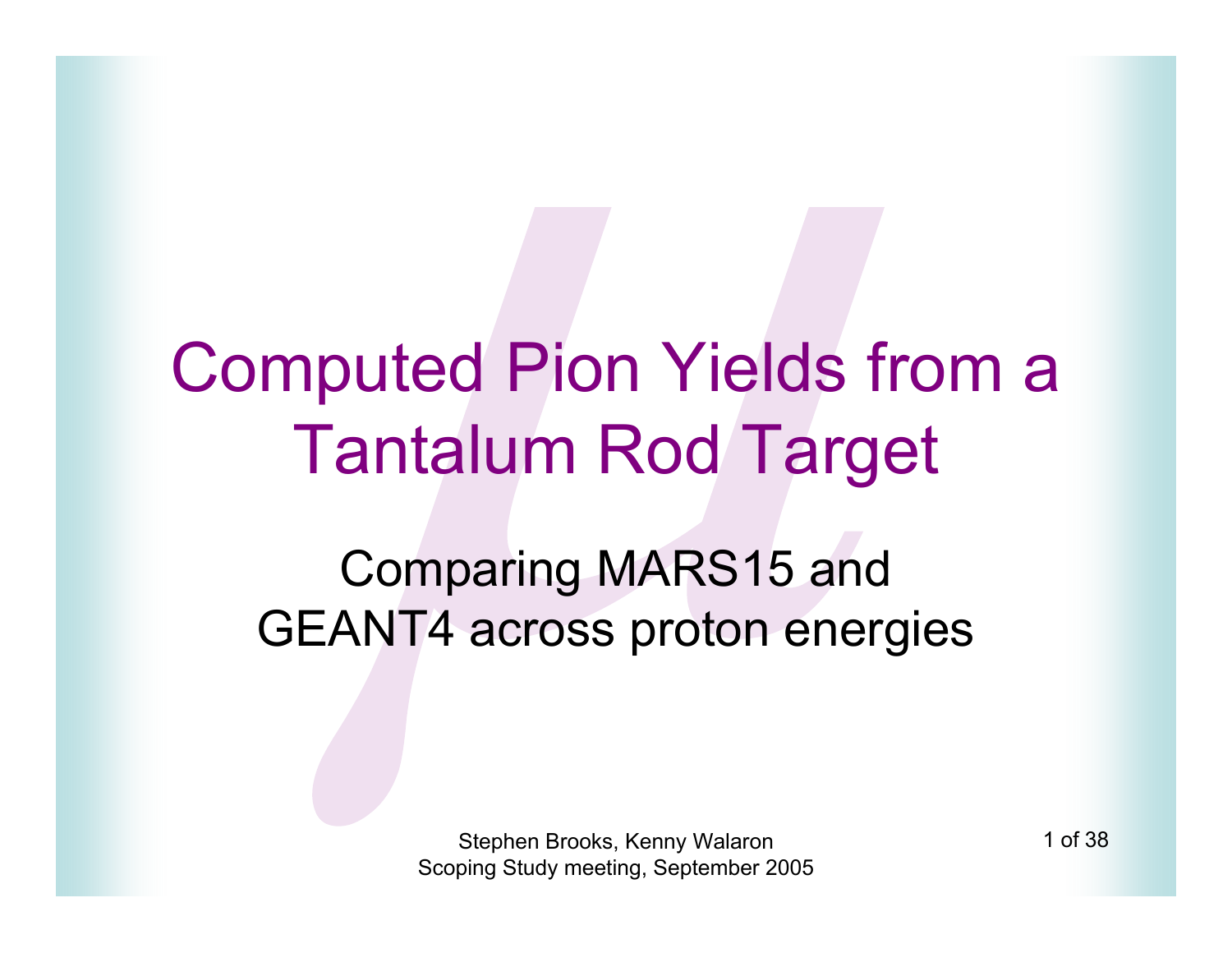# Proton Driver Energy and Pulse Structure Implications

(An overall context)

Stephen Brooks Scoping Study meeting, September 2005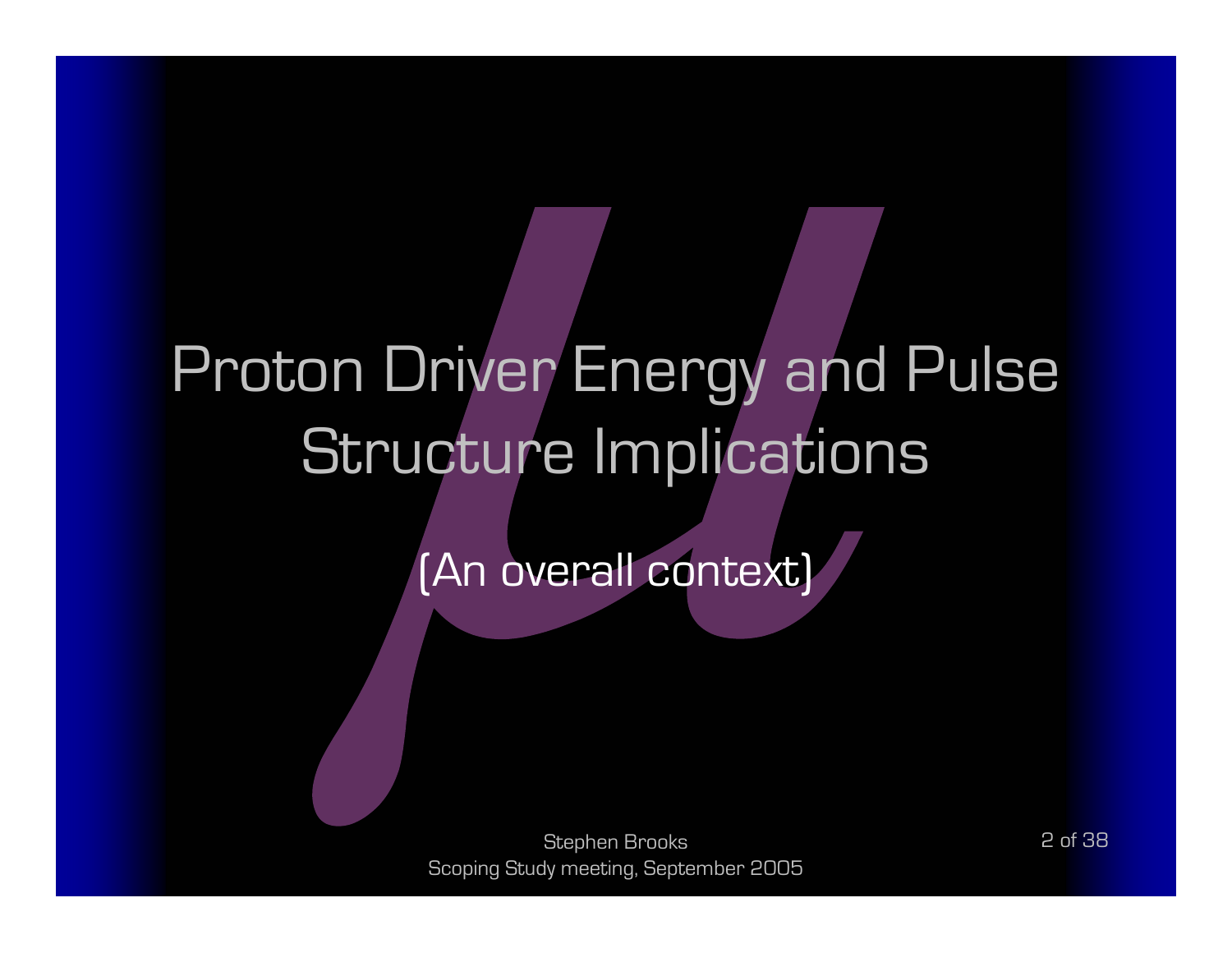#### Proton Source Parameters

- I. Proton energy
- II. Bunch length
- III. Bunch spacing
- IV. Pulse length
	- = Number of bunches × bunch spacing
- V. Pulse spacing
	- $= 1/$  (Rep. rate)

Assume 4-5MW fixed mean beam power.

<u> Tanzania di Italia di Italia di Italia di Italia di Italia di Italia di I</u>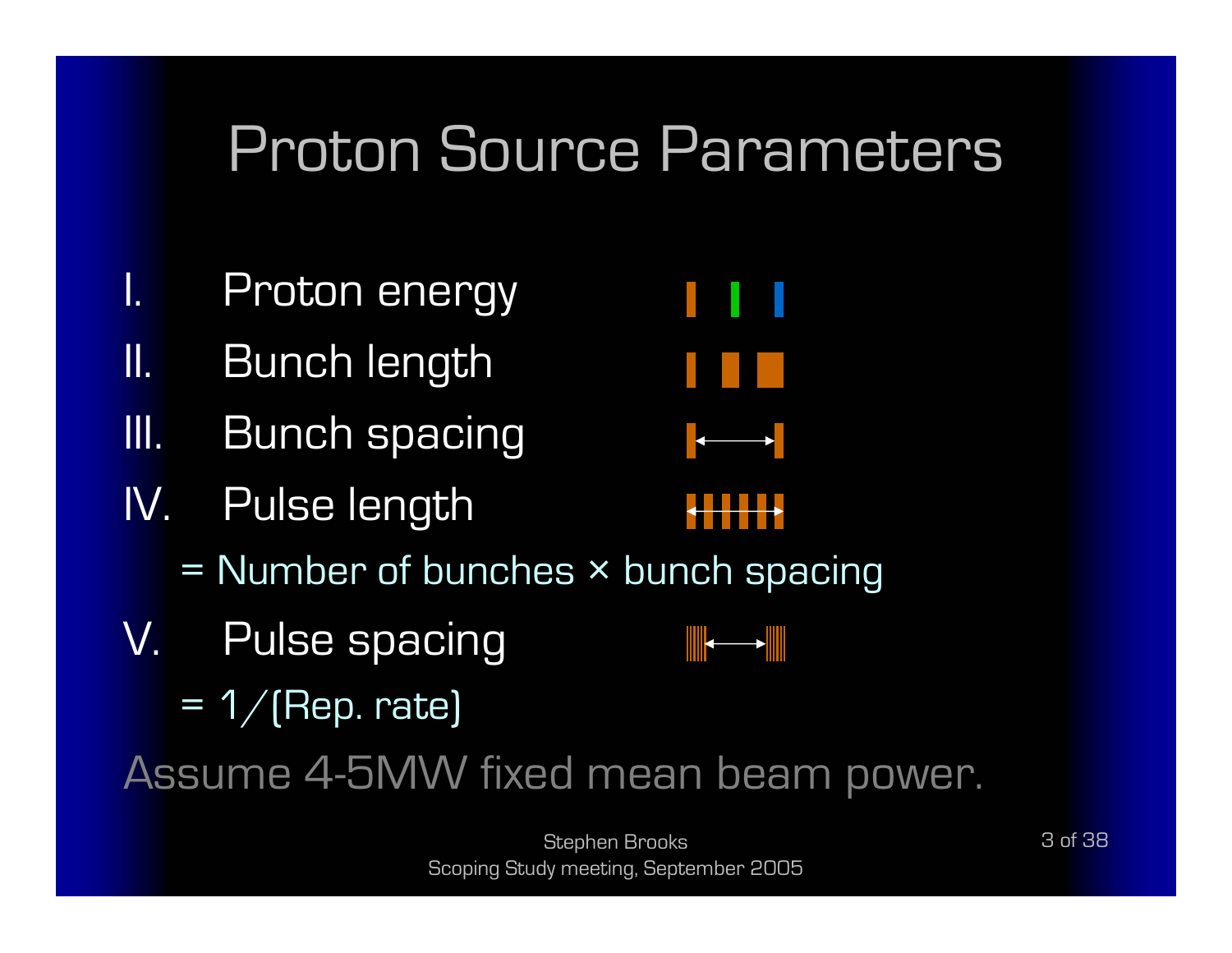#### Upstream Correlations

| 2GeV                                                                     | 5GeV                                                  | 10GeV        | 20GeV                                 | 50GeV |  |
|--------------------------------------------------------------------------|-------------------------------------------------------|--------------|---------------------------------------|-------|--|
| Linacs                                                                   |                                                       | Synchrotrons |                                       |       |  |
|                                                                          |                                                       |              | <b>FFAGs</b>                          |       |  |
| RF voltage in bunch compression ring vs.<br>space charge                 |                                                       |              |                                       |       |  |
|                                                                          | Bunching ring RF frequency,<br>bucket filling pattern |              | or separate<br>extraction<br>strategy |       |  |
|                                                                          | Bunching ring circumference<br>minus extraction gap   |              |                                       |       |  |
| Repetition rate of linac or slowest<br>synchrotron (possibly doubled up) |                                                       |              |                                       |       |  |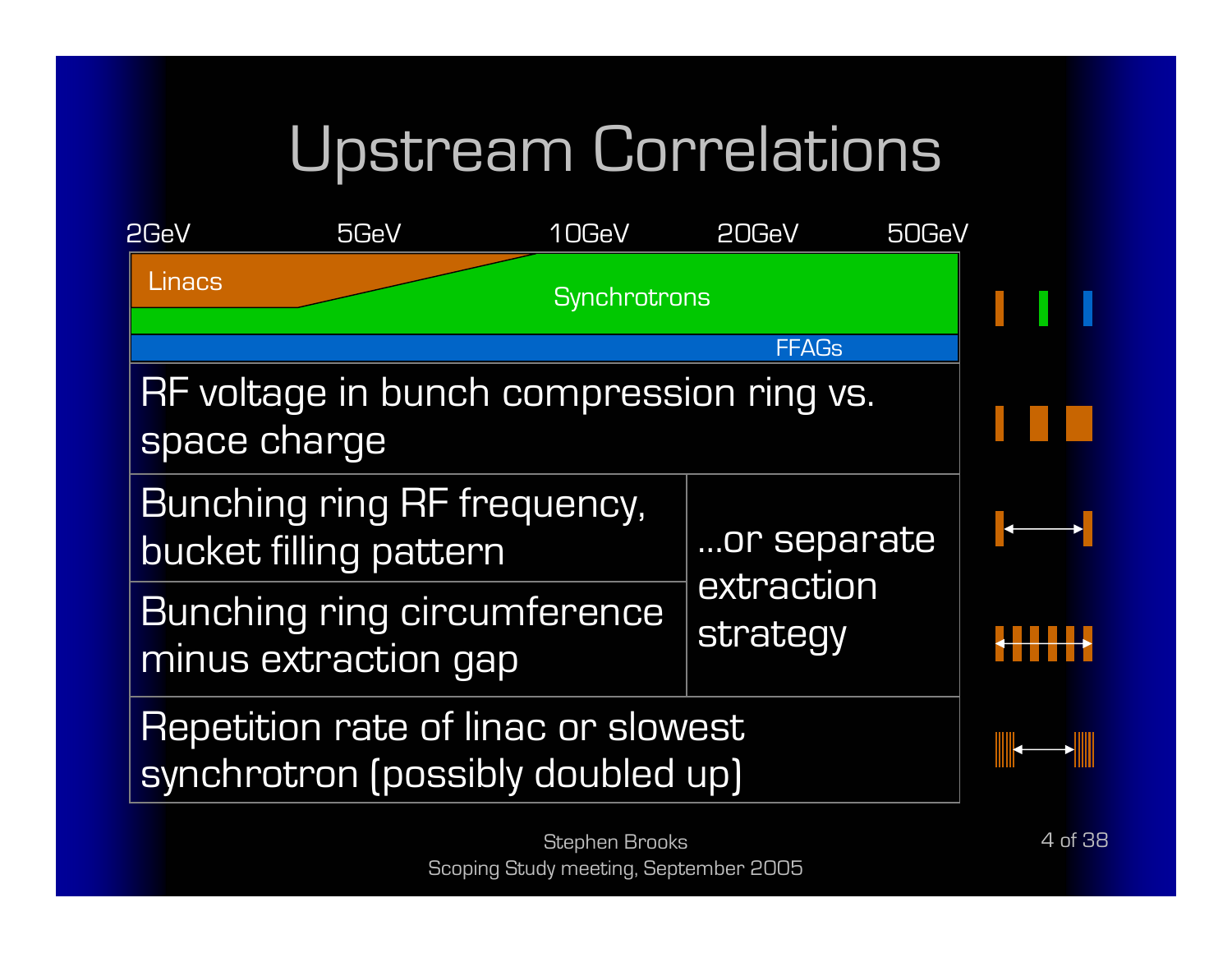#### Target Issues

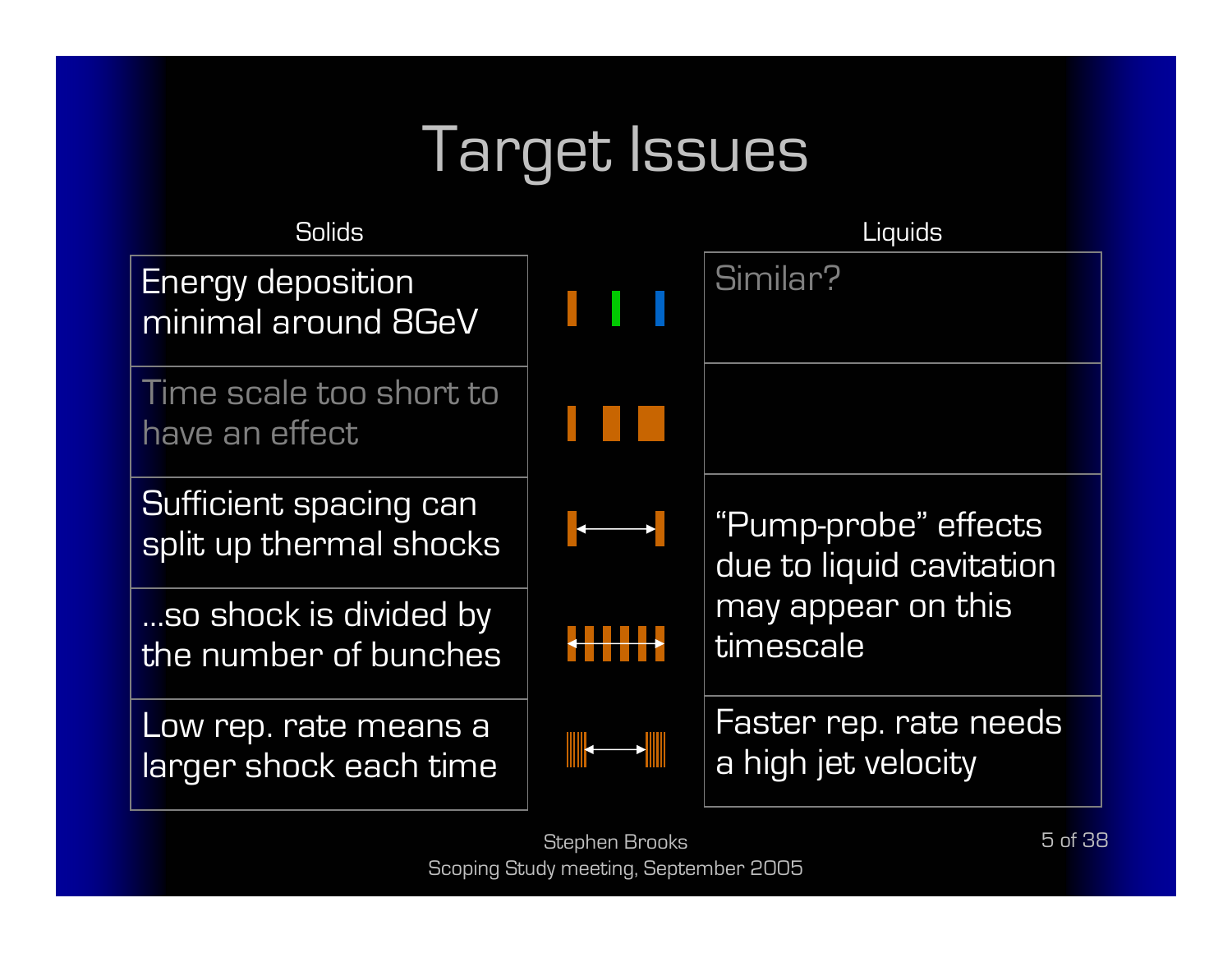#### Downstream Correlations

Low rep. rate means high peak beam loading; difficult to charge RF cavities If bunches stored behind each other in storage ring, need enough circumference Avoid 'traffic jams' in the longer-duration rings (or provide sufficient circumference) Long bunches increase longitudinal emittance, phase rotation becomes harder Pion momentum range increases with energy, becomes more difficult to capture Capture Phase rotation Cooling Acceleration Storage ring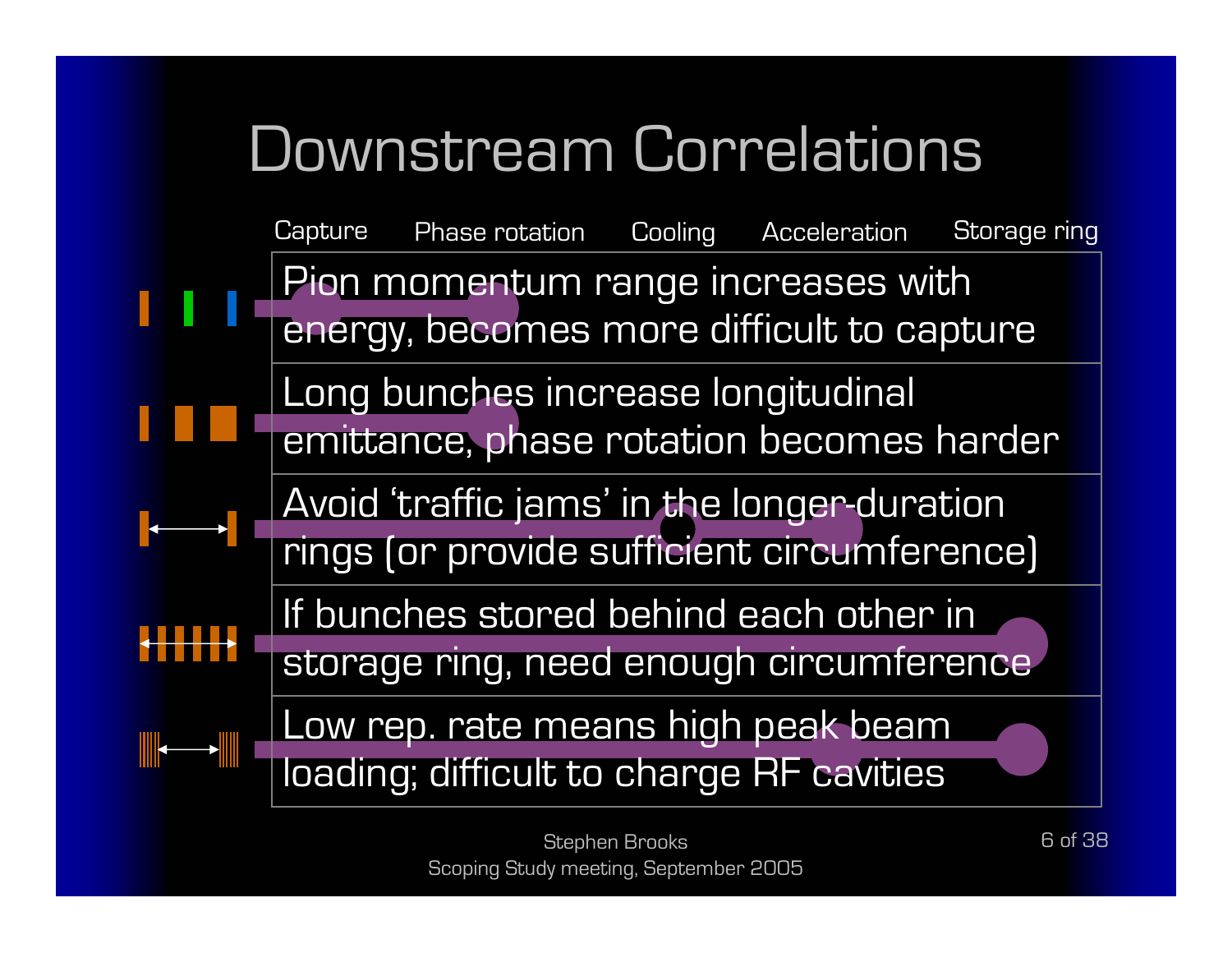#### Scoping Study and Beyond…

- There are a lot of interactions going on
	- Can we really do this in our heads?
	- Perhaps they should be tabulated somewhere
- There are a lot of parameters
	- How do we run all possibilities… automation?
- There are a lot of constraints
	- Can we handle this systematically?
		- Defining "engineerable ranges" would be useful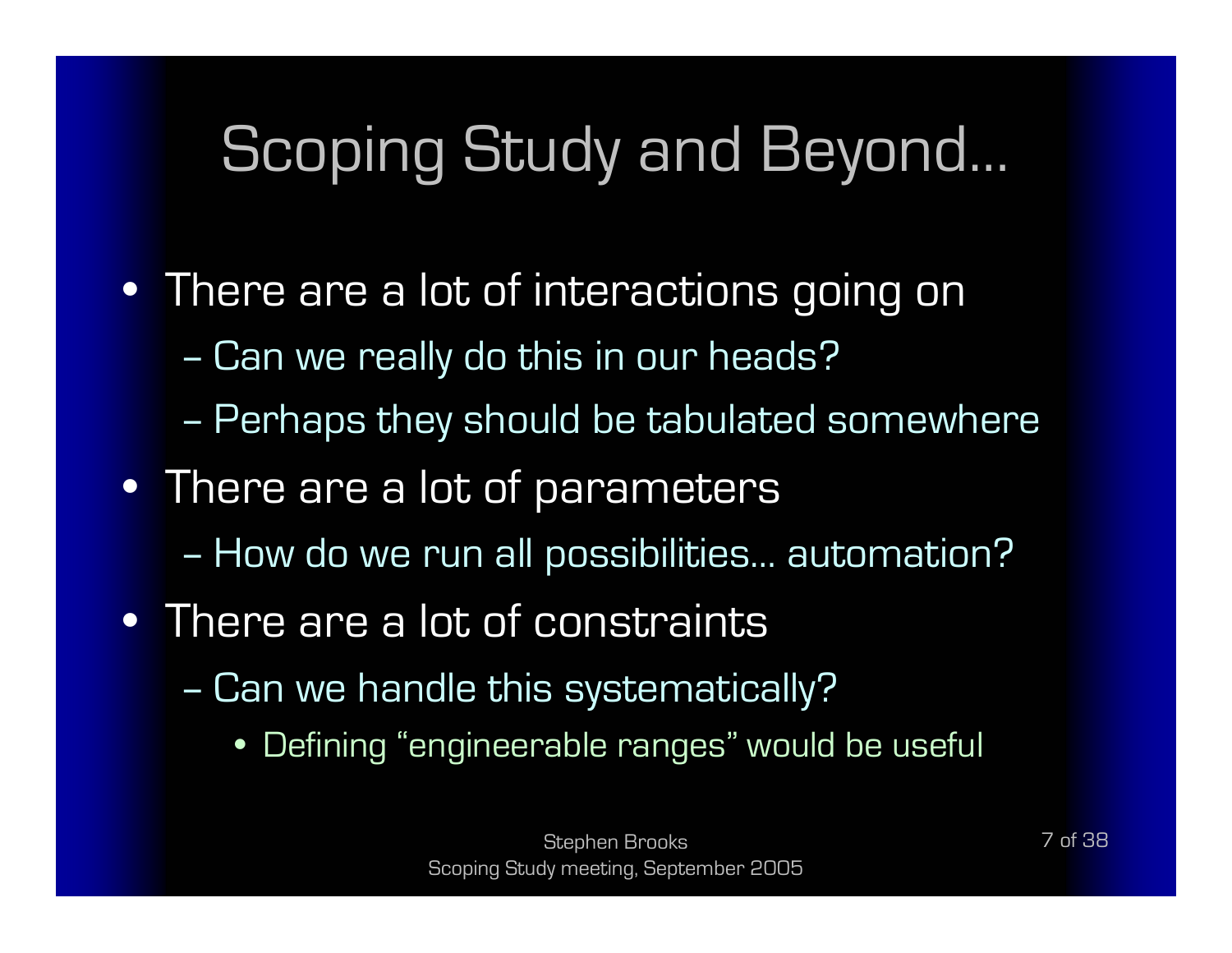## **Contents**

- Benchmark problem
- Physics models and energy ranges
	- Effects on raw pion yield and angular spread
- • Probability map "cuts" from tracking
	- Used to estimate muon yields for two different front-ends, using both codes, at all energies
- Target energy deposition
- •Variation of rod radius (note on tilt, length)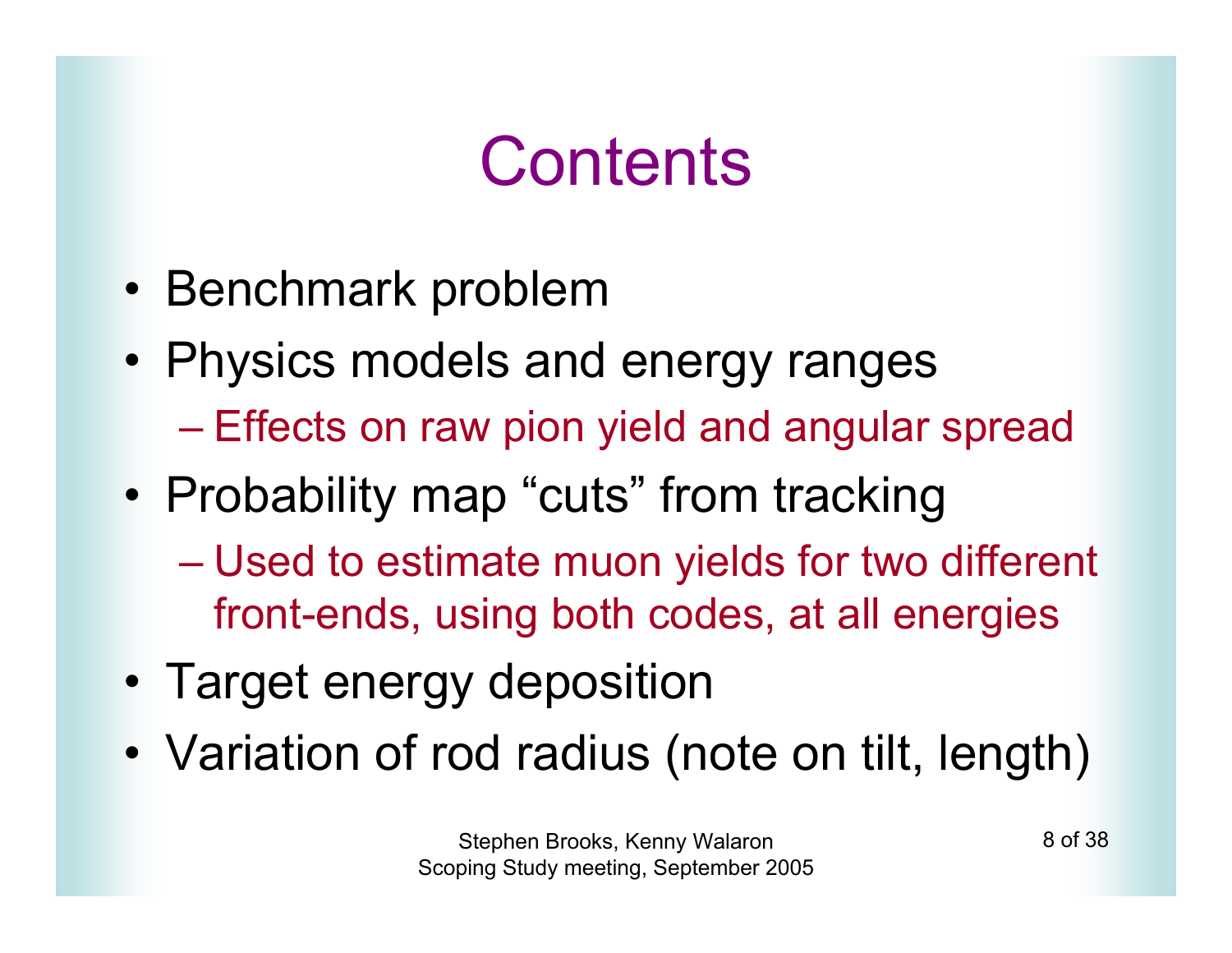

- Pions counted at rod surface
- •**B**-field ignored within rod (negligible effect)
- Proton beam assumed parallel
	- Circular parabolic distribution, rod radius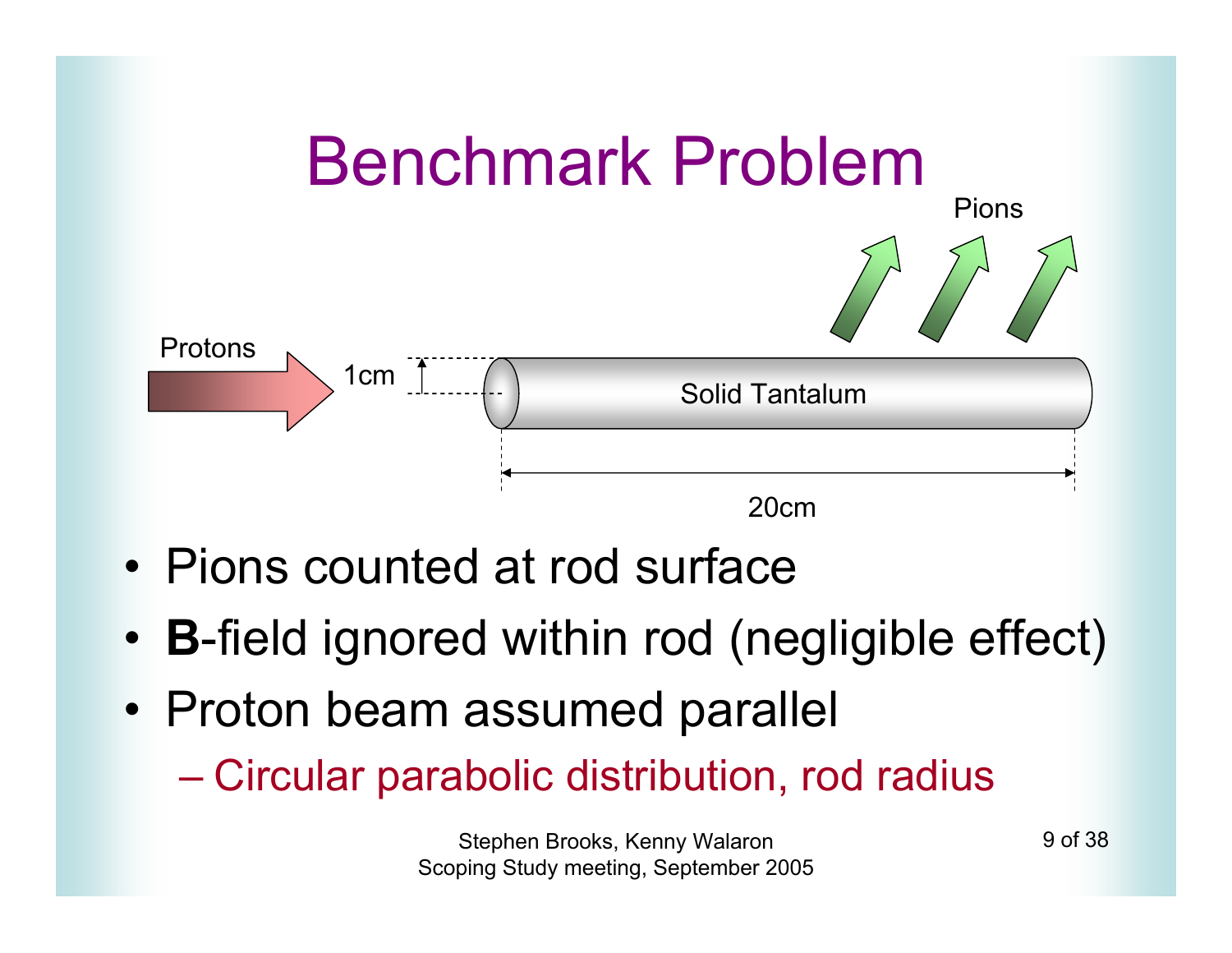## Possible Proton Energies

| <b>Proton Driver</b>         | <b>GeV</b> | <b>RAL Studies</b>  |
|------------------------------|------------|---------------------|
| Old SPL energy               | 2.2        |                     |
|                              | 3          | 5MW ISIS RCS 1      |
| [New SPL energy 3.5GeV]      | 4          |                     |
|                              | 5          | Green-field synch.  |
|                              | 6          | 5MW ISIS RCS 2      |
| FNAL linac (driver study 2)  | 8          | RCS 2 low rep. rate |
|                              | 10         | <b>4MW FFAG</b>     |
| [FNAL driver study 1, 16GeV] | 15         | ISR tunnel synch.   |
| [BNL/AGS upgrade, 24GeV]     | 20         |                     |
| <b>JPARC</b> initial         | 30         | PS replacement      |
| JPARC changed their mind?    | 40         |                     |
| <b>JPARC</b> final           | 50         |                     |
|                              | 75         |                     |
|                              | 100        |                     |
| <b>FNAL injector/NuMI</b>    | 120        |                     |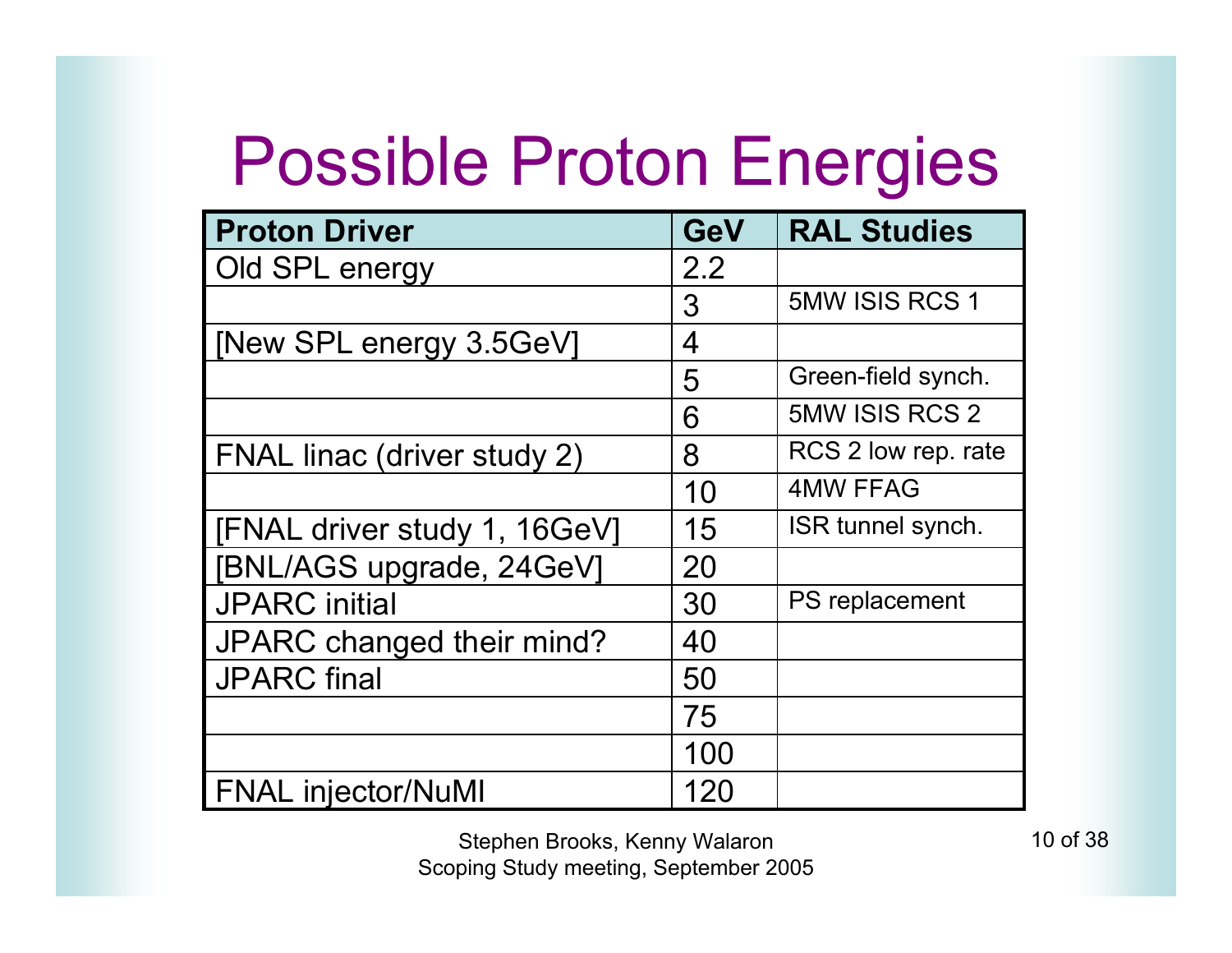#### Total Yield of π  $^+$  and  $\pi^-$

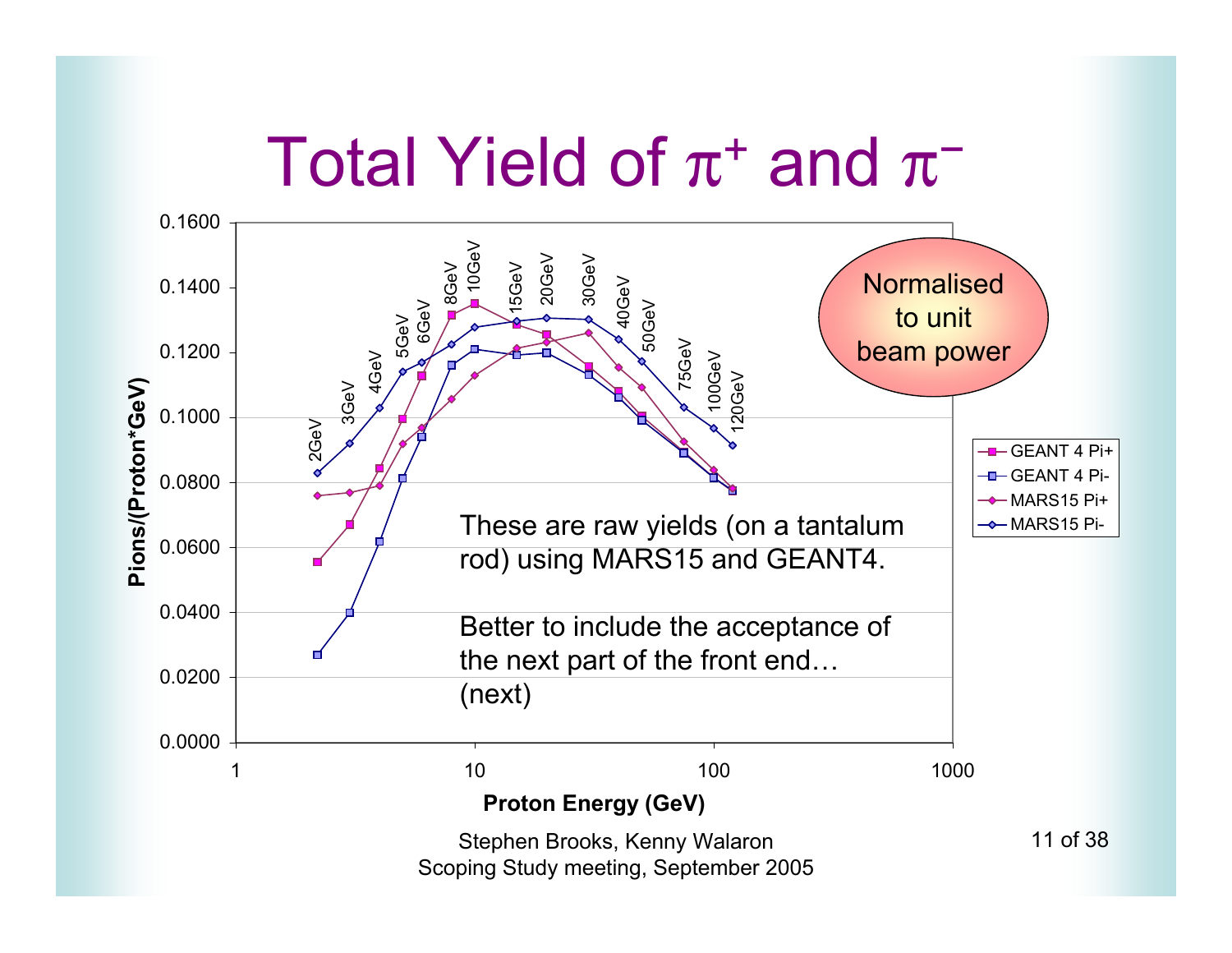#### Yield of π ± and K ± in MARS

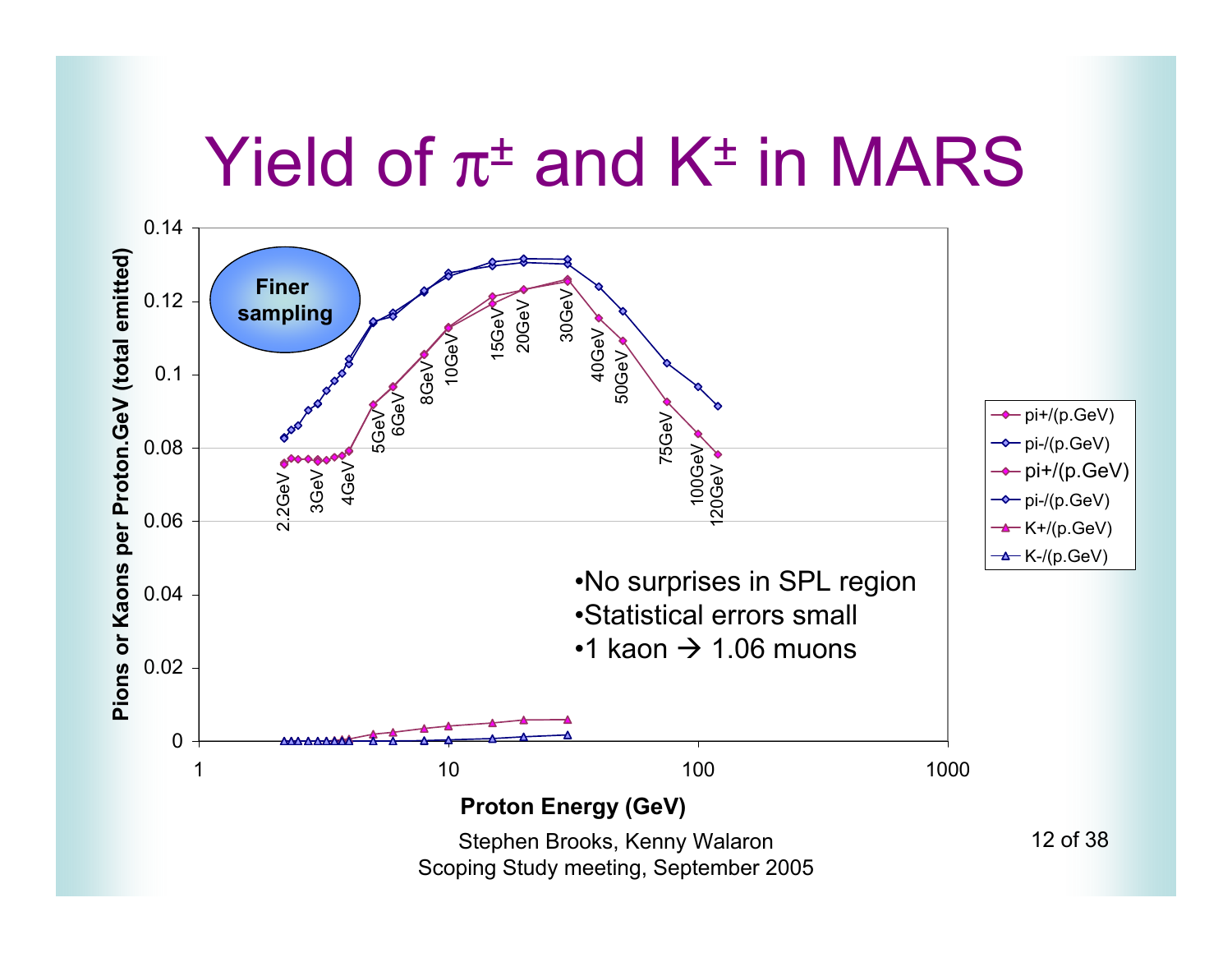#### Angular Distribution: MARS15

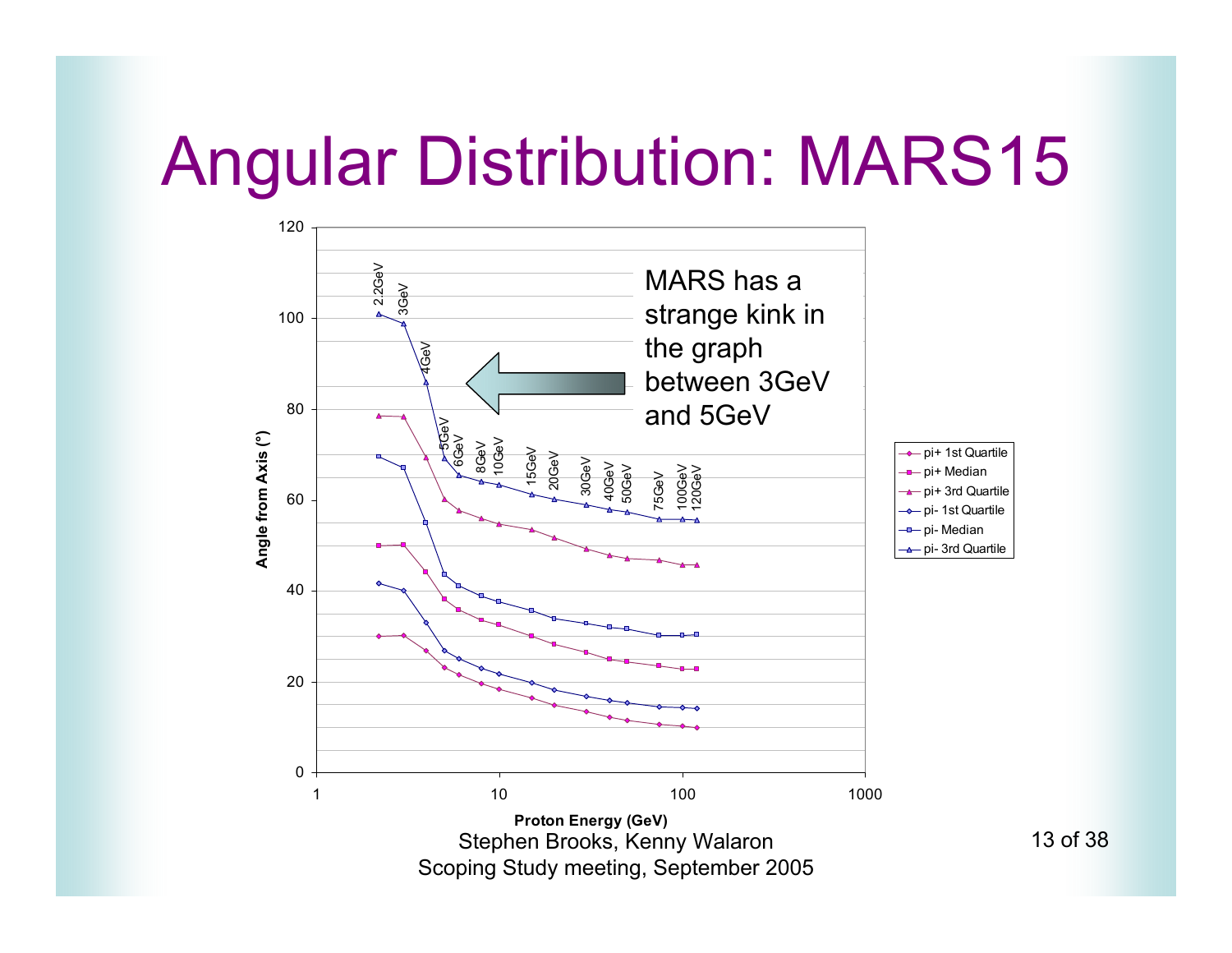## MARS15 Uses Two Models

|        | $<$ 3GeV       | $ 3-5  > 5$ GeV |
|--------|----------------|-----------------|
| MARS15 | <b>CEM2003</b> | Inclusive       |

- The "Cascade-Exciton Model" CEM2003 for E<5GeV
- "Inclusive" hadron production for E>3GeV

Nikolai Mokhov says:

A mix-and-match algorithm is used between 3 and 5 GeV to provide a continuity between the two domains. The high-energy model is used at 5 GeV and above. Certainly, characteristics of interactions are somewhat different in the two models at the same energy.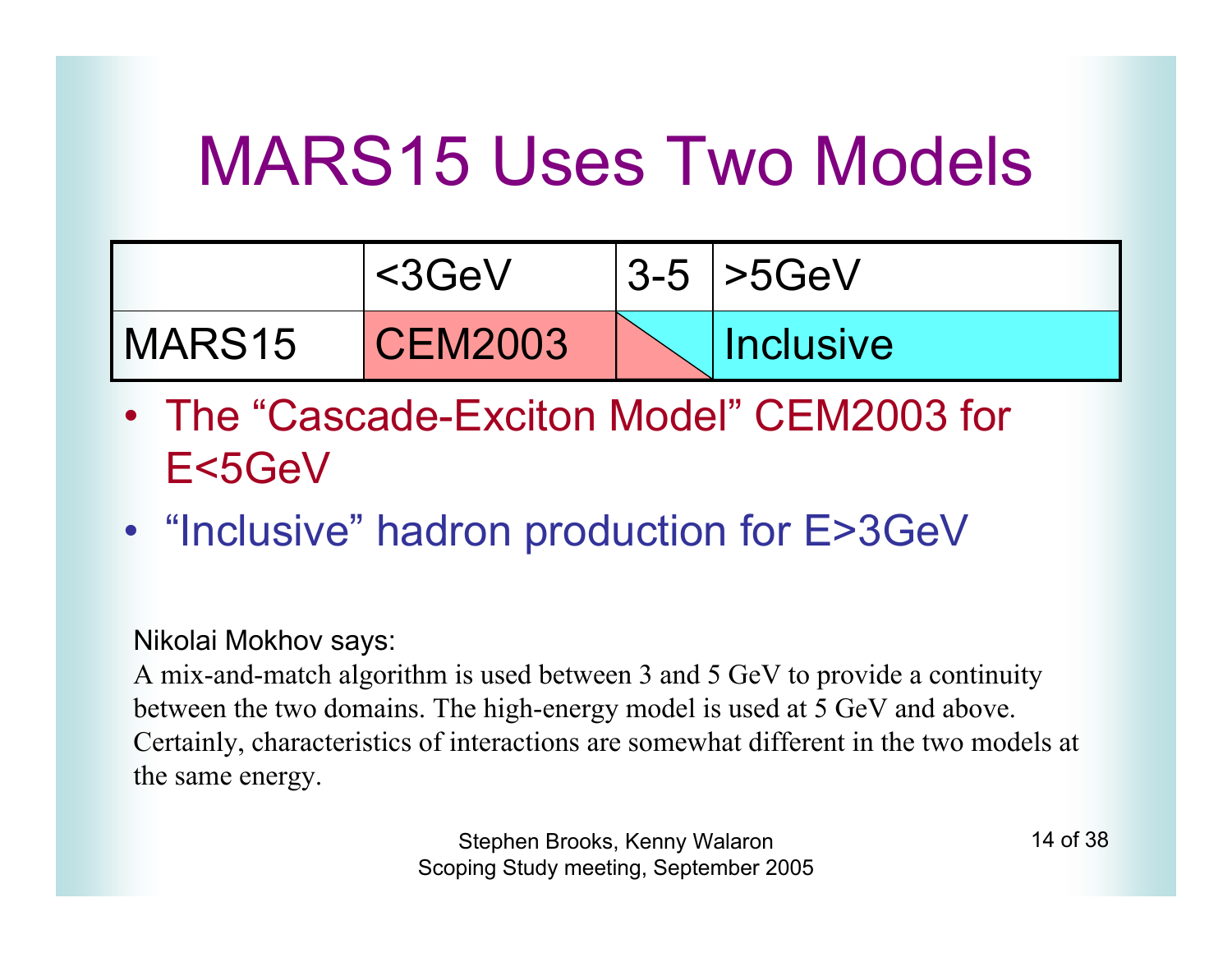## Angular Distribution: +GEANT4



Stephen Brooks, Kenny Walaron Scoping Study meeting, September 2005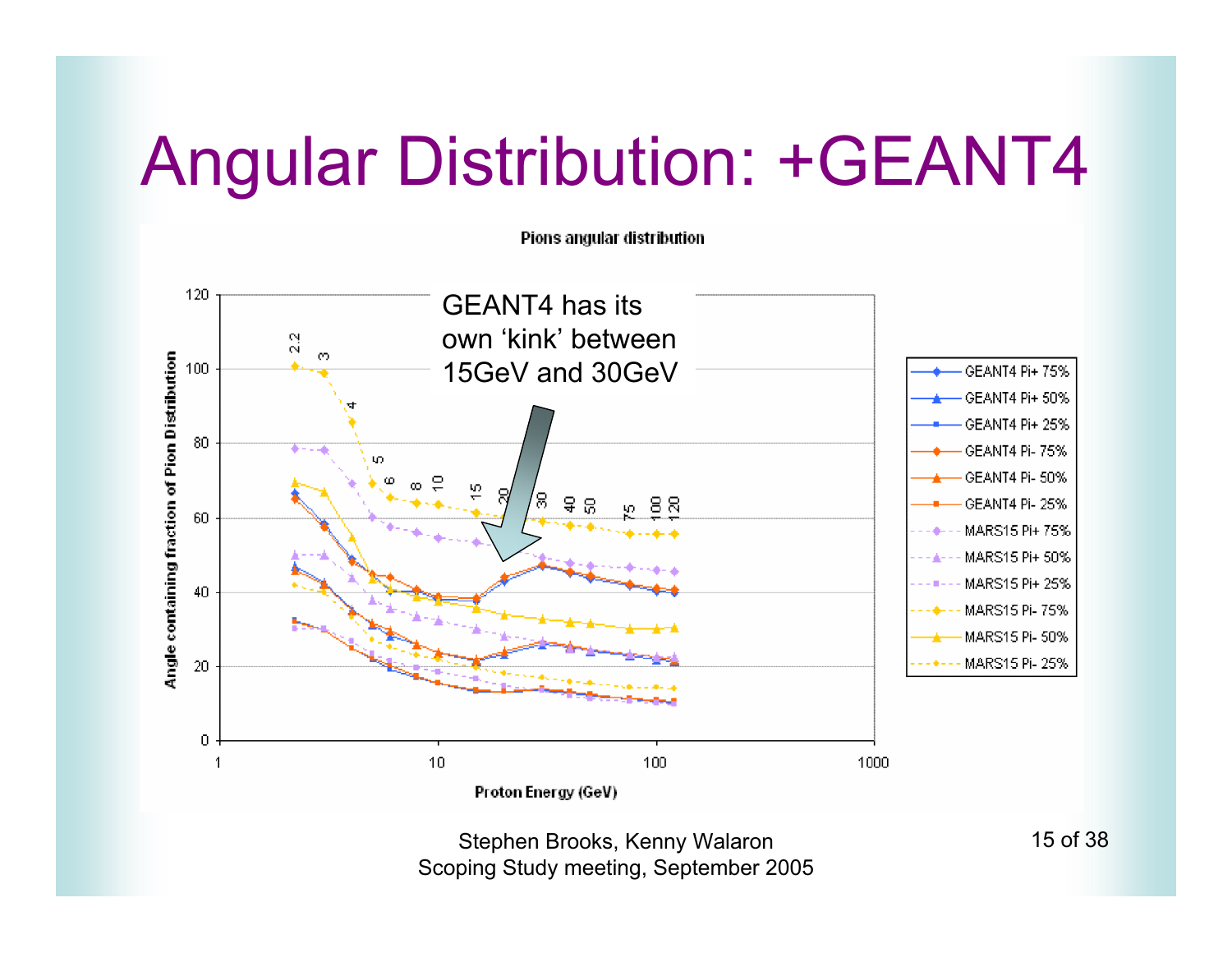## GEANT4 Hadronic "Use Cases"

|                 | $<$ 3GeV                             | 3-25GeV | >25GeV                             |  |
|-----------------|--------------------------------------|---------|------------------------------------|--|
| <b>LHEP</b>     | <b>GHEISHA inherited from GEANT3</b> |         |                                    |  |
| LHEP-BERT       | <b>Bertini cascade</b>               |         |                                    |  |
| <b>LHEP-BIC</b> | <b>Binary cascade</b>                |         |                                    |  |
| QGSP (default)  |                                      |         | <b>Quark-gluon string</b><br>model |  |
| QGSP-BERT       |                                      |         |                                    |  |
| QGSP-BIC        |                                      |         |                                    |  |
| QGSC            |                                      |         | + chiral invariance                |  |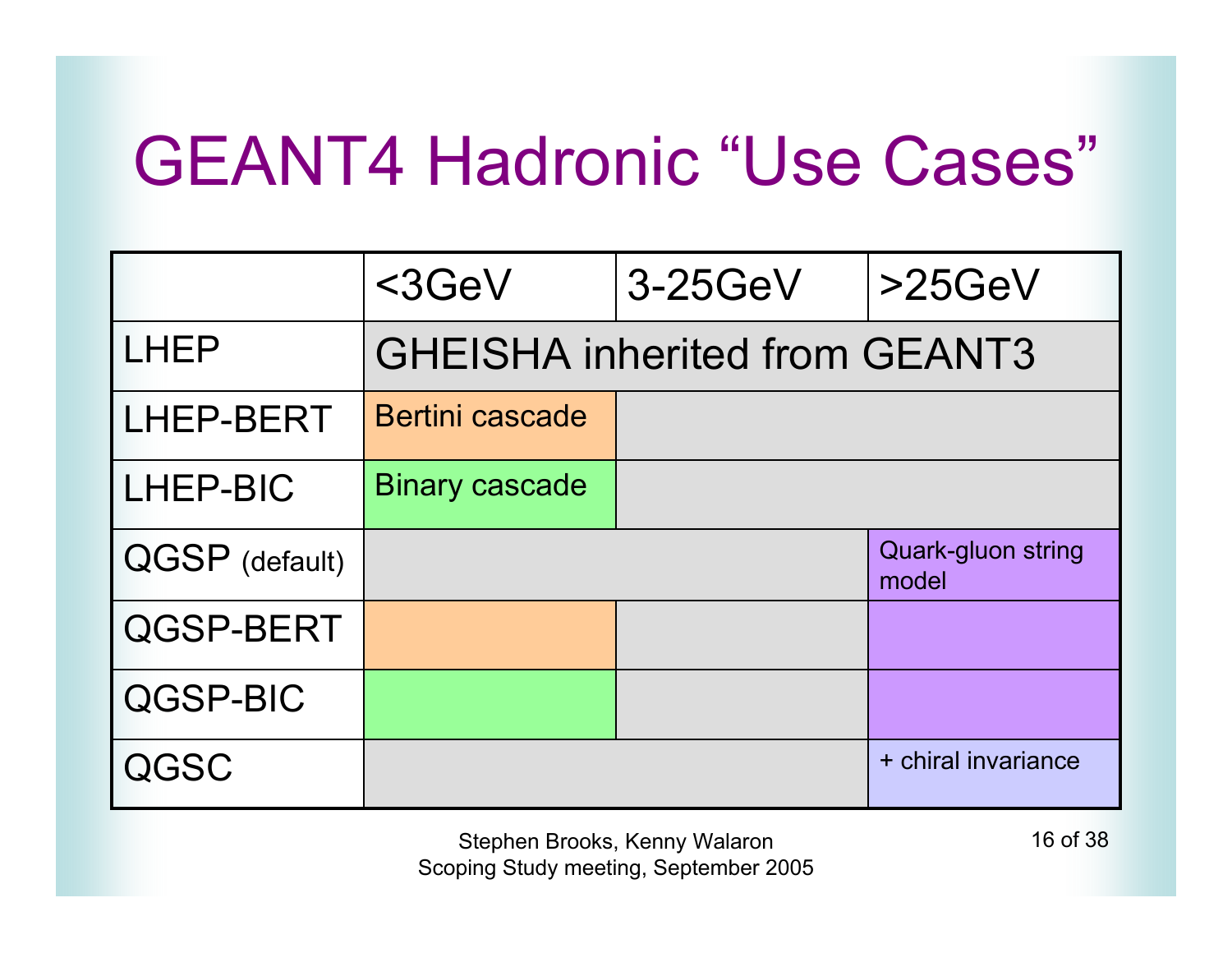#### Total Yield of  $\pi^+$  and  $\pi^-$ : +GEANT4



Stephen Brooks, Kenny Walaron Scoping Study meeting, September 2005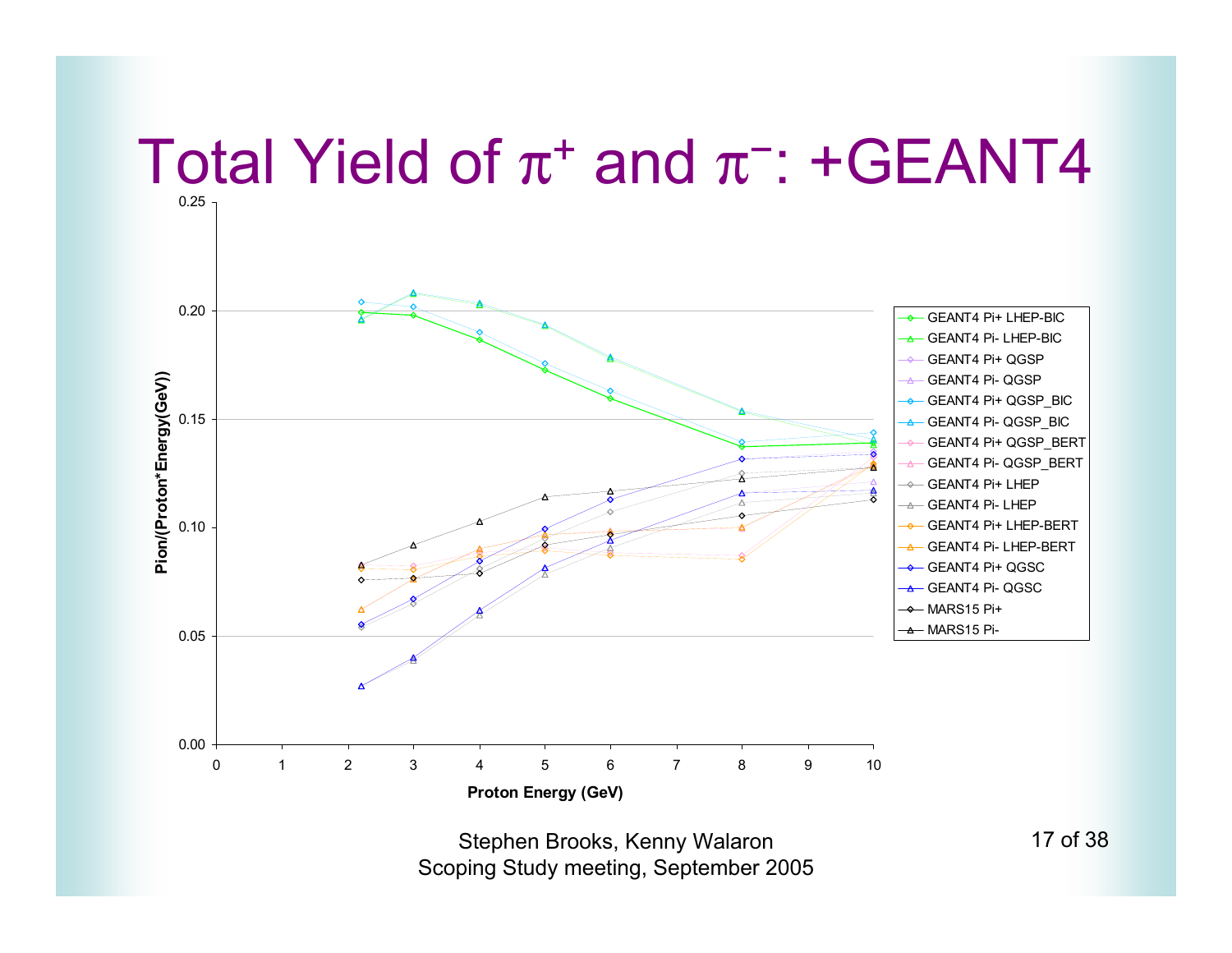## Raw Pion Yield Summary

- • It appears that an 8-30GeV proton beam:
	- Produces roughly twice the pion yield…
	- …and in a more focussed angular cone
- ...than the lowest energies.
- **Unless** you believe the BIC model!
- • **Also:** the useful yield is crucially dependent on the capture system.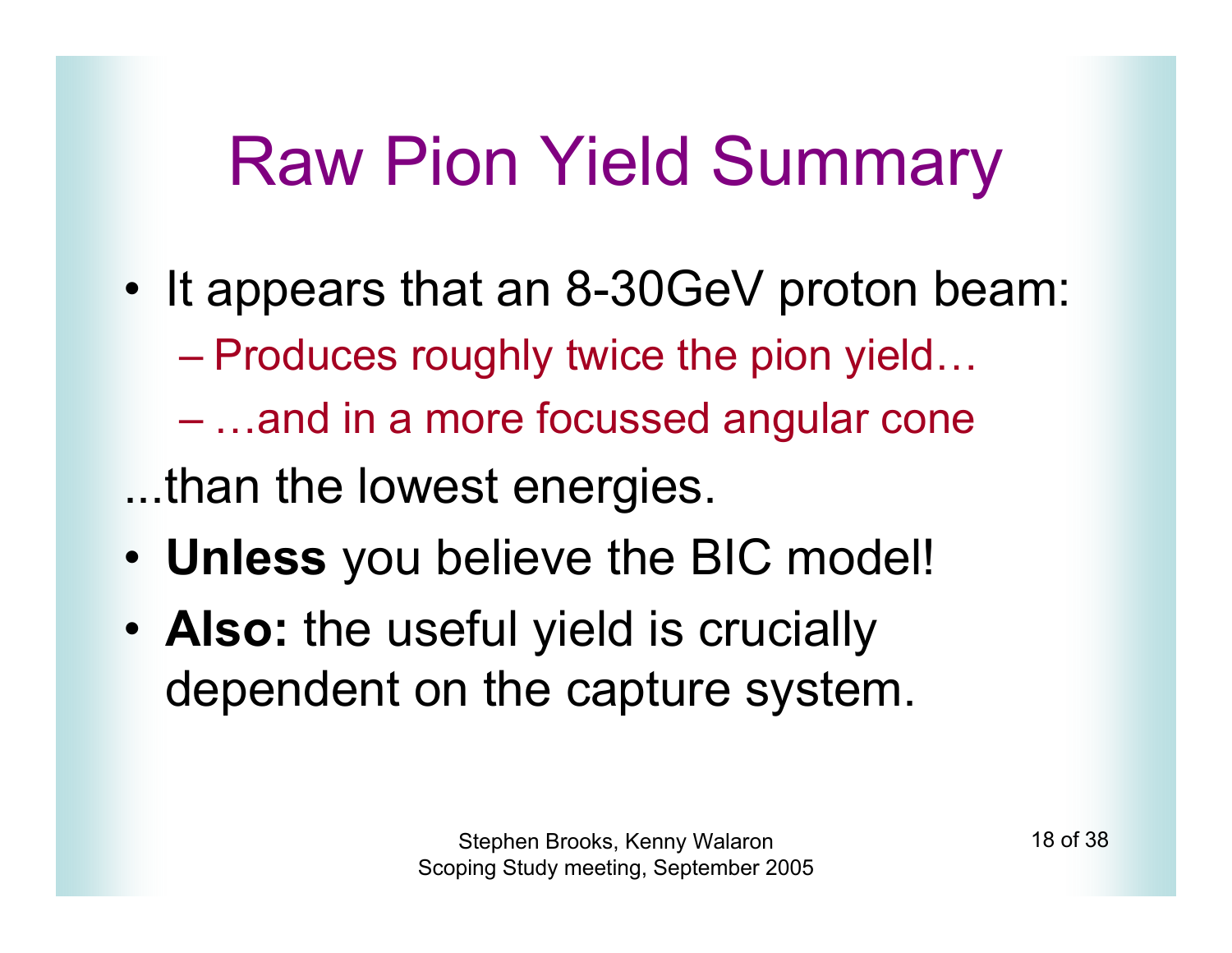## Tracking through Two Designs

- Both start with a solenoidal channel
- • Possible non-cooling front end:
	- Uses a magnetic **chicane** for bunching, followed by a muon **linac** to 400±100MeV
- RF **phase-rotation** system:
	- Line with cavities reduces energy spread to 180±23MeV for injecting into a cooling system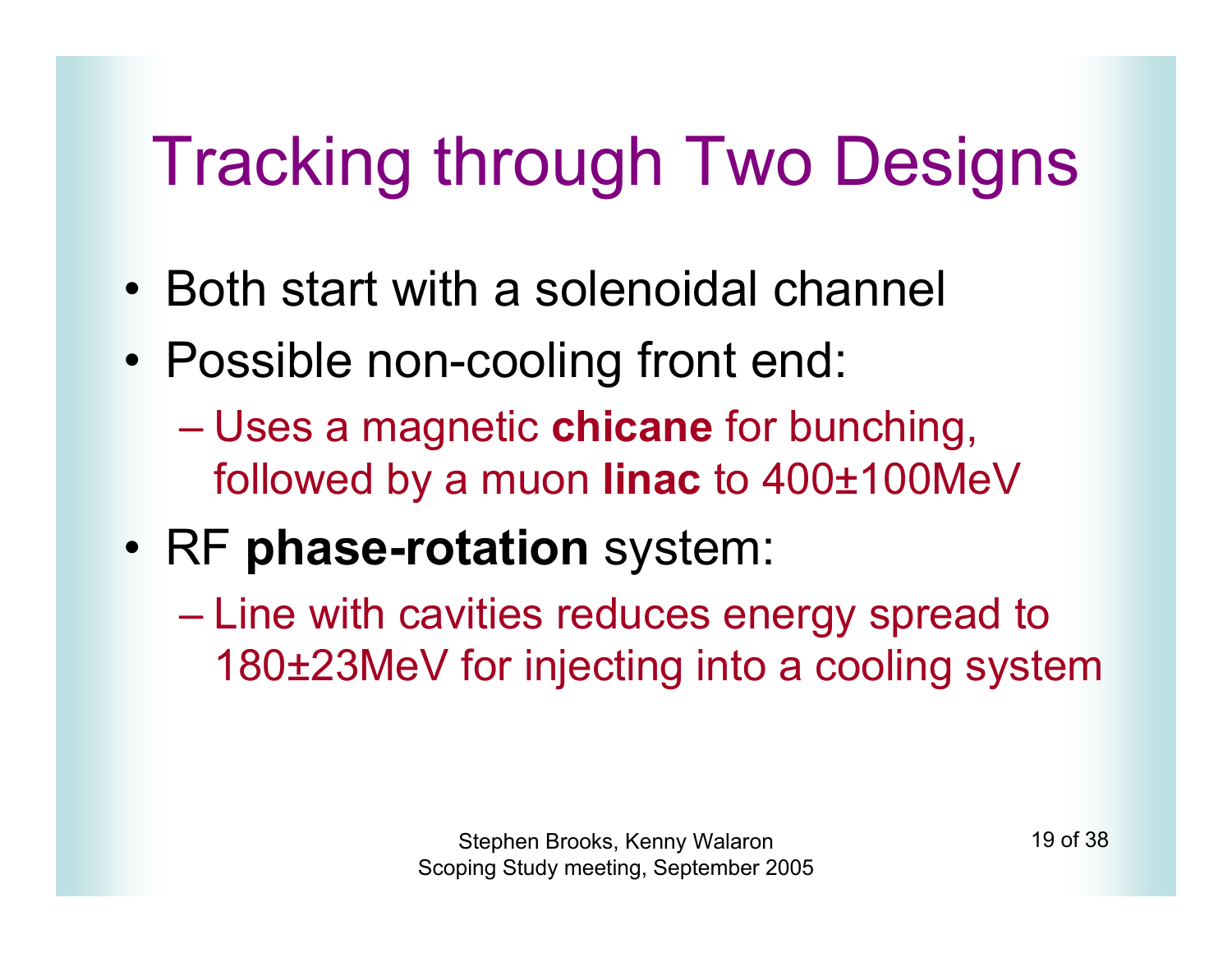## Fate Plots

- Pions from one of the MARS datasets were tracked through the two front-ends and plotted by  $(p_1,p_T)$ 
	- Coloured according to how they are lost…
	- …or white if they make it through
- This is not entirely deterministic due to pion  $\rightarrow$  muon decays and finite source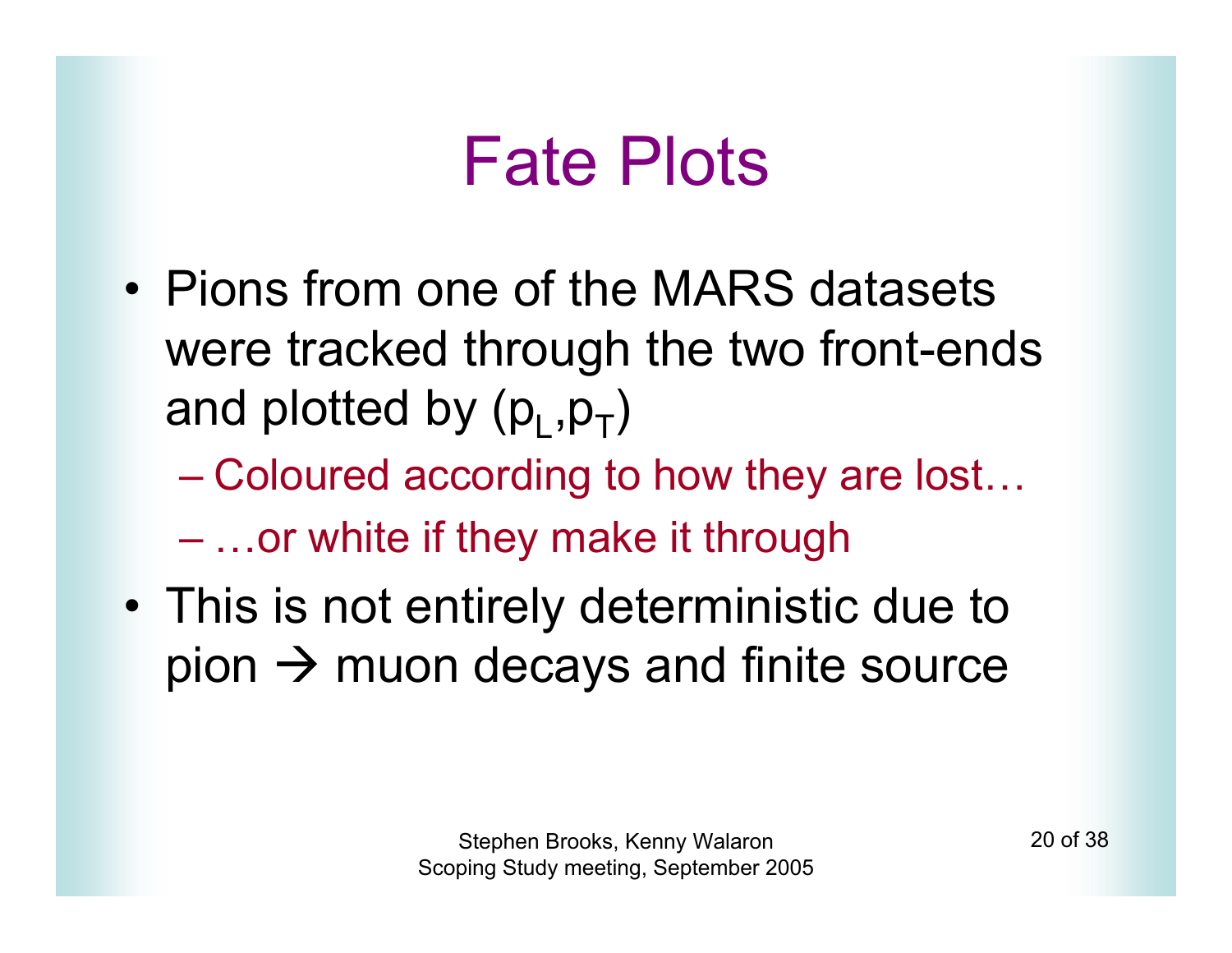## Fate Plot for Chicane/Linac

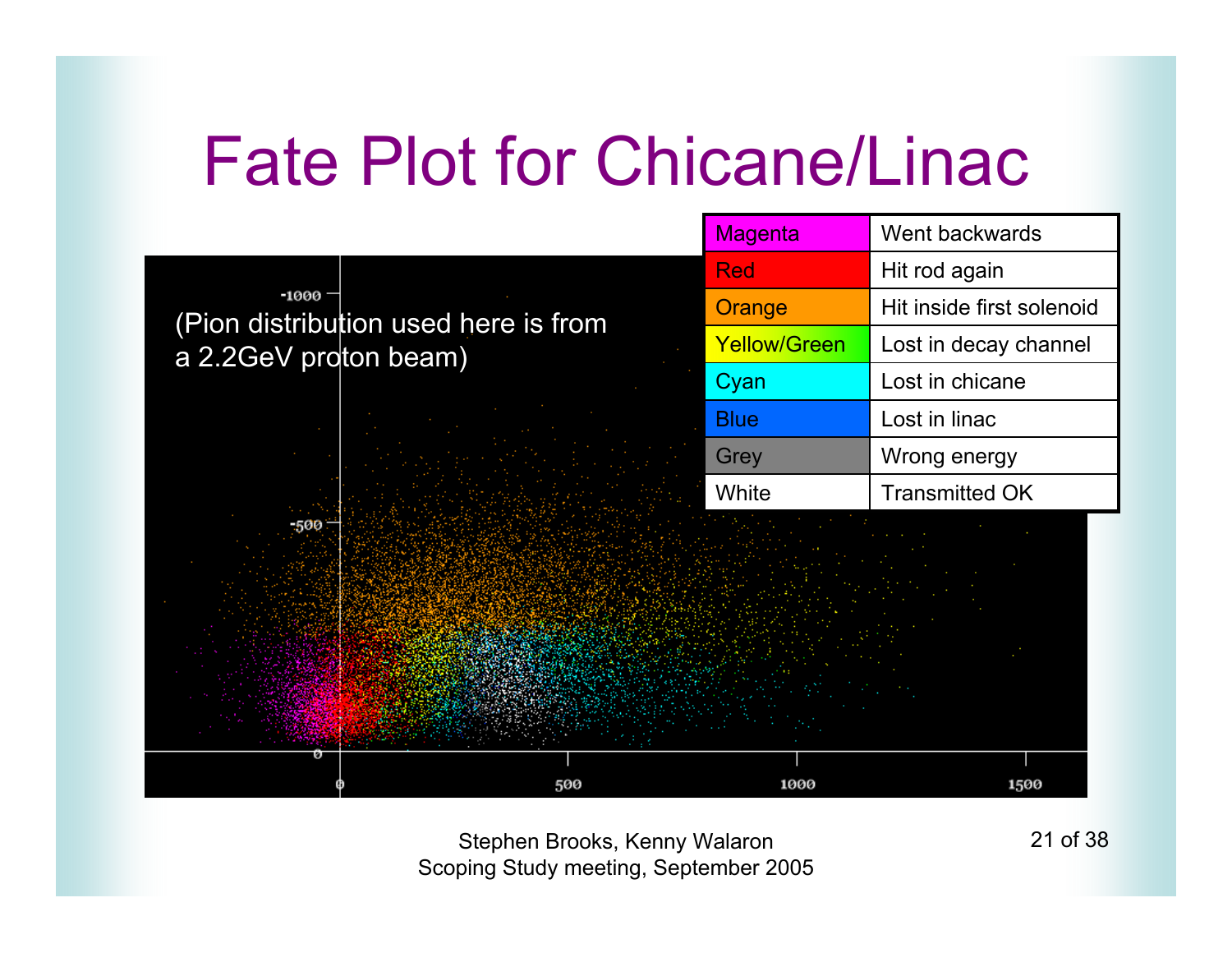#### Fate Plot for Phase Rotation

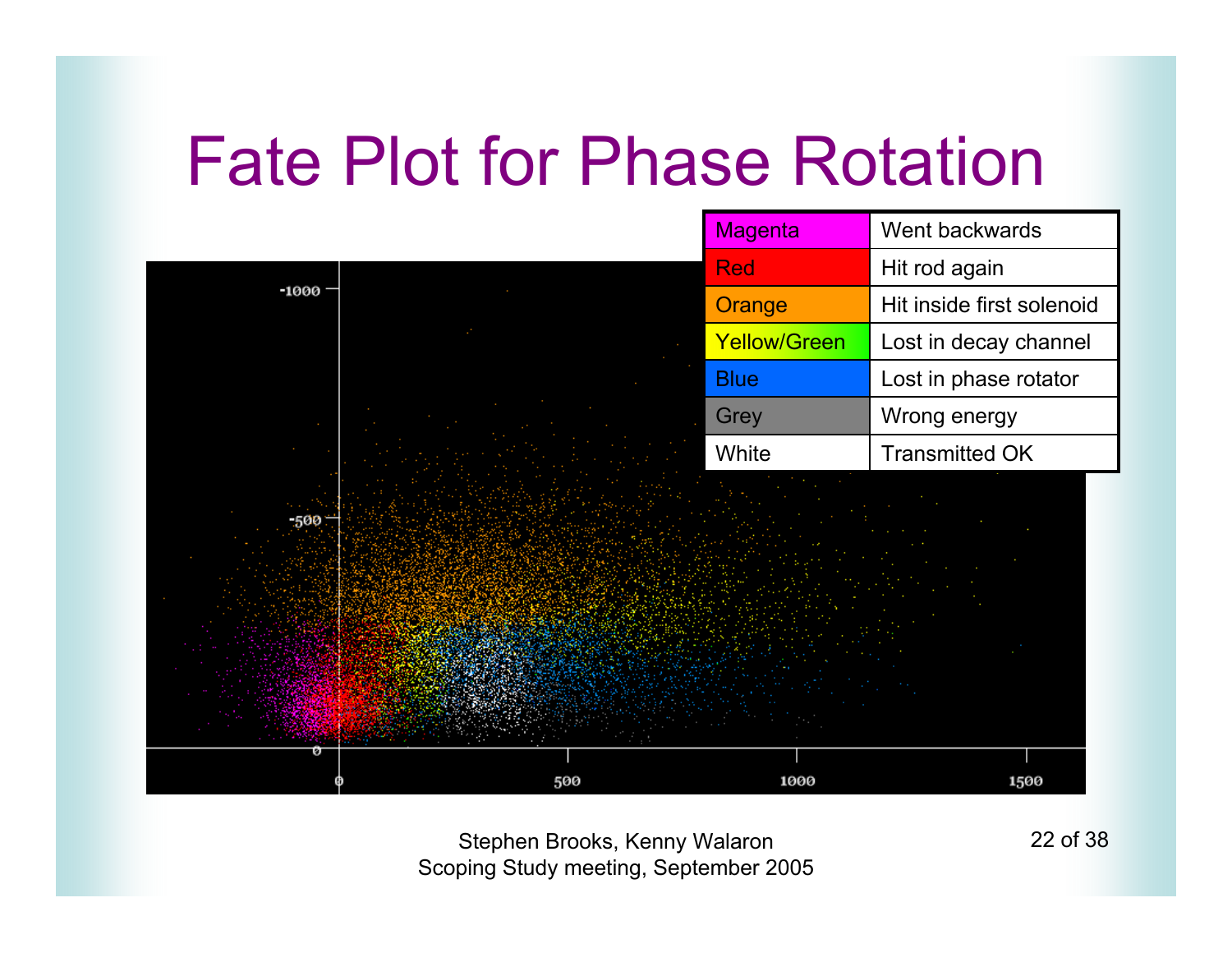## Probability Grids

• Can bin the plots into 30MeV/c squares and work out the transmission probability within each



Stephen Brooks, Kenny Walaron Scoping Study meeting, September 2005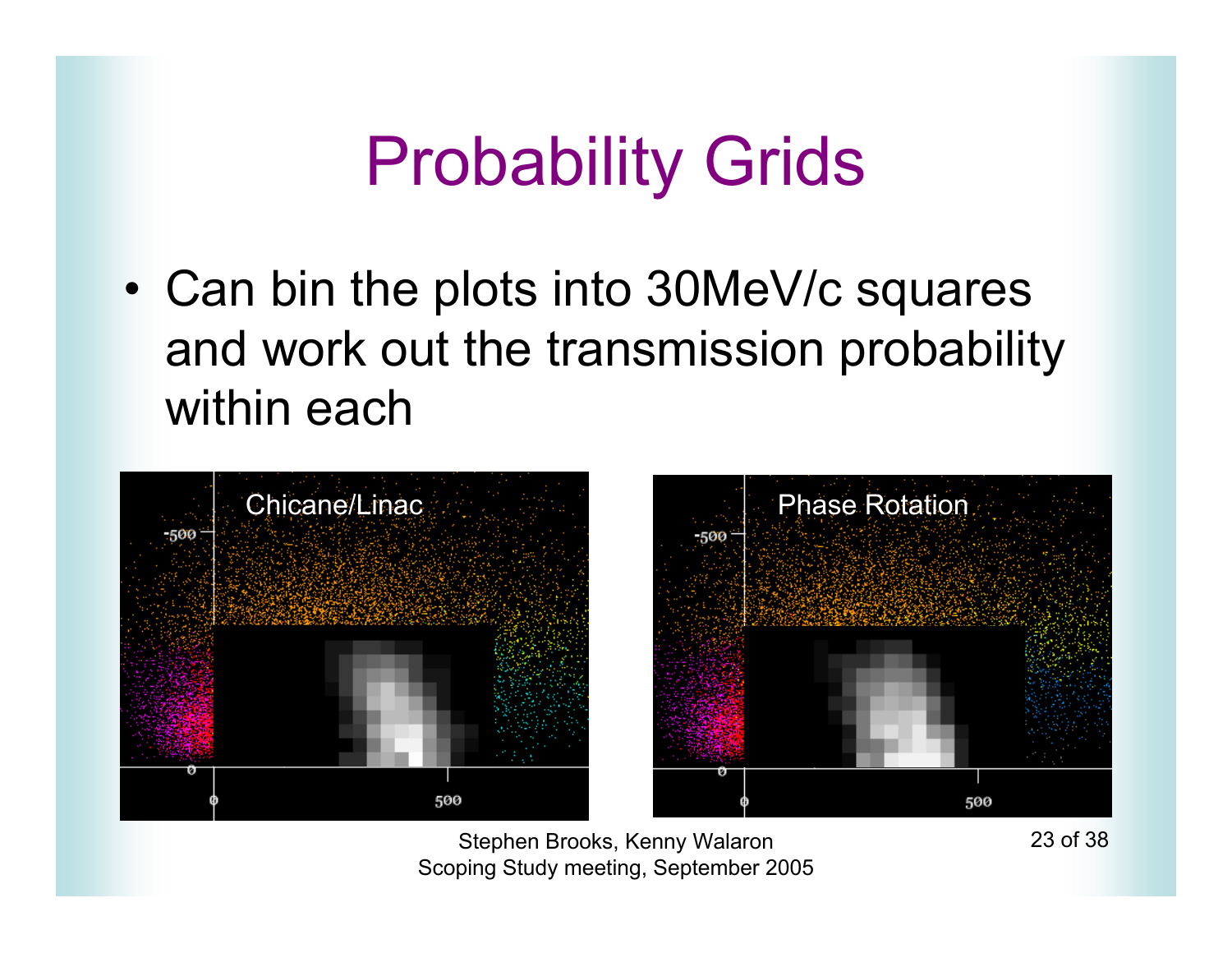## Probability Grids

- • Can bin the plots into 30MeV/c squares and work out the transmission probability within each
- These can be used to estimate the transmission quickly for each MARS or GEANT output dataset for each front-end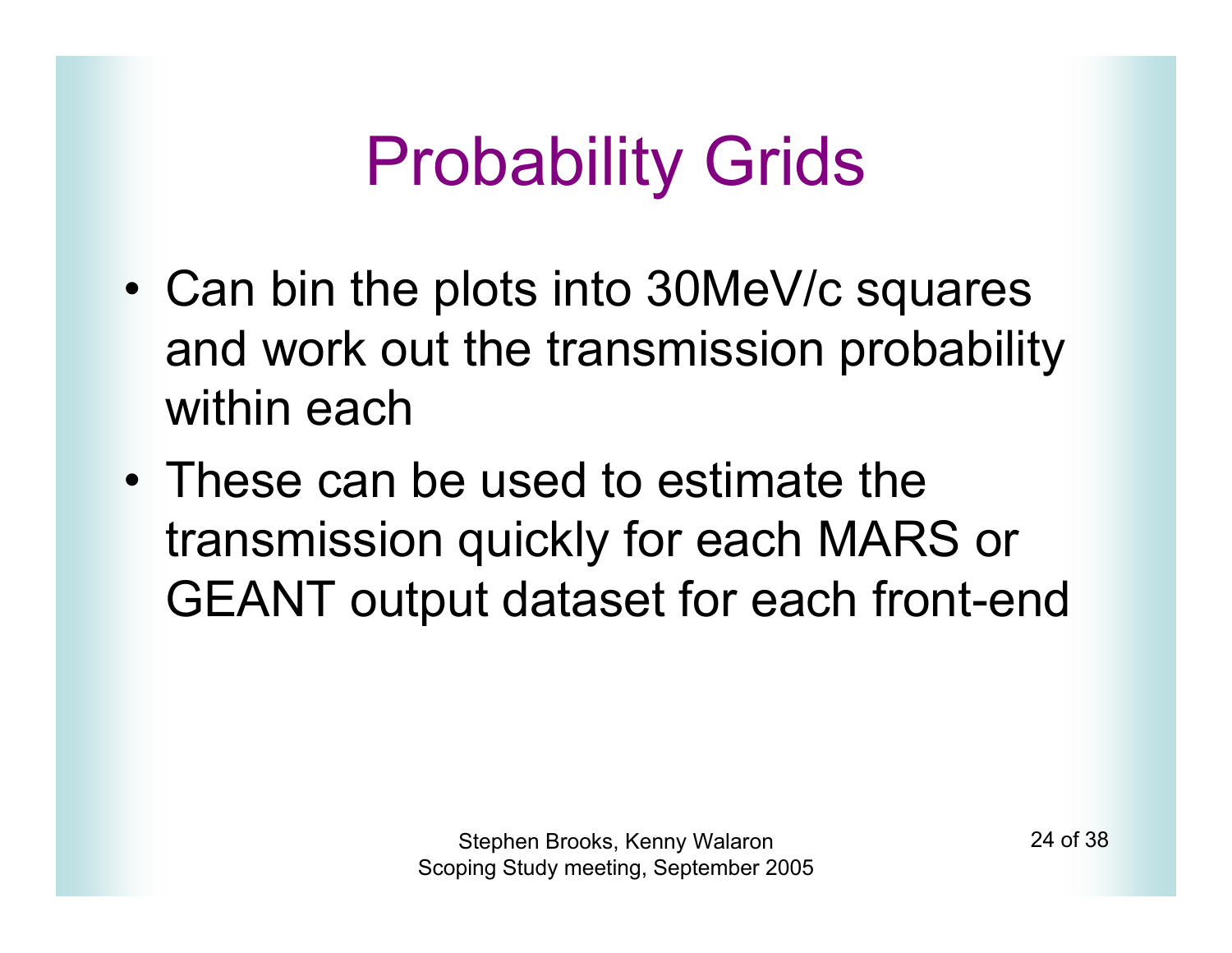#### Phase Rotator Transmission

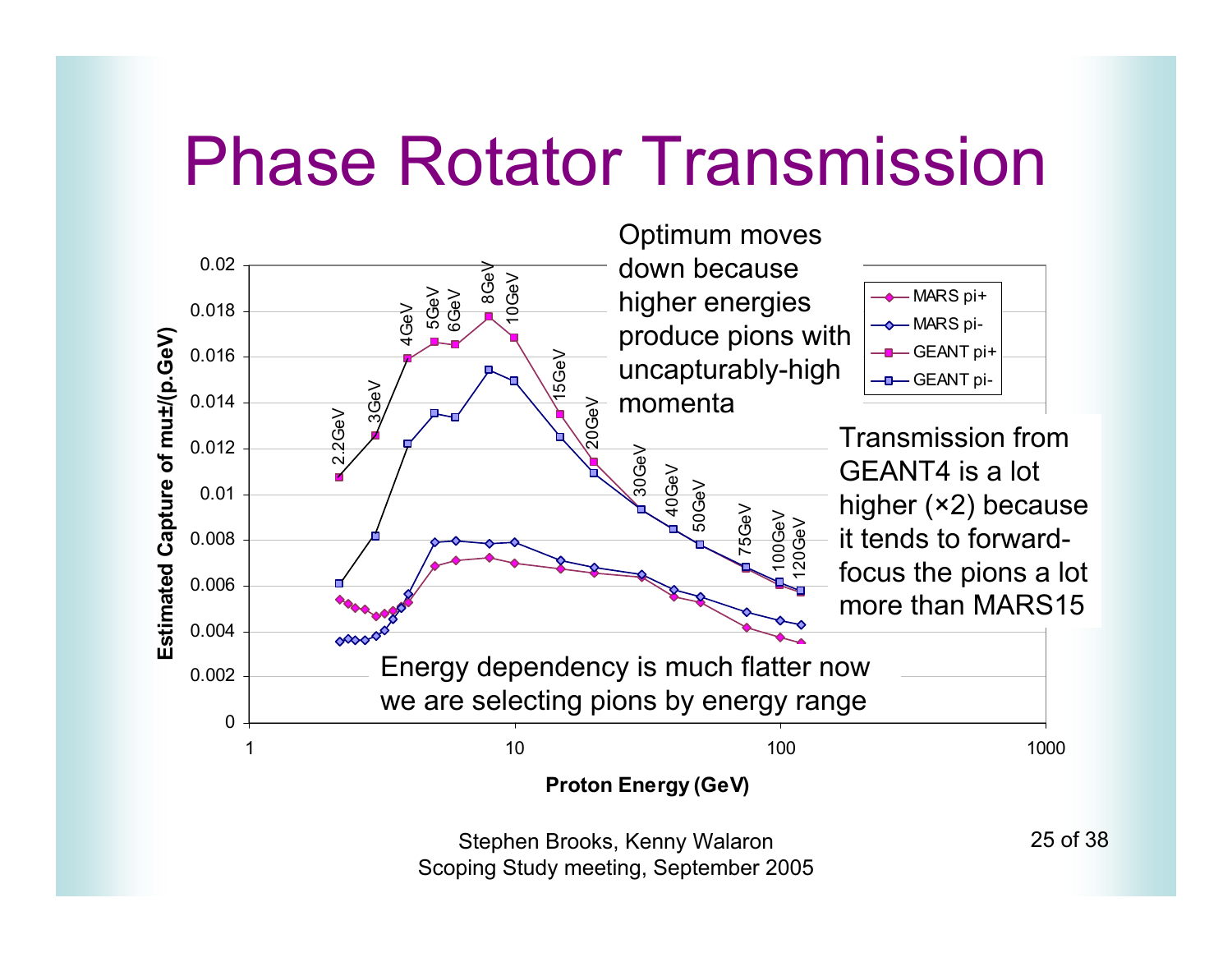#### Phase Rotator Transmission (zooming into MARS15)

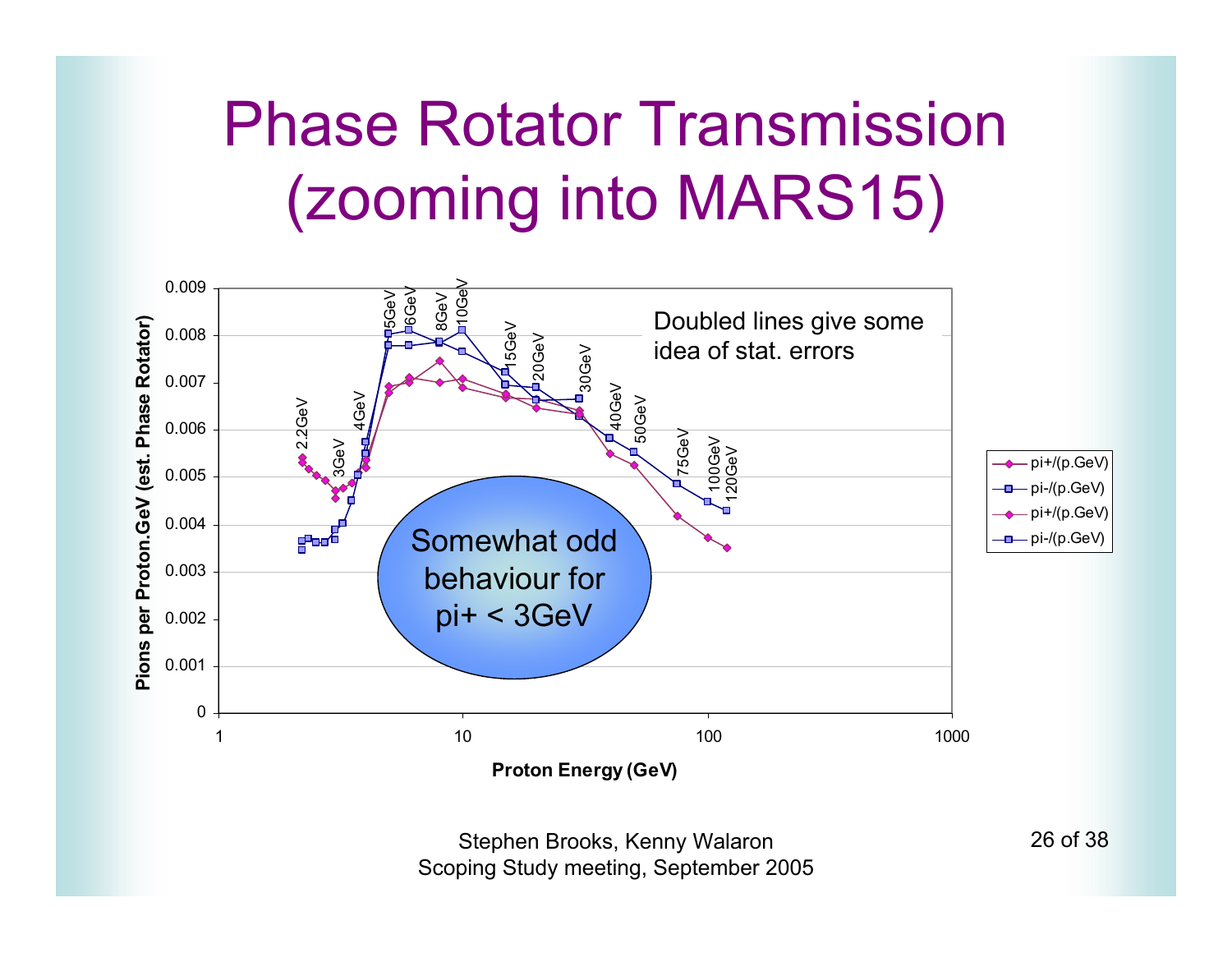## Chicane/Linac Transmission (MARS15)

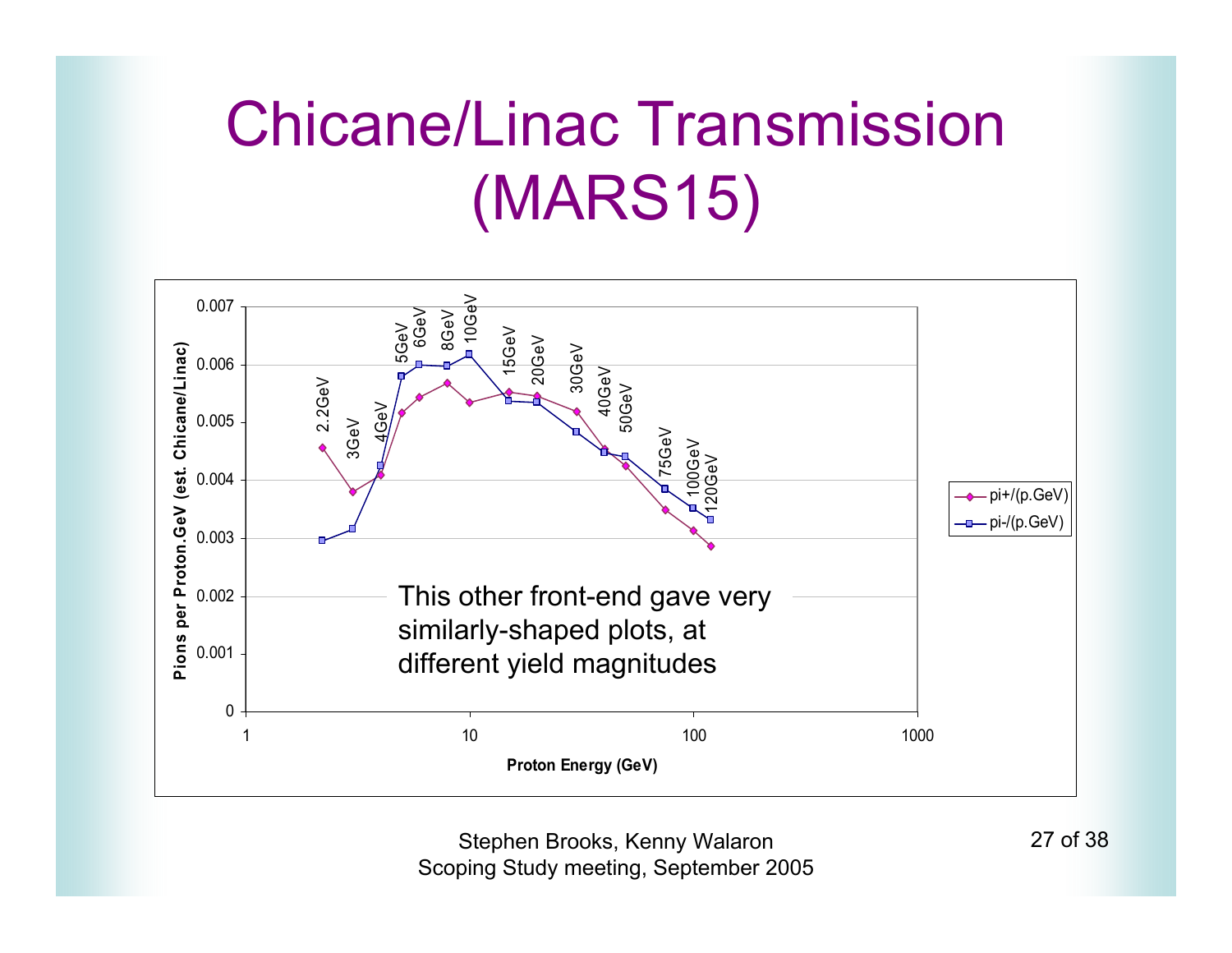## Chicane/Linac Transmission (MARS15)

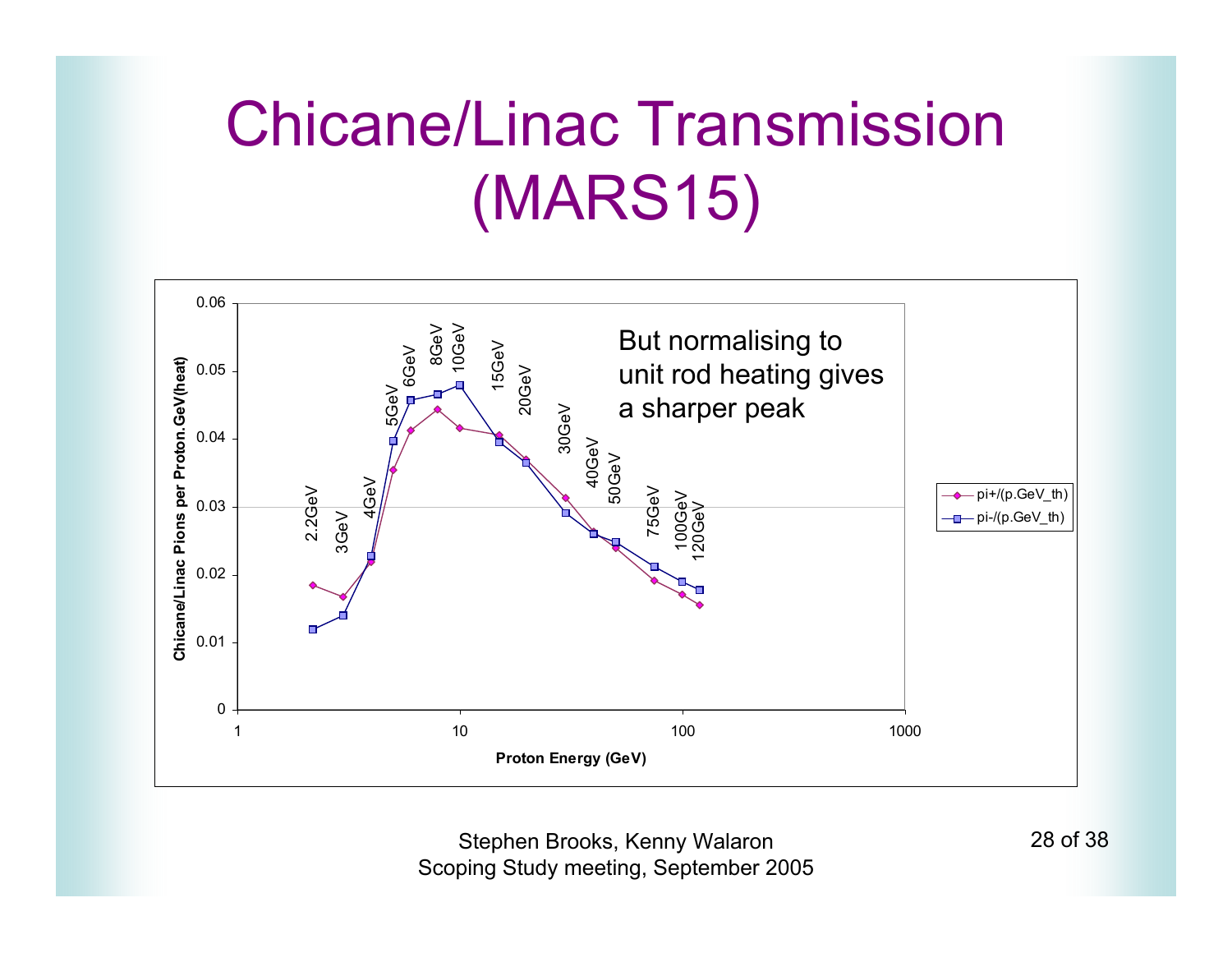## Energy (heat) Deposition in Rod



• Scaled for 5MW total beam power; the rest is kinetic energy of secondaries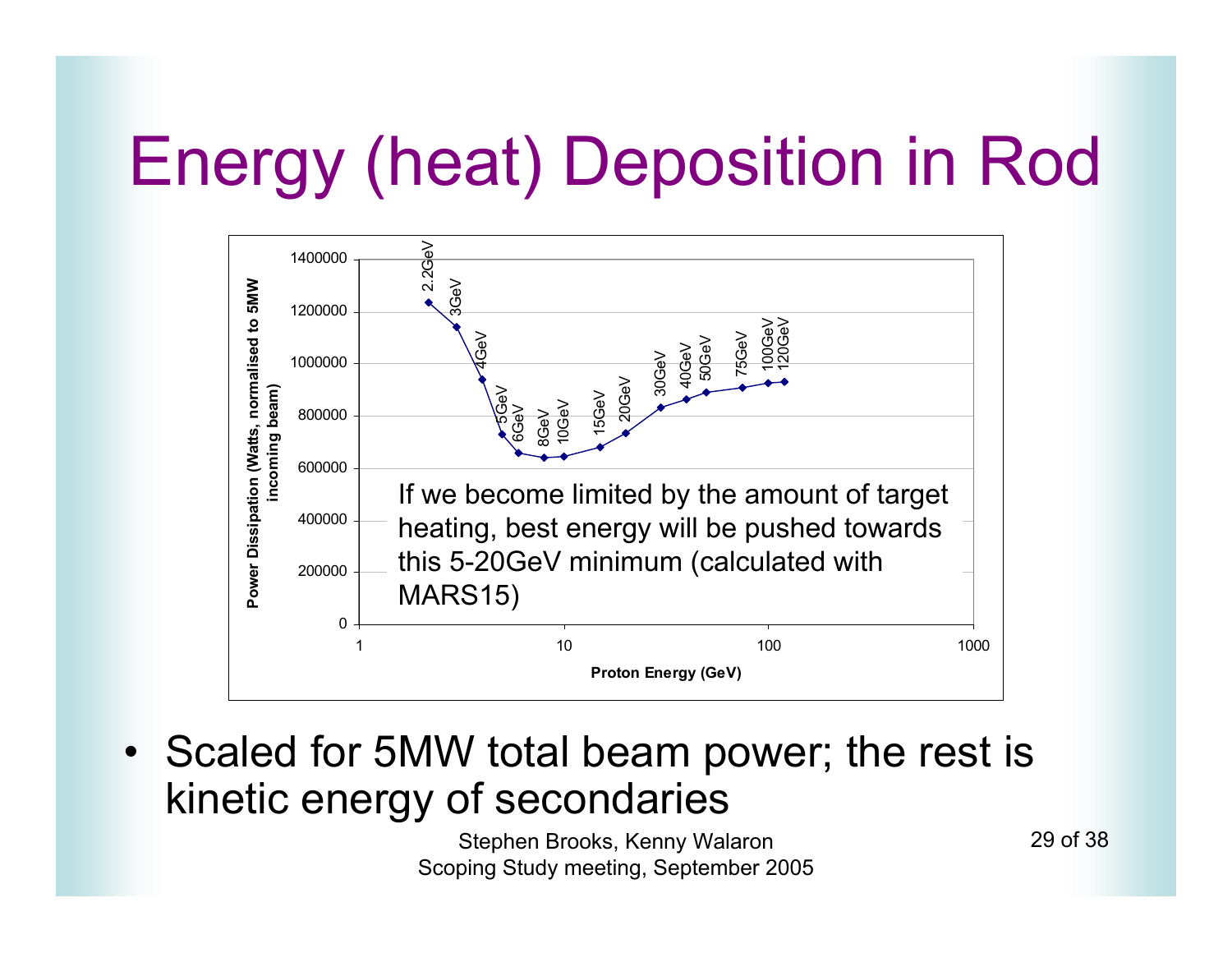## Variation of Rod Radius

• We will change the incoming beam size with the rod size and observe the yields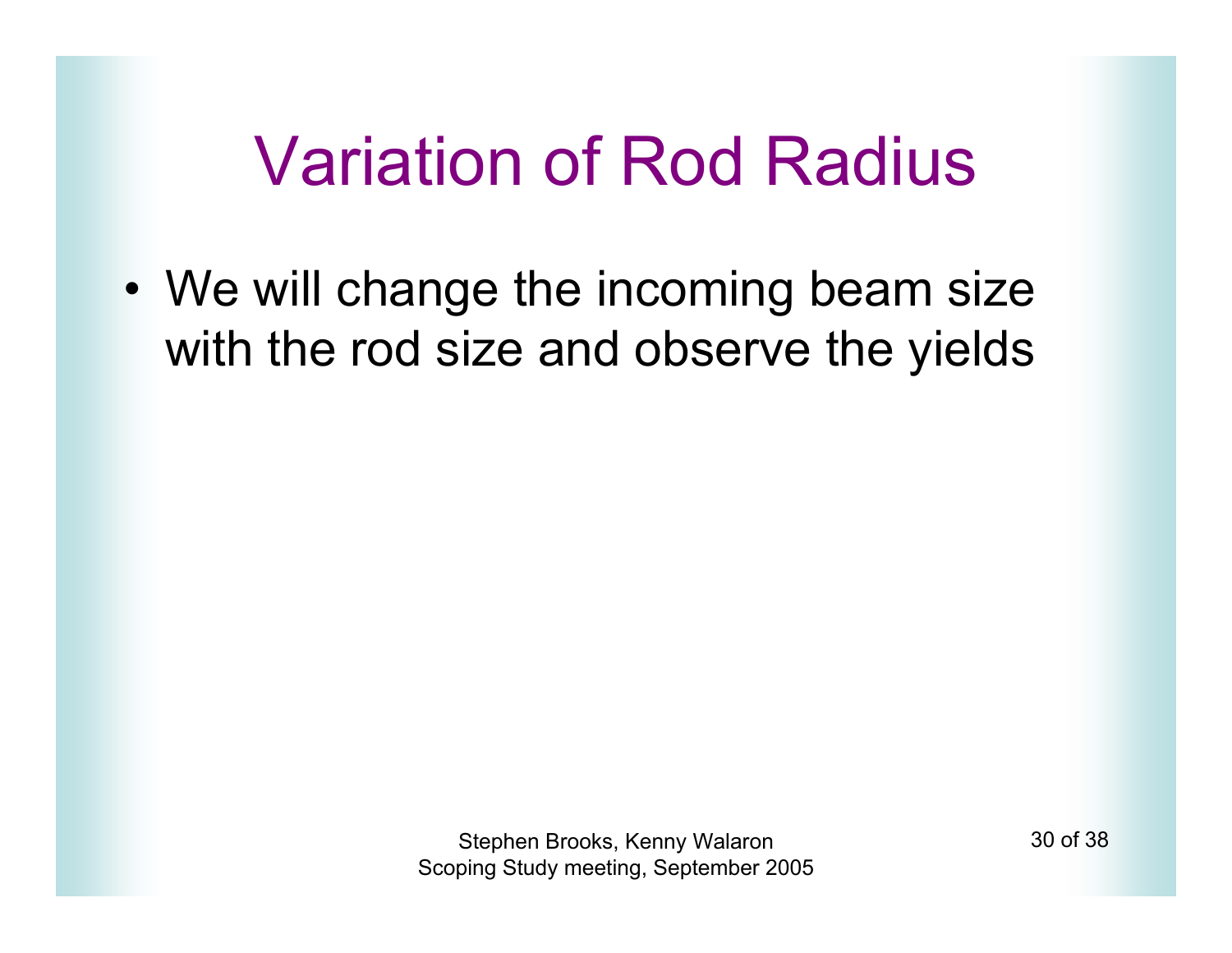### Variation of Rod Radius

- We will change the incoming beam size with the rod size and observe the yields
- For larger rods, the increase in transverse emittance may be a problem downstream
- • Effective beam-size adds in quadrature to the Larmor radius:

$$
r_{\text{eff}} = \sqrt{r^2 + \left(\frac{p_T}{eB_z}\right)^2}
$$

Stephen Brooks, Kenny Walaron Scoping Study meeting, September 2005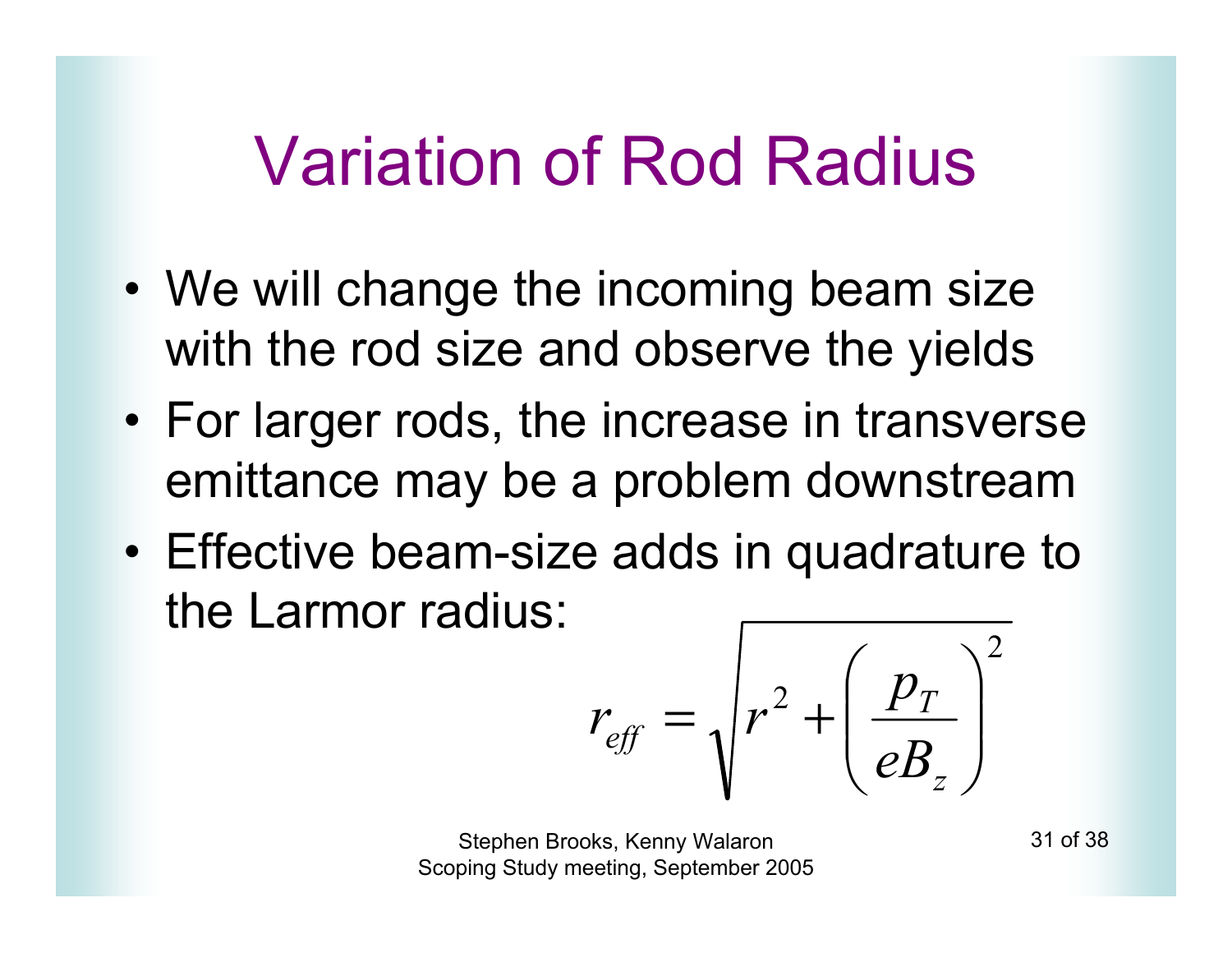## Total Yield with Rod Radius

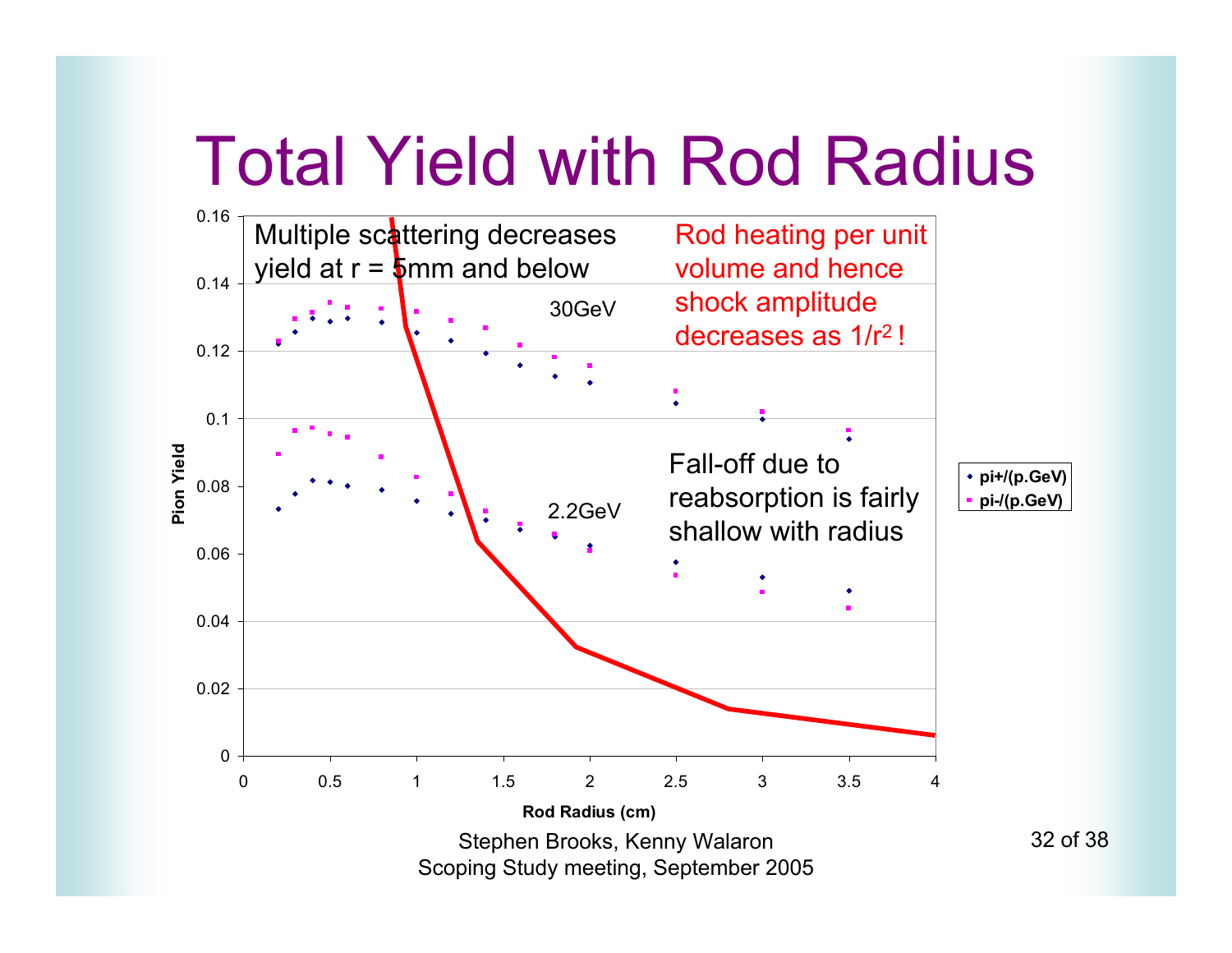## Note on Rod Tilt

- • All tracking optimisations so far have set the rod tilt to zero
- The only time a non-zero tilt appeared to give better yields was when measuring immediately after the first solenoid
- • Theory: tilting the rod gains a few pions at the expense of an increased horizontal emittance (equivalent to a larger rod)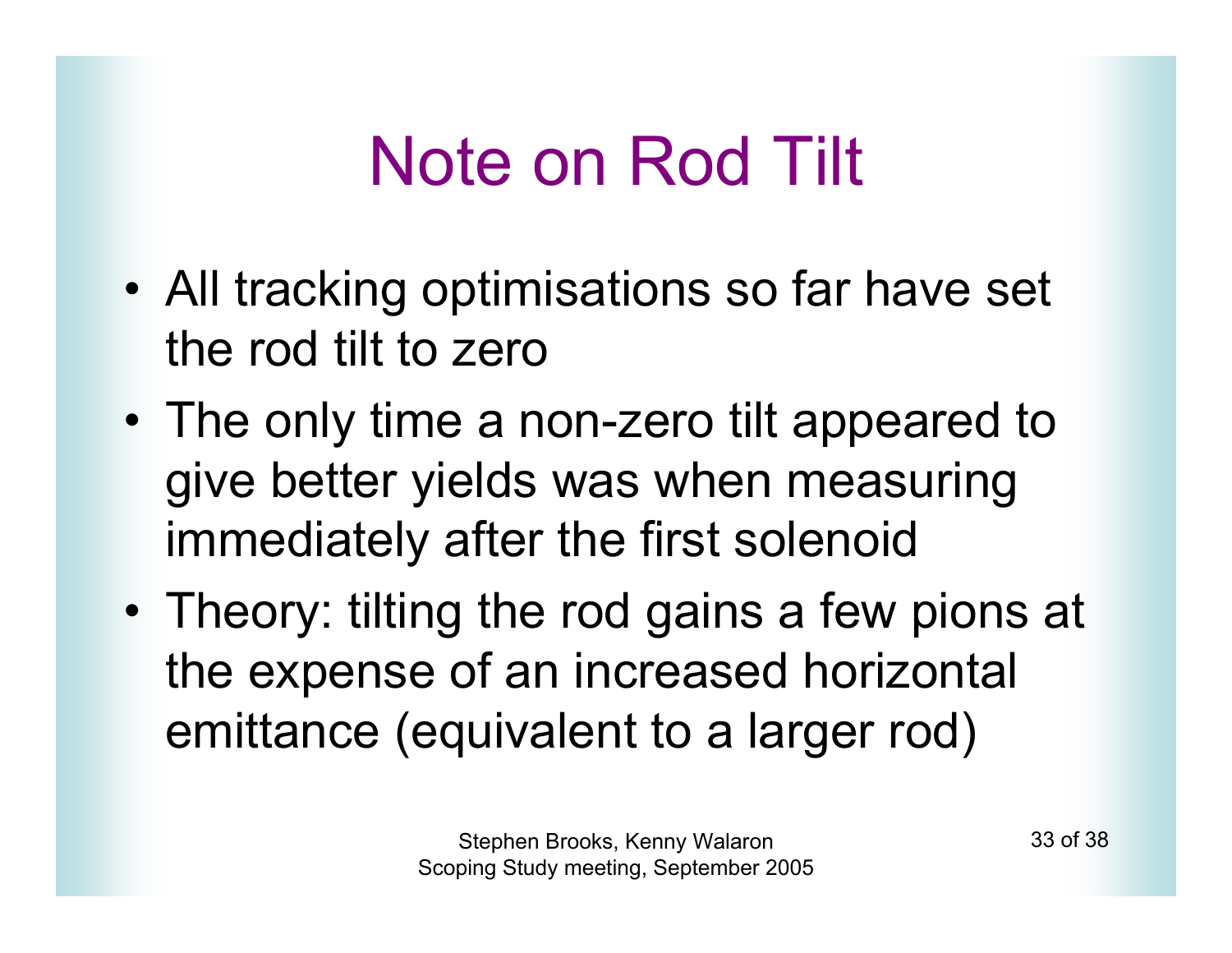## Conclusions – energy choice

•Optimal ranges appear to be:

| According to: $ For \pi^+$ : |           | For $\pi$ : |
|------------------------------|-----------|-------------|
| MARS15                       | $5-30GeV$ | 5-10GeV     |
| <b>GEANT4</b>                | 4-10GeV   | 8-10GeV     |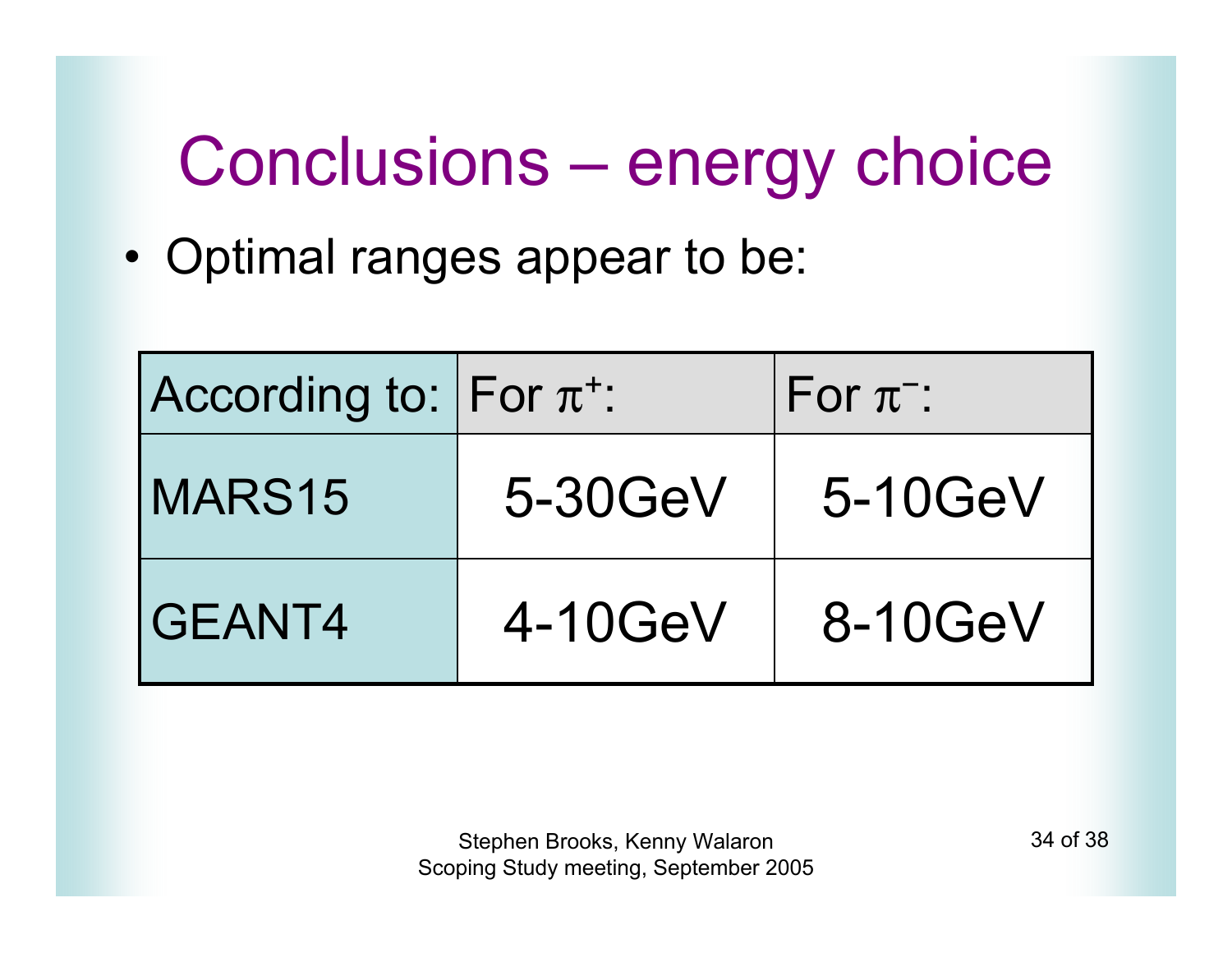#### Conclusions – codes, data

- • GEANT4 'focusses' pions in the forward direction a lot more than MARS15Hence double the yields in the front-ends
- Binary cascade model needs to be reconciled with everything else
- • Other models say generally the same thing, but variance is large

HARP data will cover 3-15GeV, but when?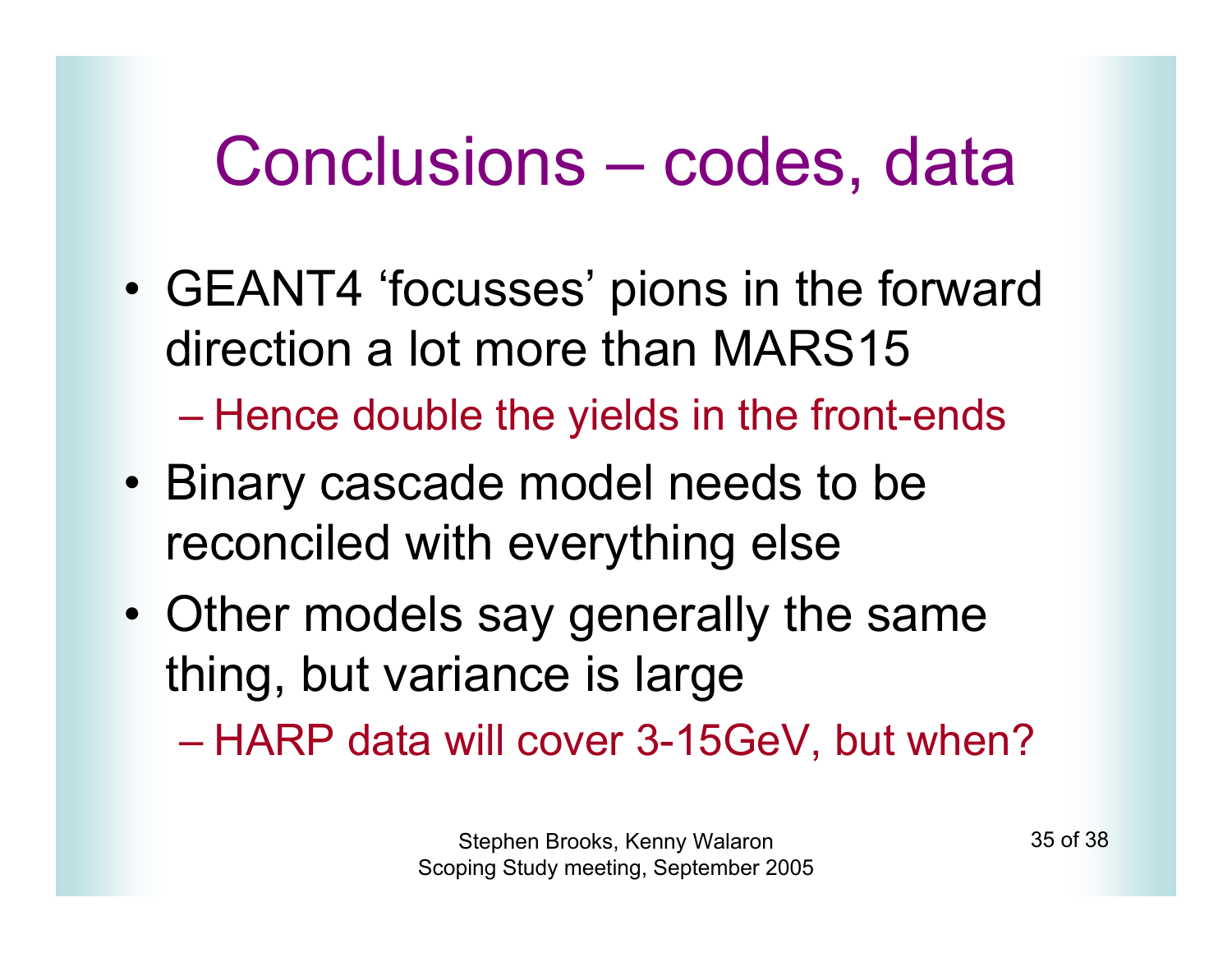## Conclusions – other parameters

- • A larger rod radius is a shallow tradeoff in pion yield but would make solid targets much easier
- Tilting the rod could be a red herring
	- Especially if reabsorption is not as bad as we think
- • So making the rod coaxial and longer is possible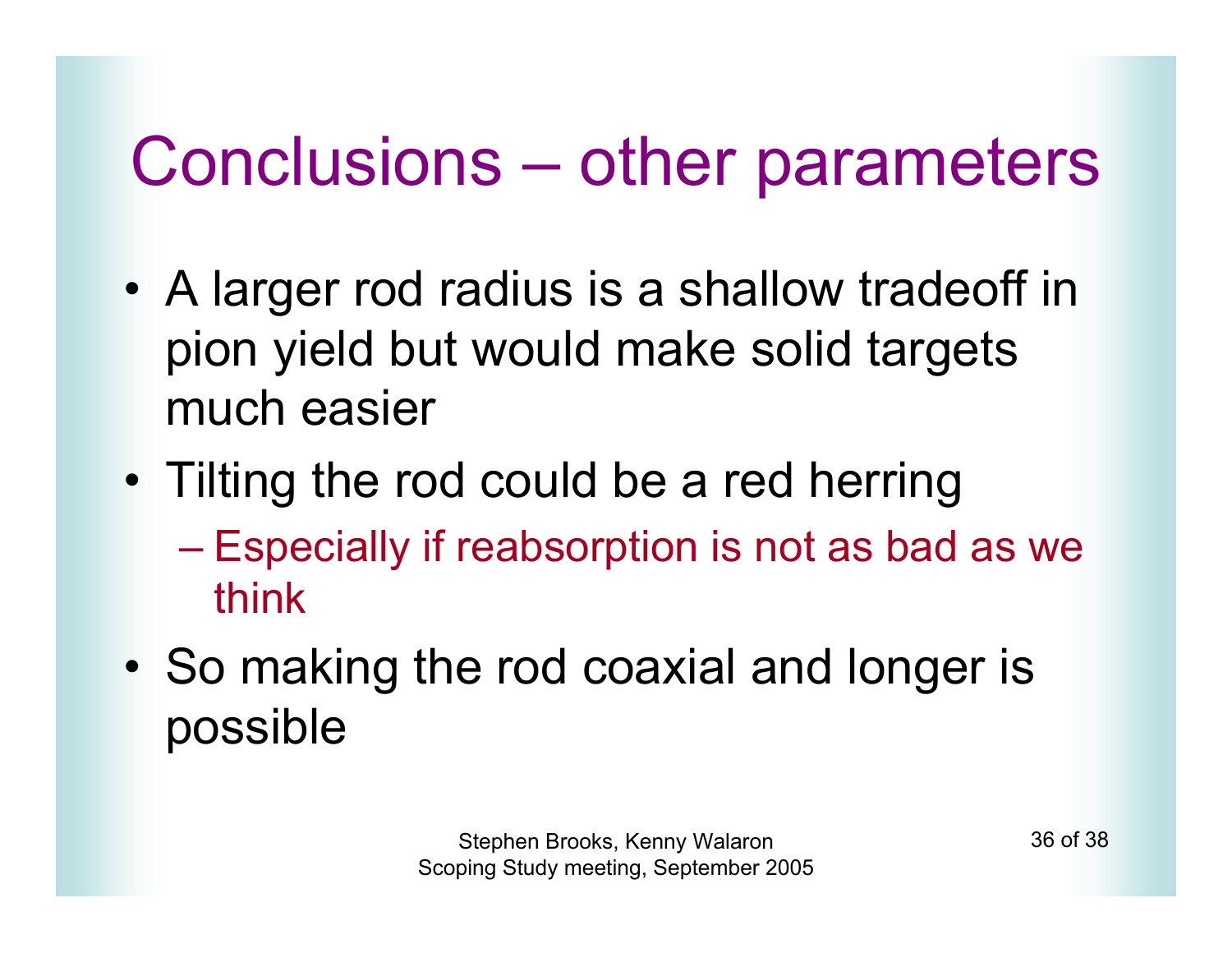## Future Work

• Different rod materials (C, Ni, Hg) for scoping study integration

Length varied with interaction length

- Replace probability grids by real tracking
	- Also probes longitudinal phase-space effects, e.g. from rod length
- • Extend energies to below 2.2GeV to investigate MARS 'kink', if physical!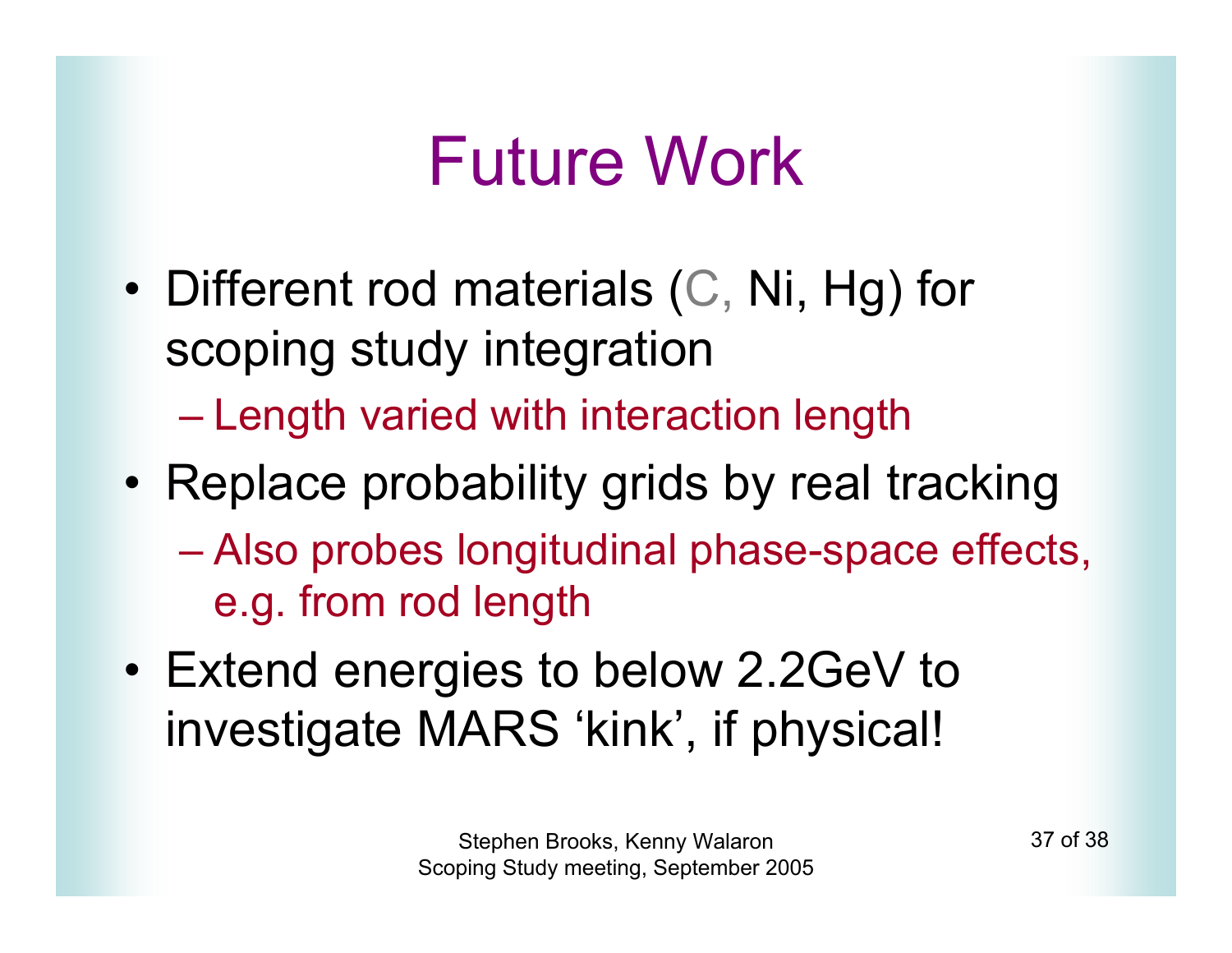#### References

- S.J. Brooks, Talk given at NuFact'05: *Comparing Pion Production in MARS15 and GEANT4*; http://stephenbrooks.org/ral/report/
- K.A. Walaron, **UKNF Note 30**: *Simulations of Pion Production in a Tantalum Rod Target using GEANT4 with comparison to MARS*; http://hepunx.rl.ac.uk/uknf/wp3/uknfnote\_30.pdf

Stephen Brooks, Kenny Walaron Scoping Study meeting, September 2005 38 of 38

Now updated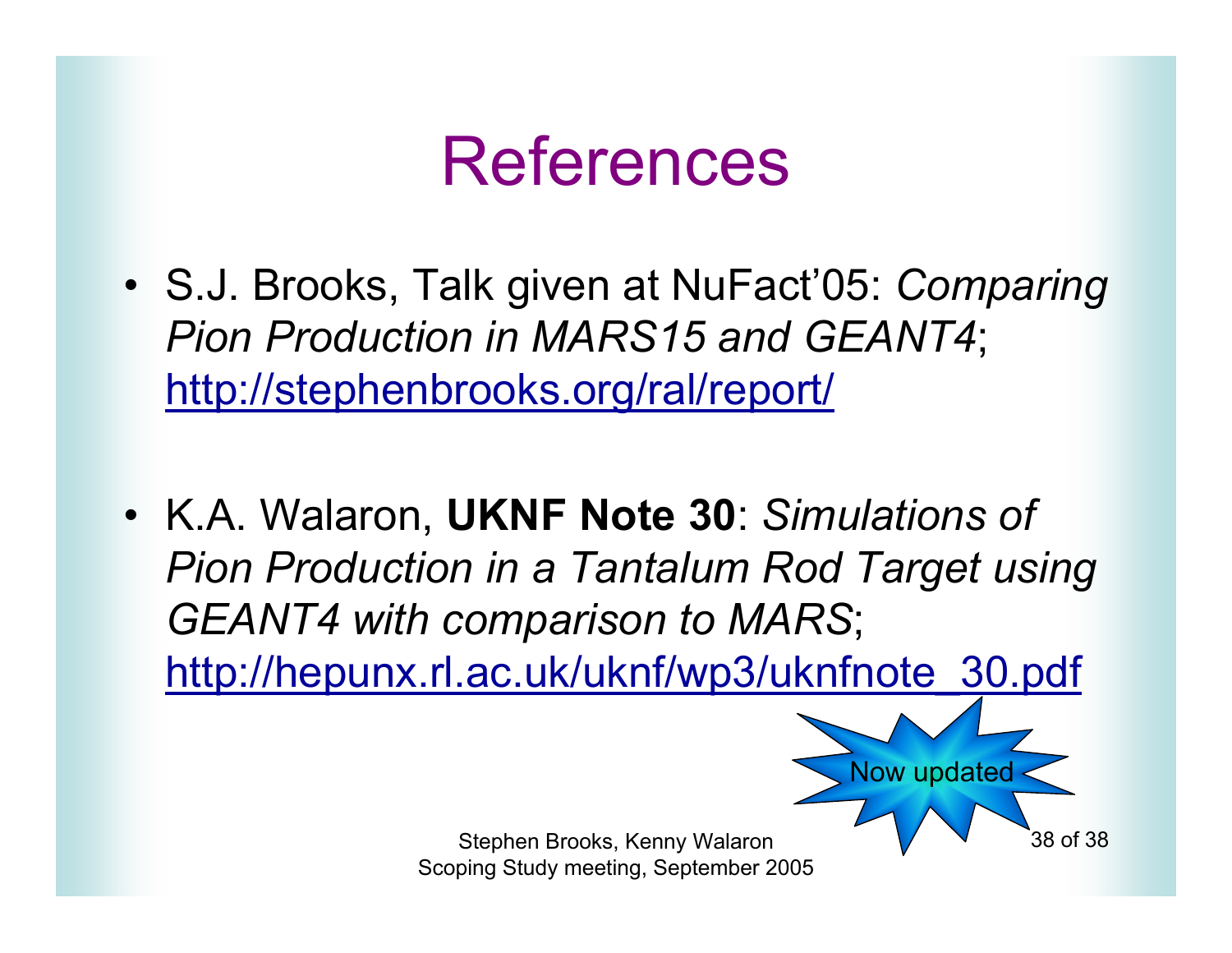Stephen Brooks, Kenny Walaron Scoping Study meeting, September 2005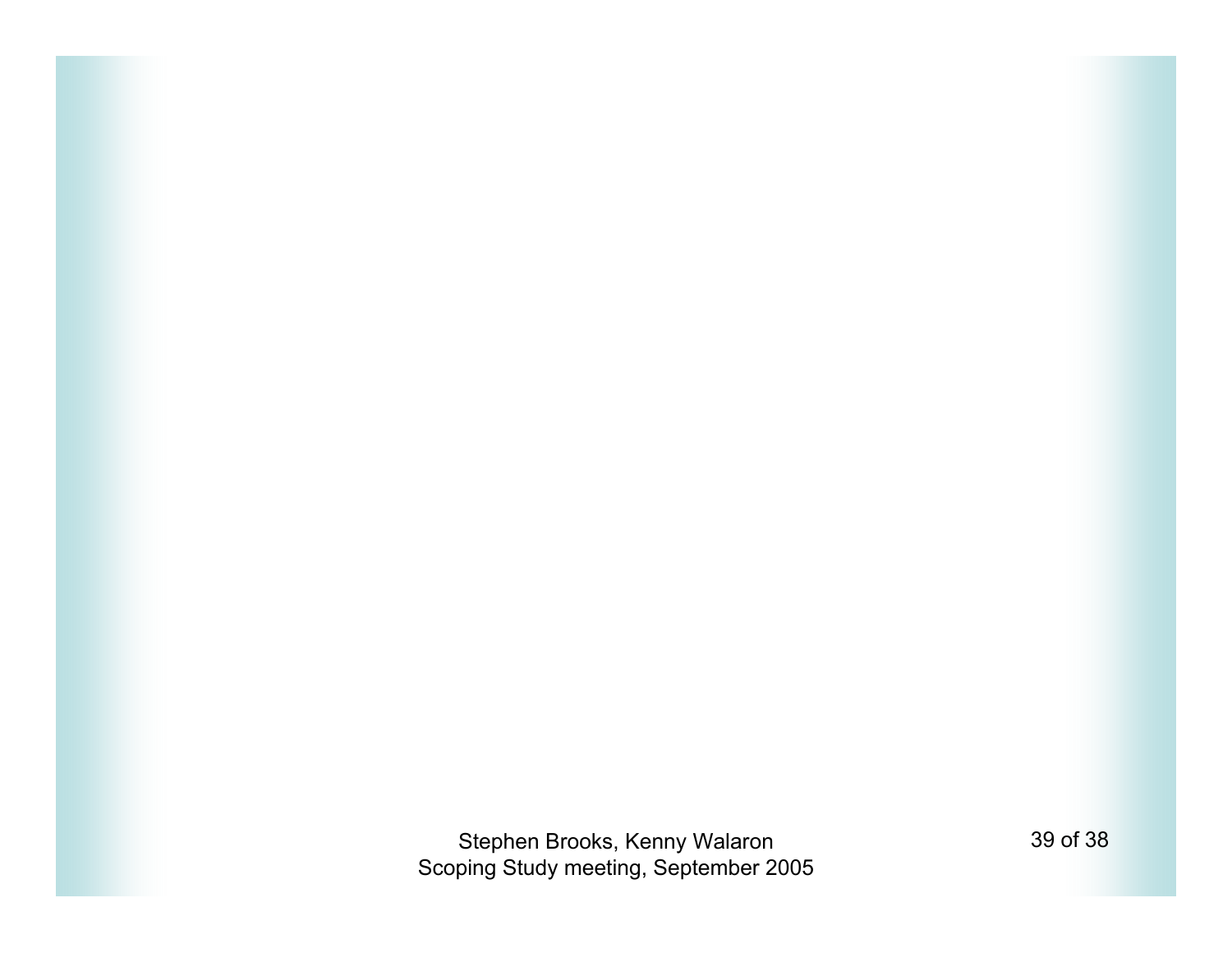#### Total Yield of  $\pi^+$  and  $\pi^-$



• Normalised to unit rod heating (p.GeV = 1.6×10-10 J)

Stephen Brooks, Kenny Walaron Scoping Study meeting, September 2005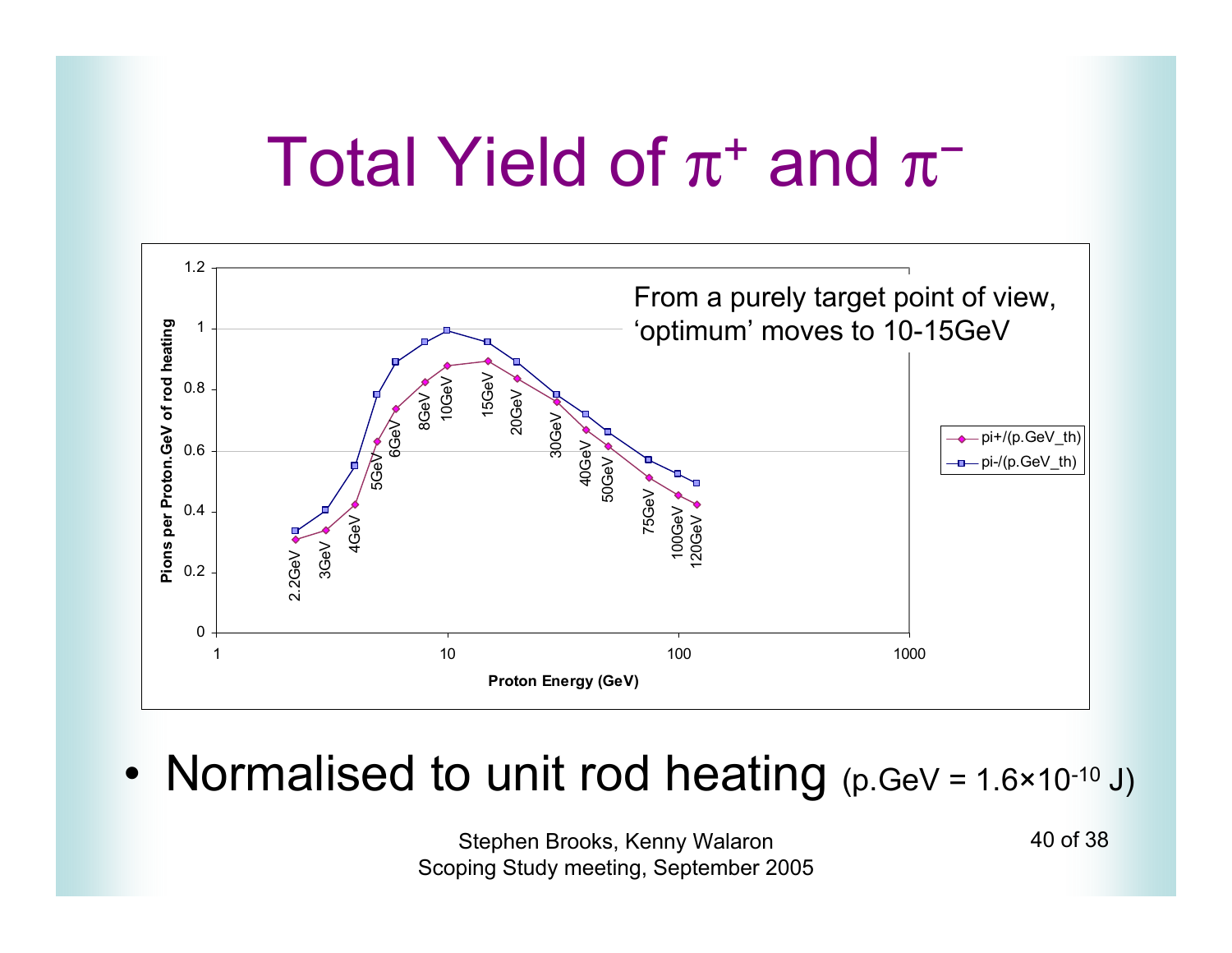#### Angular Distribution



Stephen Brooks, Kenny Walaron Scoping Study meeting, September 2005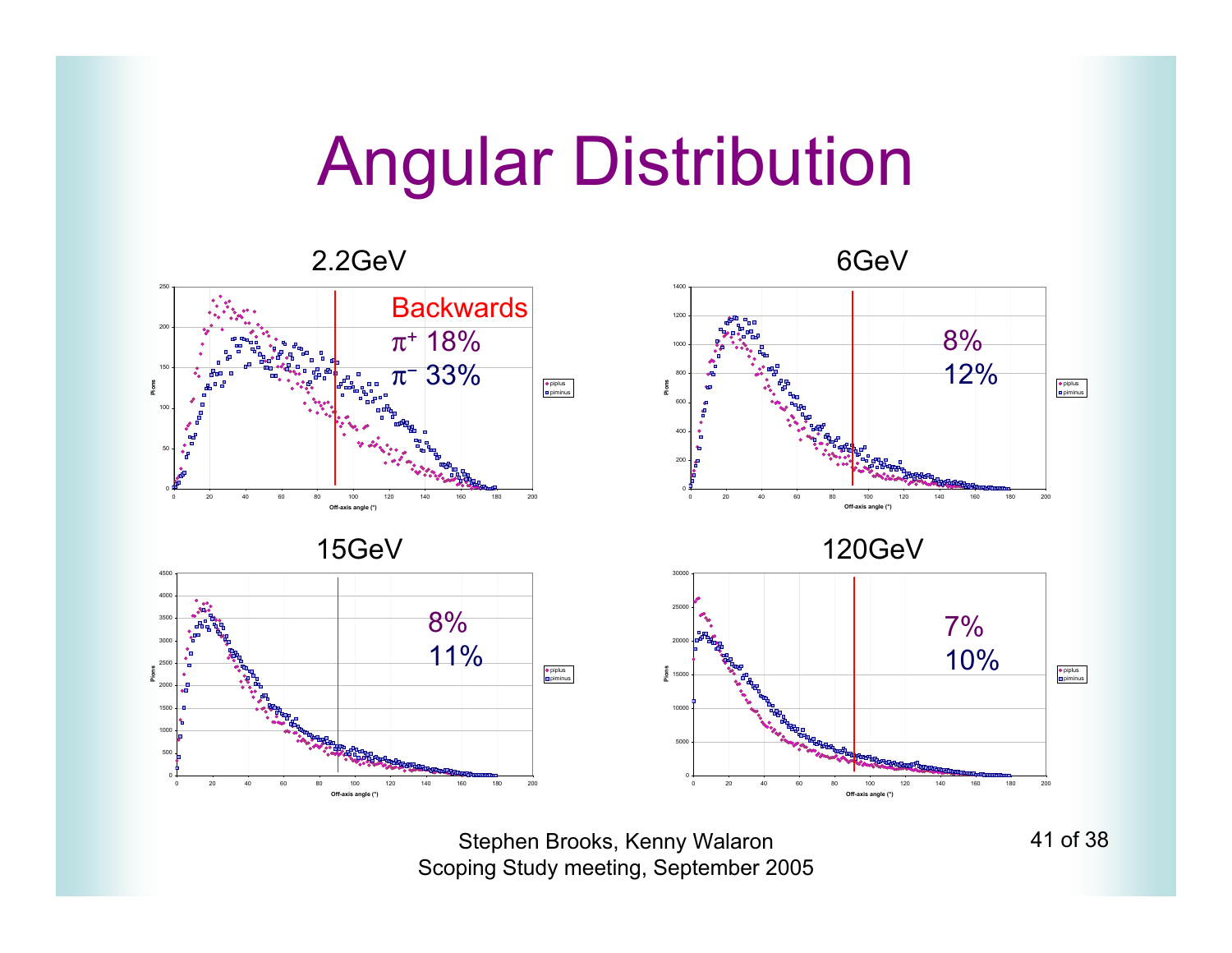## Possible Remedies

- • Ideally, we would want **HARP data** to fill in this "gap" between the two models
- K. Walaron at RAL is also working on benchmarking these calculations against a GEANT4-based simulation
- •Activating LAQGSM is another option
- • We shall treat the results as 'roughly correct' for now, though the kink may not be as sharp as MARS shows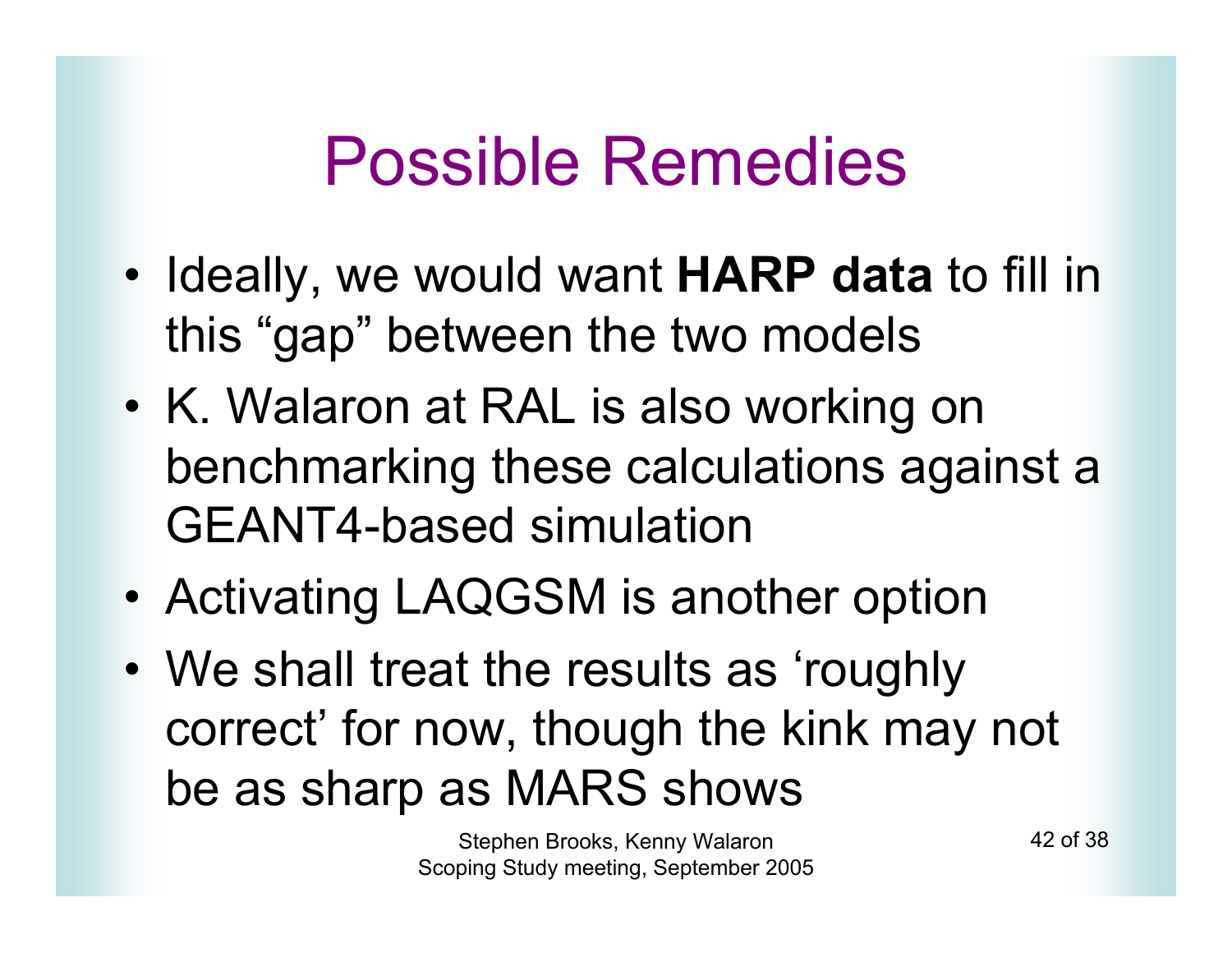- It turns out geometric angle is a badlynormalised measure of beam divergence
- Transverse momentum and the magnetic field dictate the Larmor radius in the solenoidal decay channel:

$$
r = \frac{p_T}{eB_z}
$$
 
$$
r[\text{cm}] = \frac{p_T[\text{MeV/c}](10^8/c)}{B_z[T]} \approx \frac{p_T}{3B_z}
$$

Stephen Brooks, Kenny Walaron Scoping Study meeting, September 2005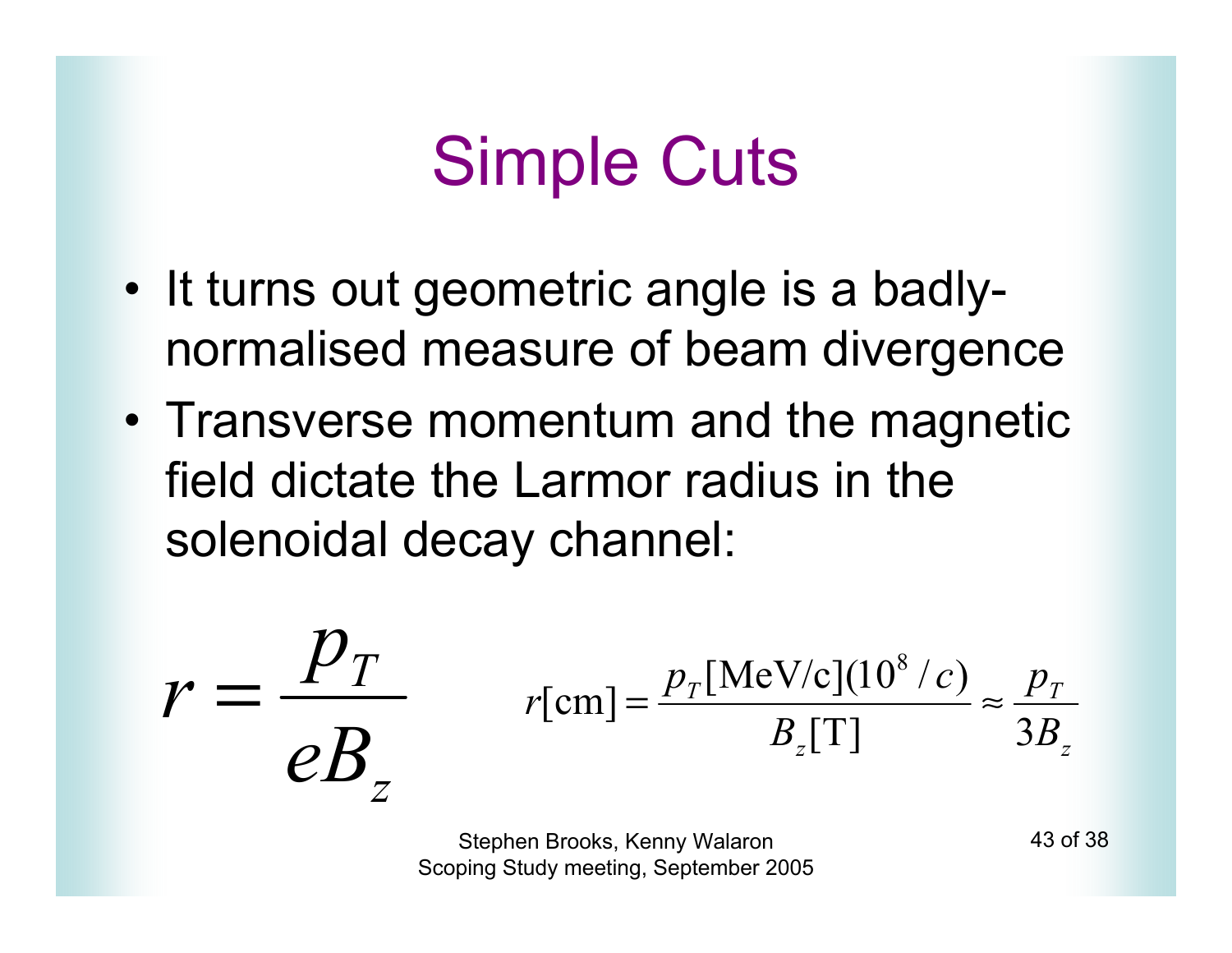• Acceptance of the decay channel in  $(p_1,p_T)$ -space should look roughly like this:

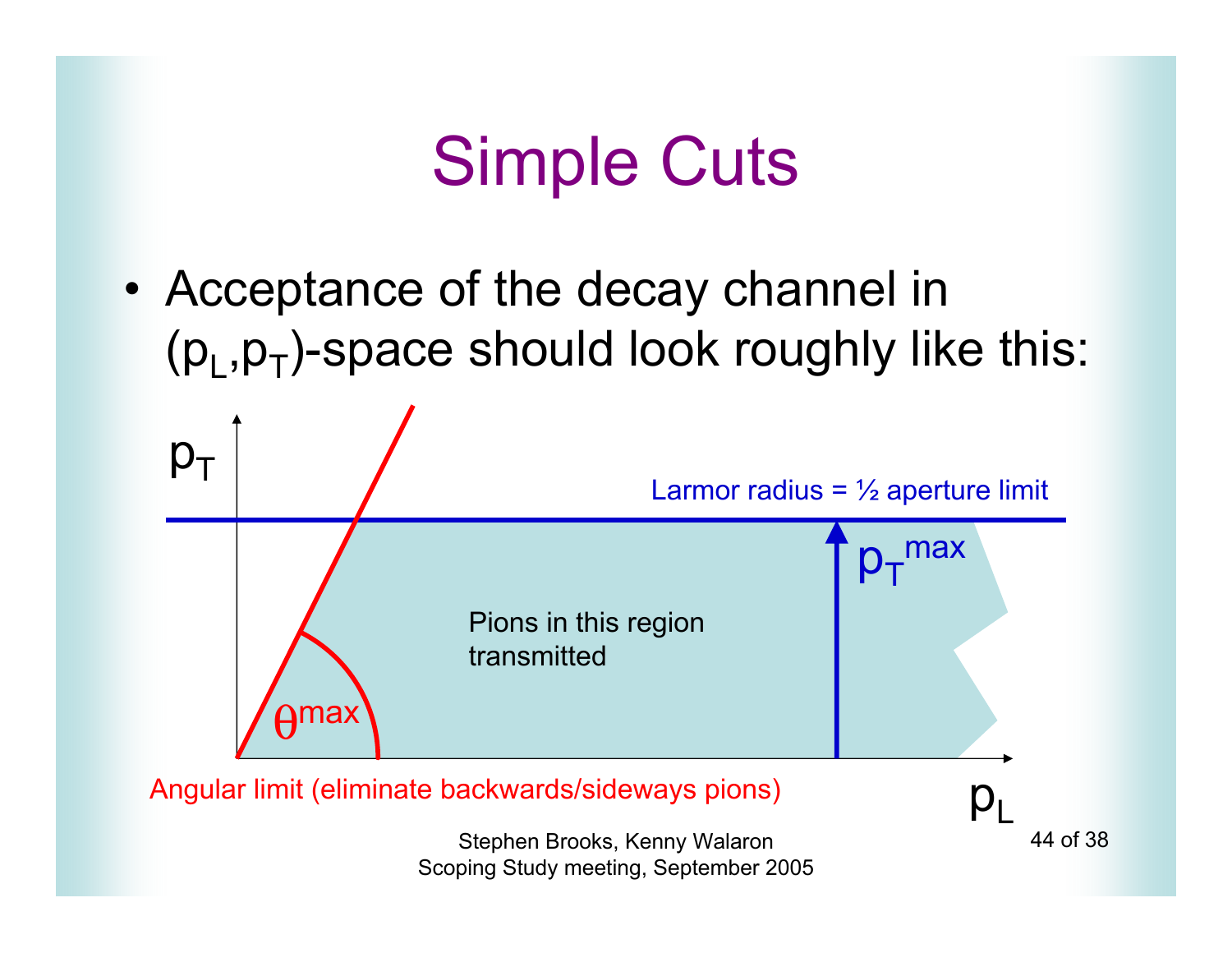- •So, does it?
- Pions from one of the MARS datasets were tracked through an example decay channel and plotted by  $(p_1,p_1)$ 
	- Coloured green if they got the end
	- Red otherwise
- This is not entirely deterministic due to pion  $\rightarrow$  muon decays and finite source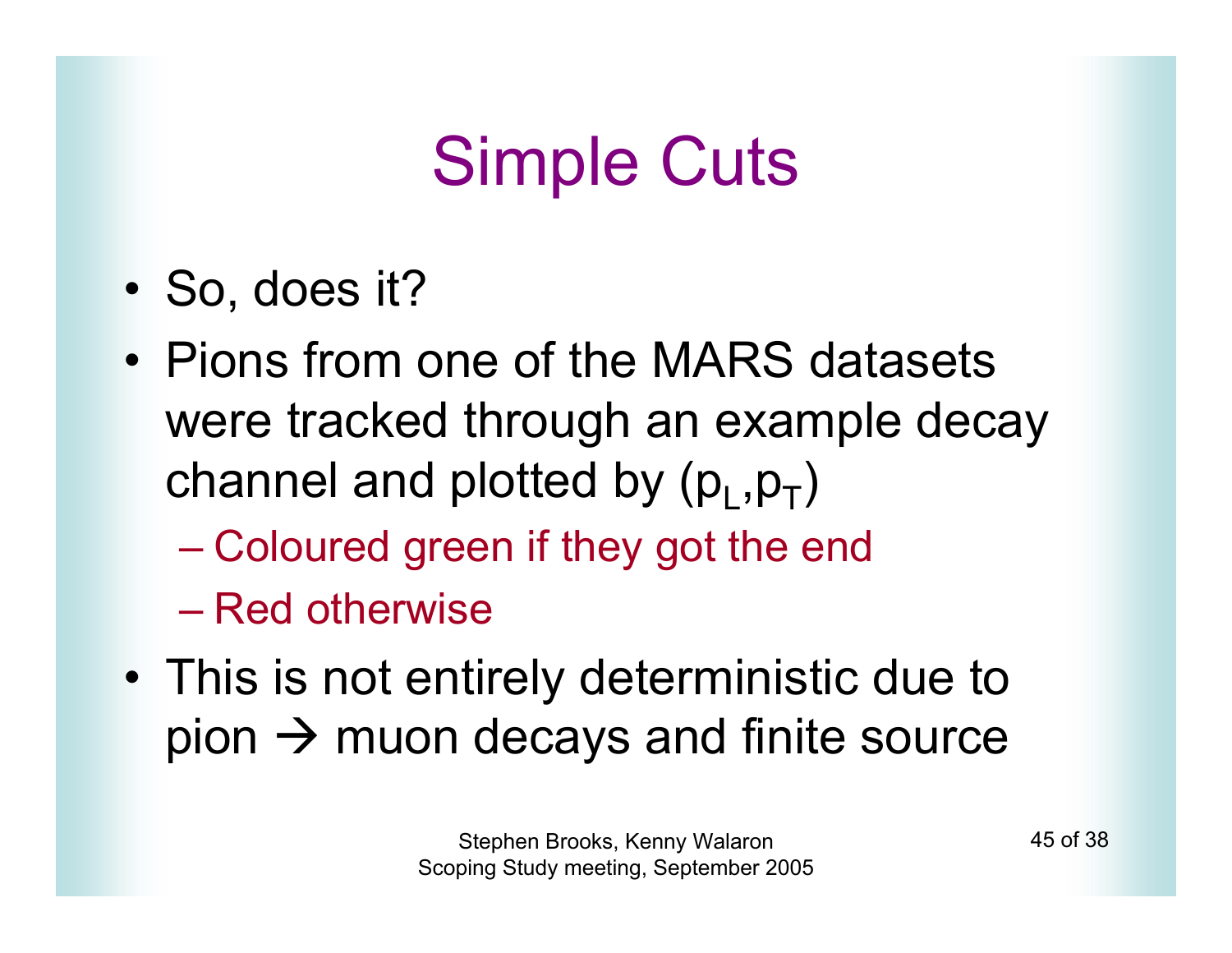•So, does it?



Stephen Brooks, Kenny Walaron Scoping Study meeting, September 2005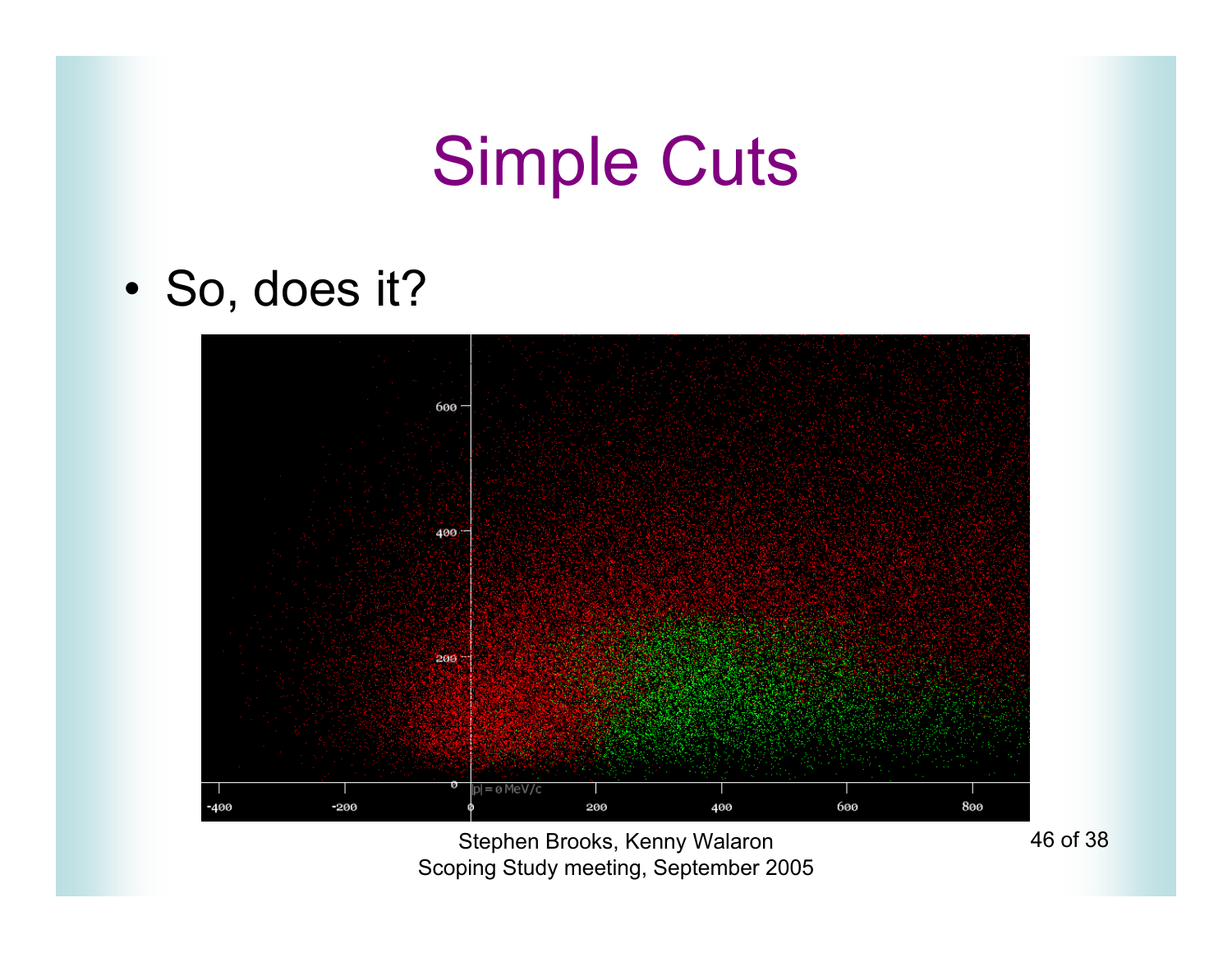•So, does it? Roughly.



Stephen Brooks, Kenny Walaron Scoping Study meeting, September 2005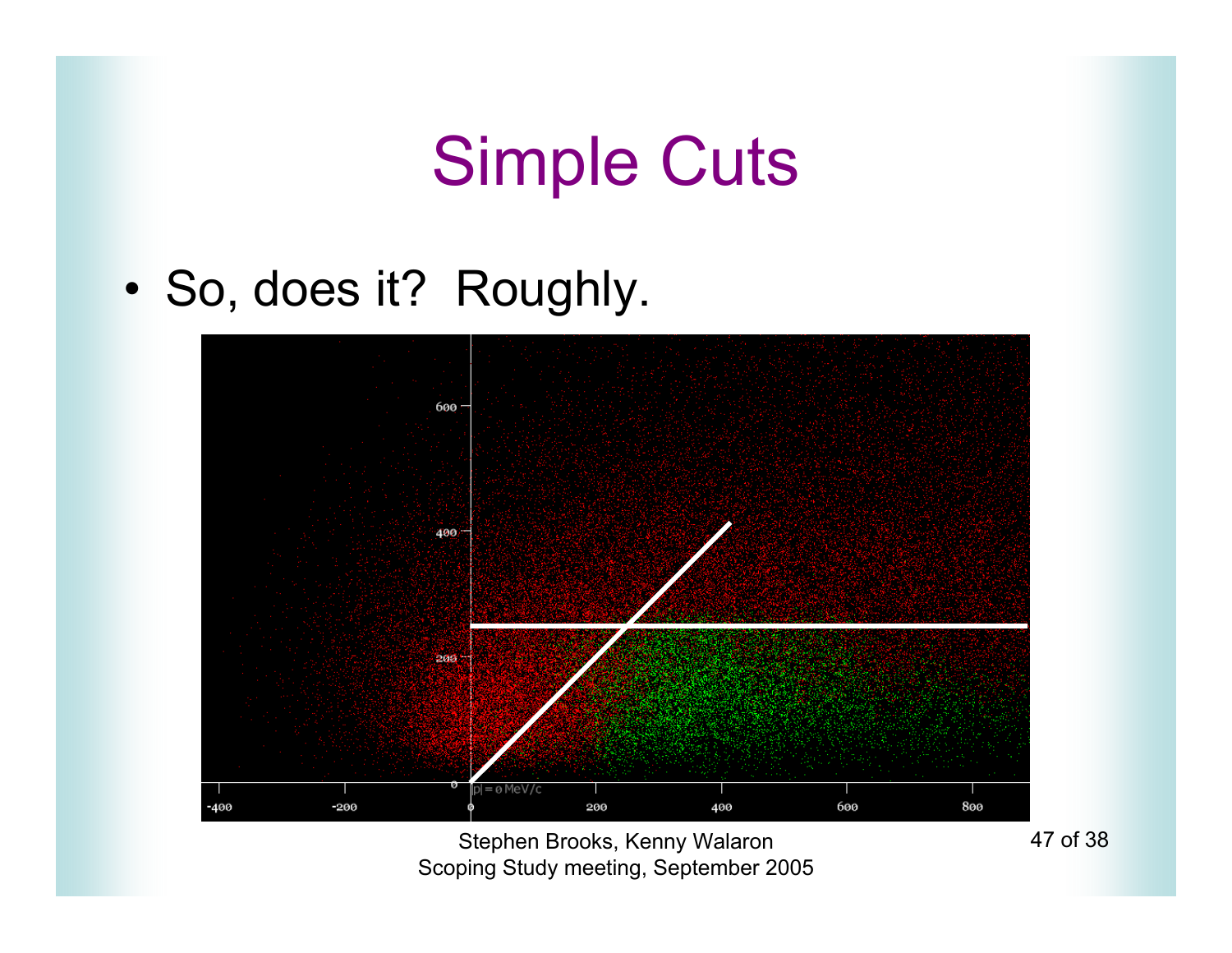- •So, does it? Roughly.
- If we choose:
	- $\theta^{\text{max}}$  =  $45^{\circ}$

 $p_T^{\text{max}}$  = 250 MeV/c

• Now we can re-draw the pion yield graphs for this subset of the pions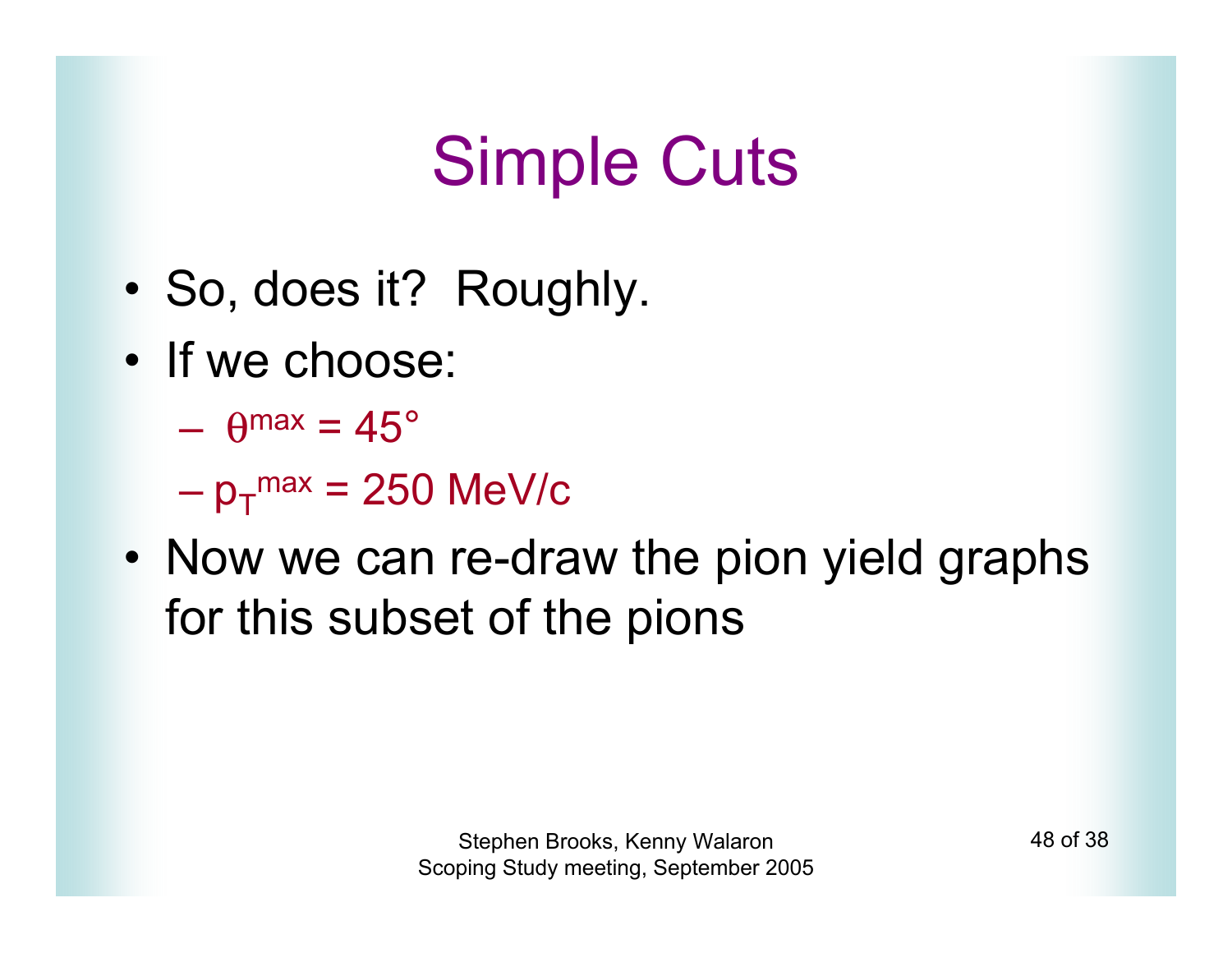#### Cut Yield of  $\pi^+$  and  $\pi^-$



#### •Normalised to unit beam power (p.GeV)

Stephen Brooks, Kenny Walaron Scoping Study meeting, September 2005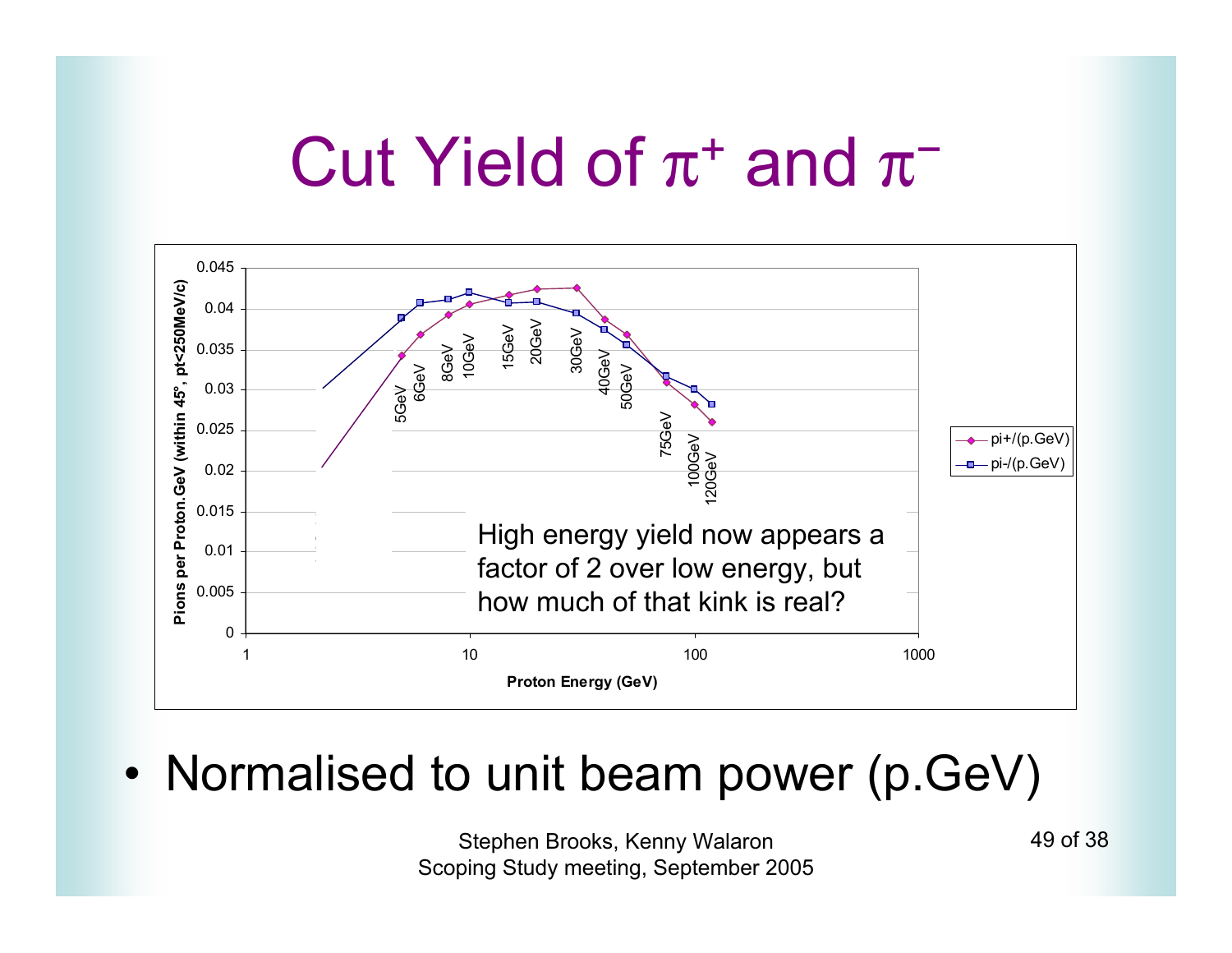## Cut Yield of  $\pi^+$  and  $\pi^-$



• Normalised to unit rod heating

Stephen Brooks, Kenny Walaron Scoping Study meeting, September 2005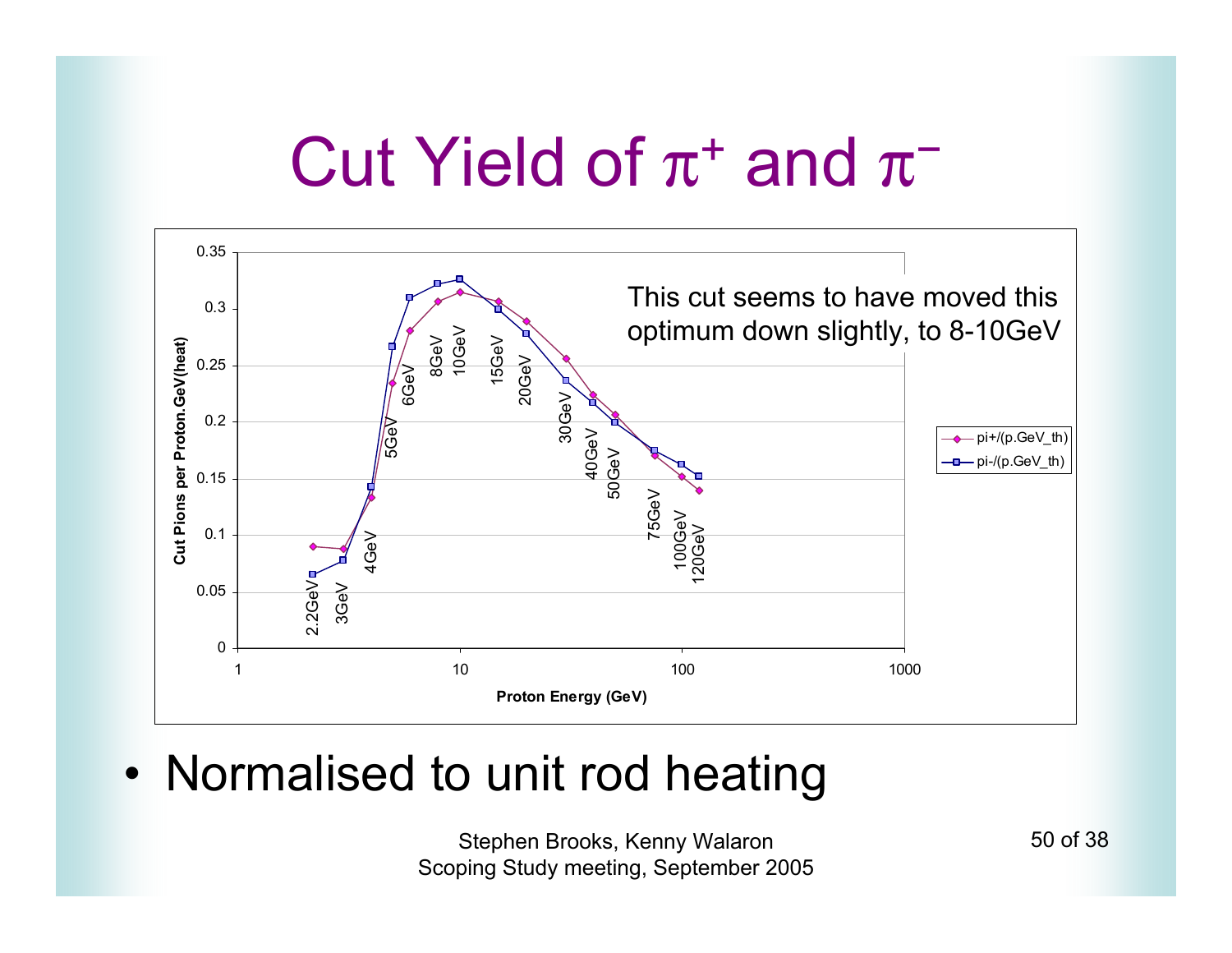## Chicane/Linac Transmission



• Normalised to unit rod heating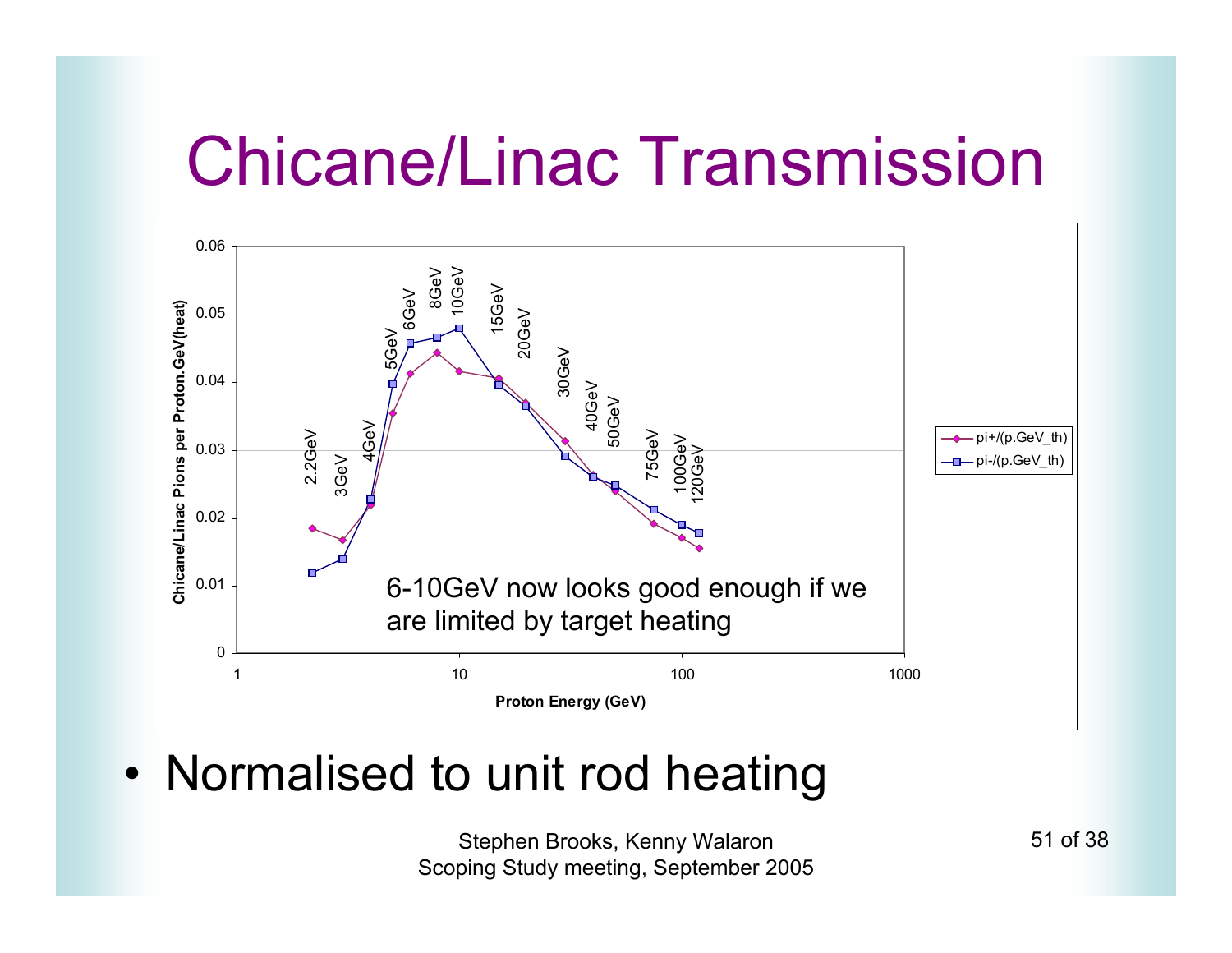### Phase Rotator Transmission



• Normalised to unit rod heating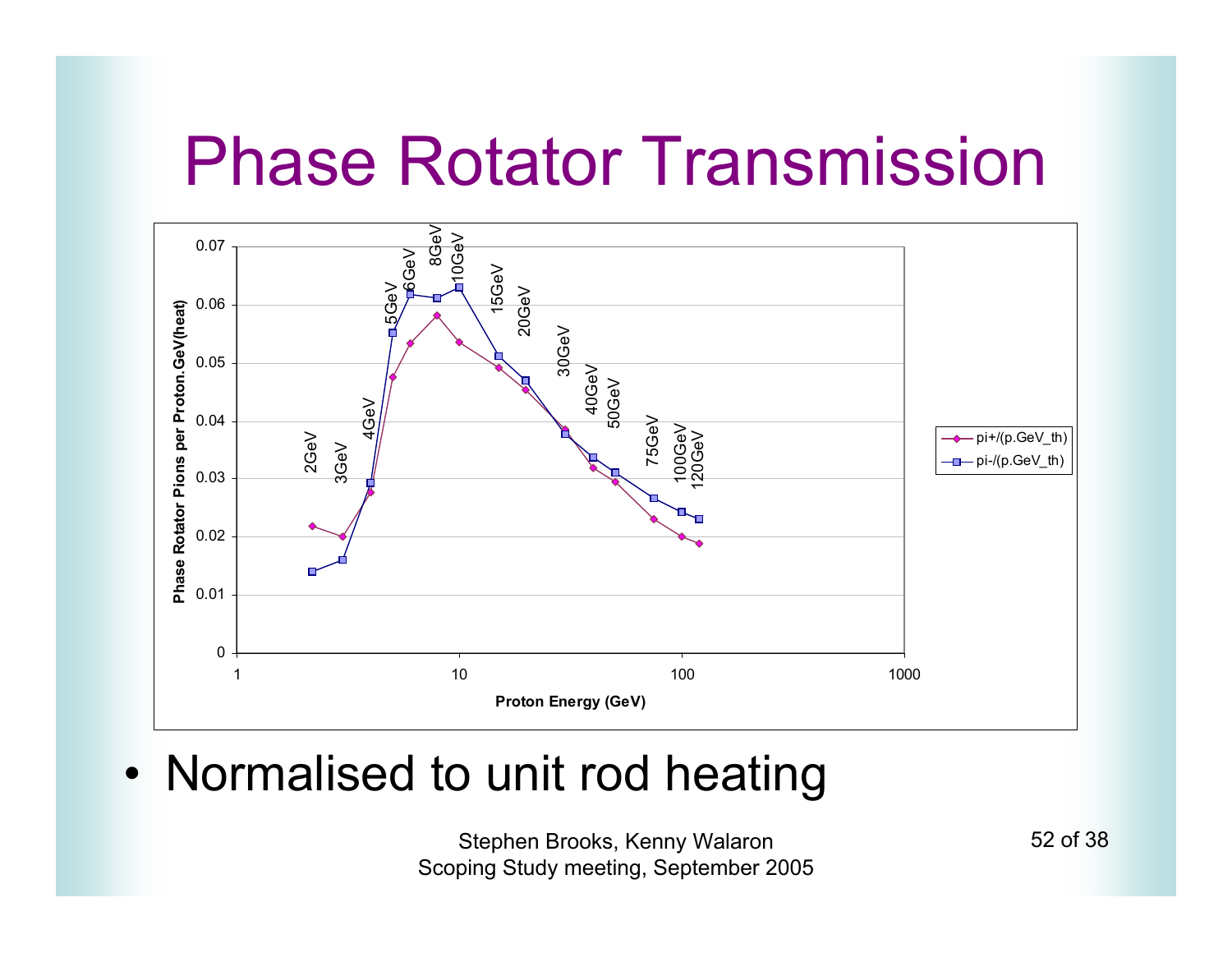Stephen Brooks, Kenny Walaron Scoping Study meeting, September 2005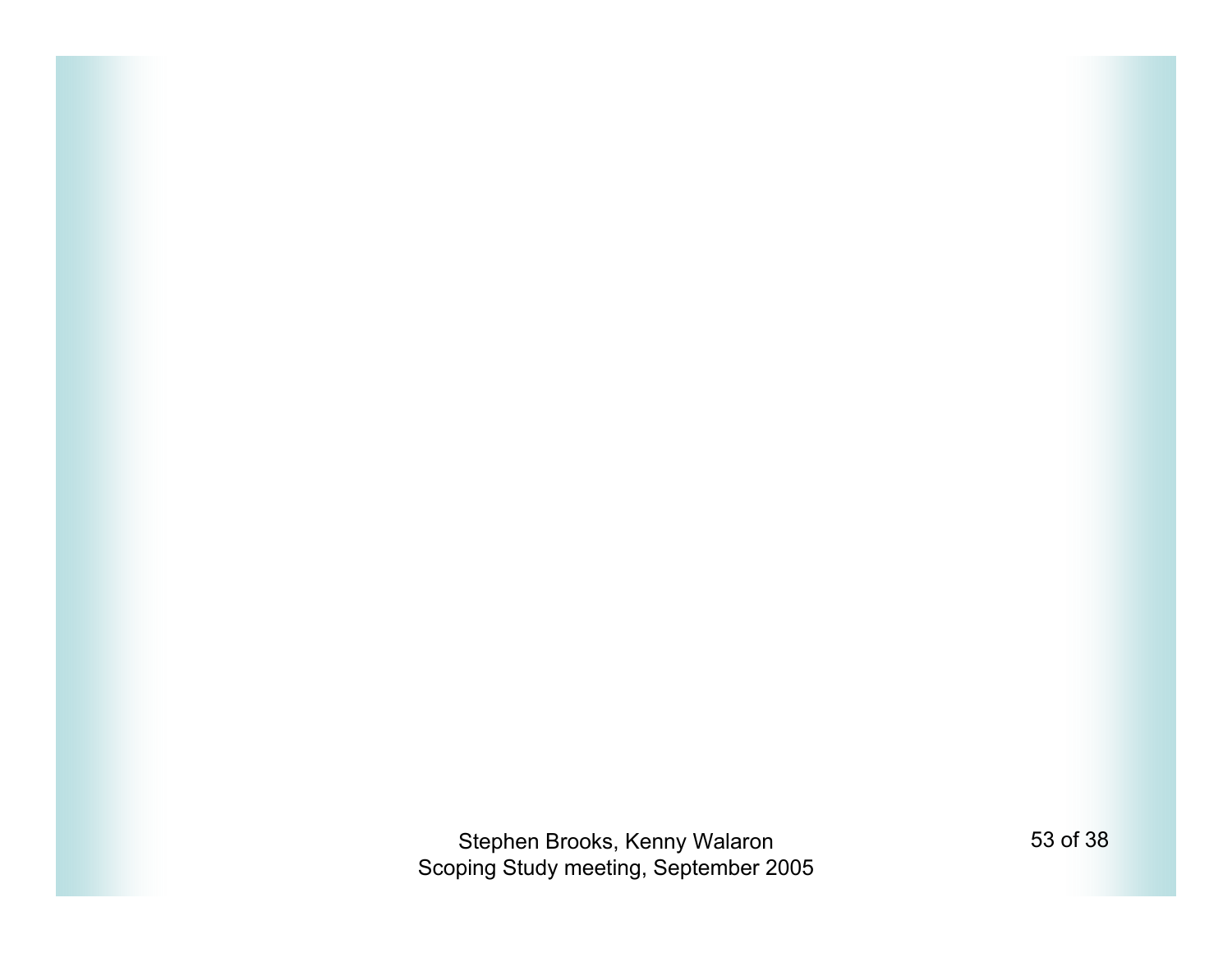#### Rod with a Hole

•Idea: hole still leaves  $1-(r_h/r)^2$  of the rod available for pion production but could decrease the path length for reabsorption



Scoping Study meeting, September 2005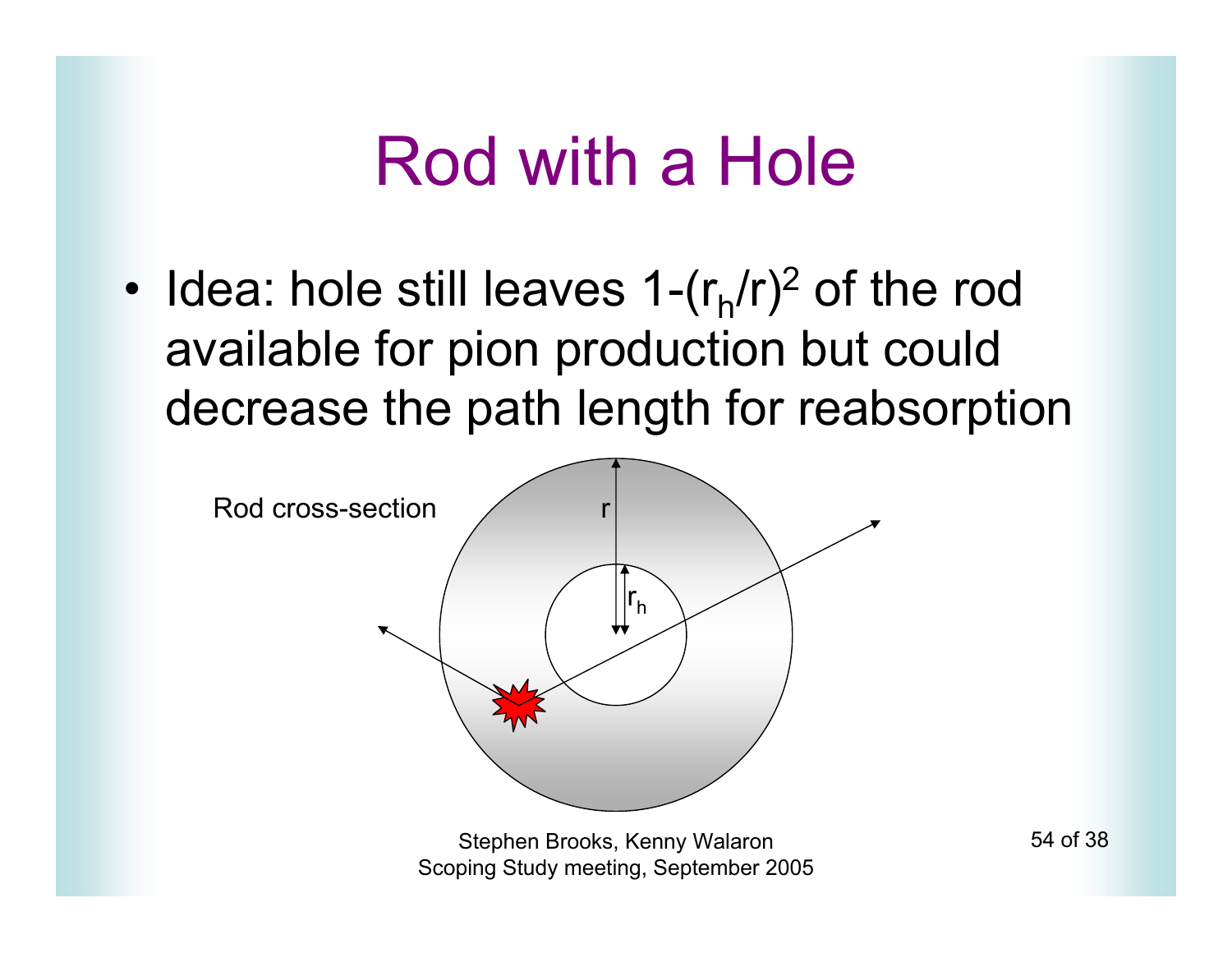## Rod with a Hole

- •Idea: hole still leaves  $1-(r_h/r)^2$  of the rod available for pion production but could decrease the path length for reabsorption
- Used a uniform beam instead of the parabolic distribution, so the per-area efficiency could be calculated easily
- r = 1cm
- r<sub>h</sub> = 2mm, 4mm, 6mm, 8mm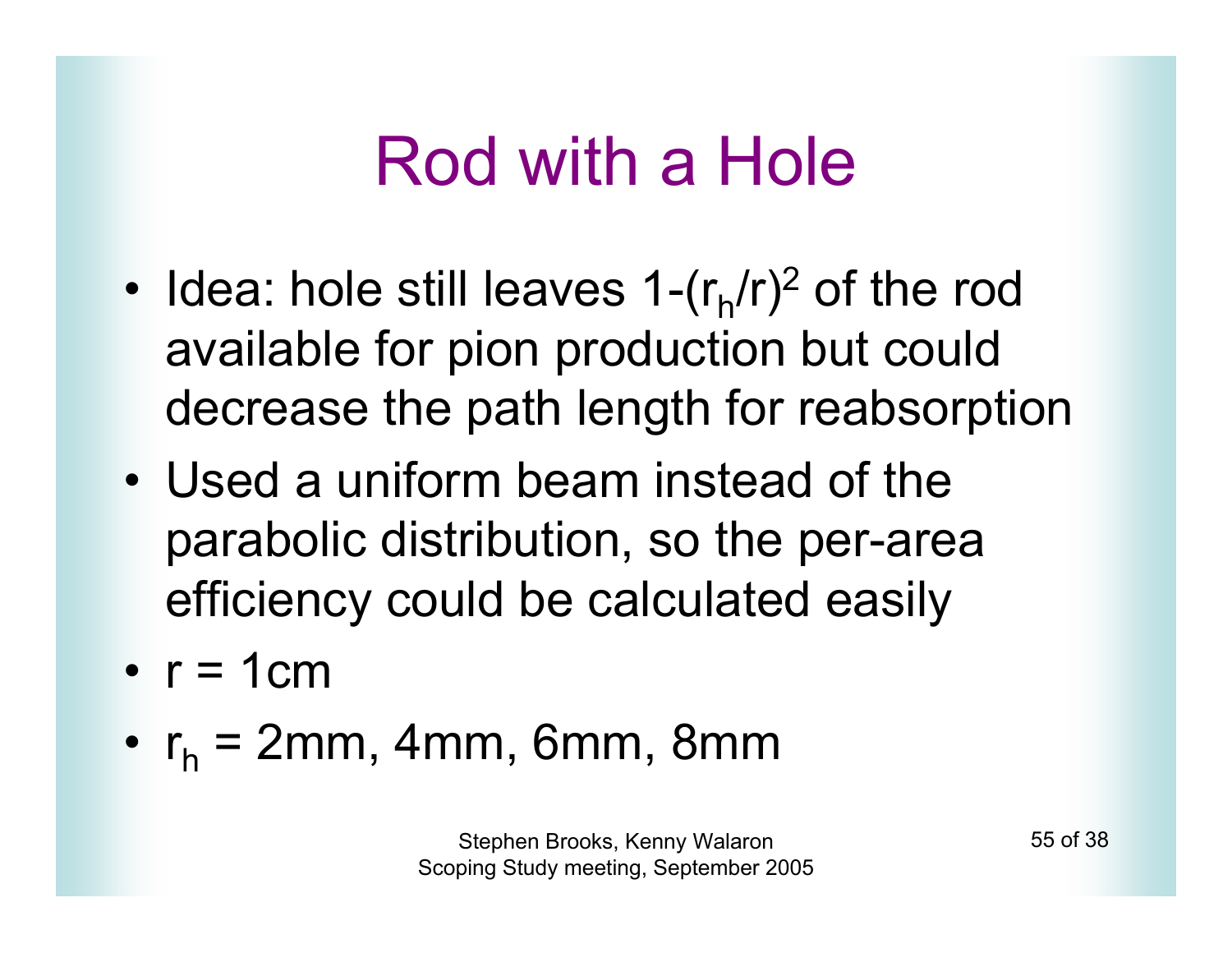#### Yield Decreases with Hole



Stephen Brooks, Kenny Walaron Scoping Study meeting, September 2005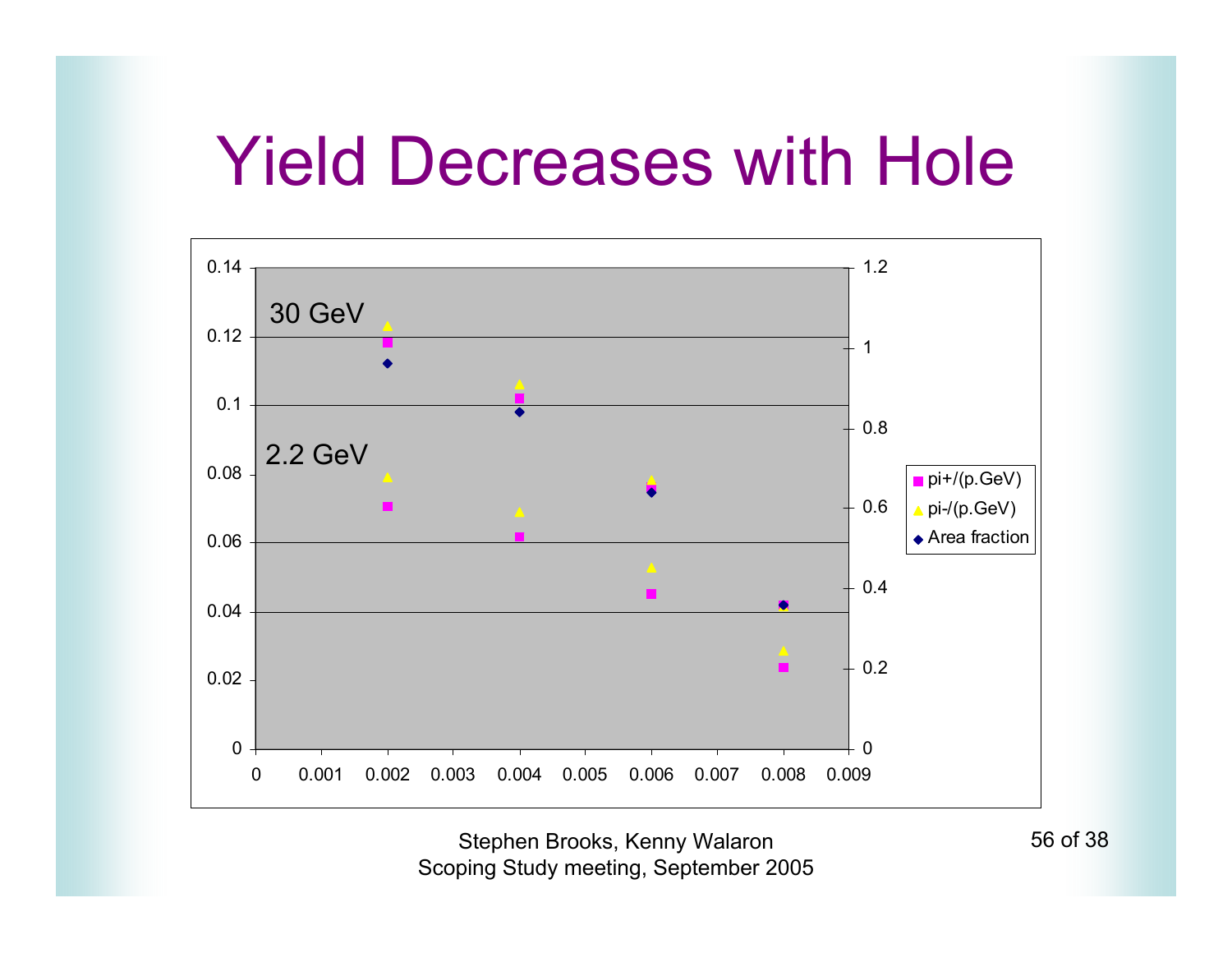#### Yield per Rod Area with Hole



Stephen Brooks, Kenny Walaron Scoping Study meeting, September 2005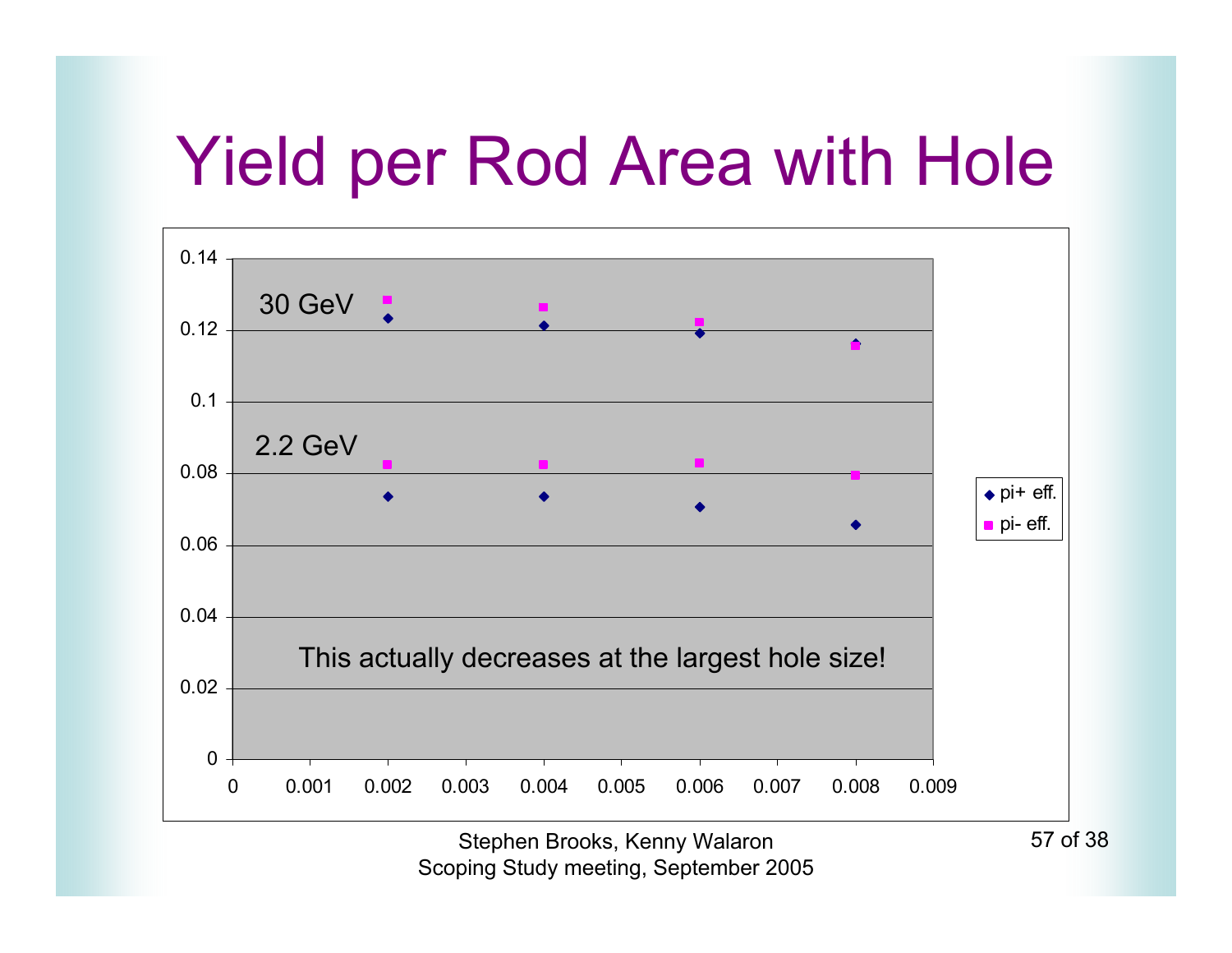## Rod with a Hole Summary

- •Clearly boring a hole is not helping, but:
- • The relatively flat area-efficiencies suggest reabsorption is not a major factor

– So what if we increase rod radius?

• The efficiency decrease for a hollow rod suggests that for thin (<2mm) target crosssectional shapes, multiple scattering of protons in the tantalum is noticeable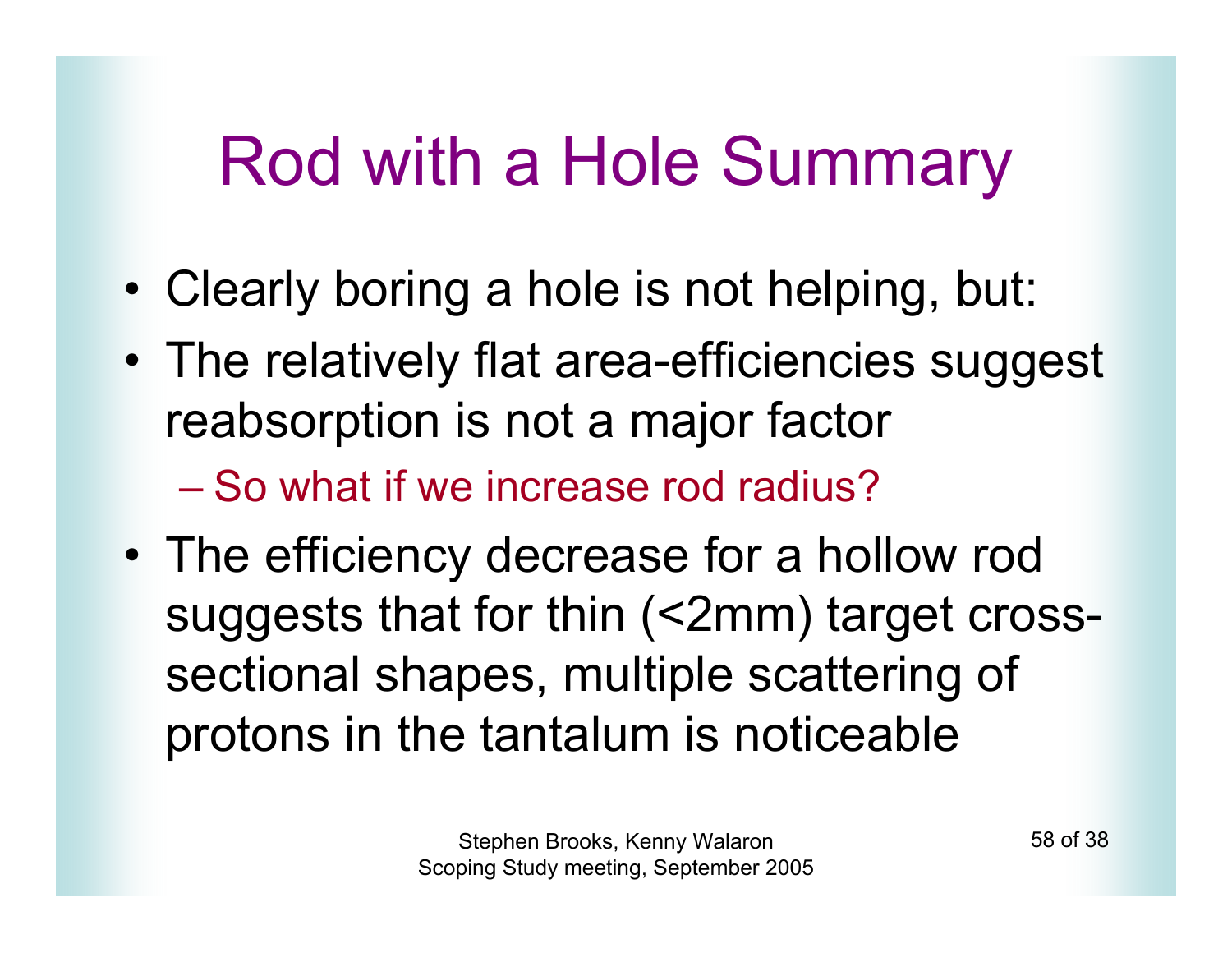## Variation of Rod Radius

- We will change the incoming beam size with the rod size and observe the yields
- • This is not physical for the smallest rods as a beta focus could not be maintained

| Emittance $\varepsilon_{x}$      | Focus radius     | <b>Divergence</b> | Focus length   |
|----------------------------------|------------------|-------------------|----------------|
| 25 mm.mrad                       | 10 <sub>mm</sub> | 2.5 mrad<br>4m    |                |
| extracted from<br>proton machine | 5 <sub>mm</sub>  | 5 mrad            | 1 <sub>m</sub> |
|                                  | 2.5mm            | 10 mrad           | 25cm           |
|                                  | <b>2mm</b>       | <b>12.5 mrad</b>  | 16cm           |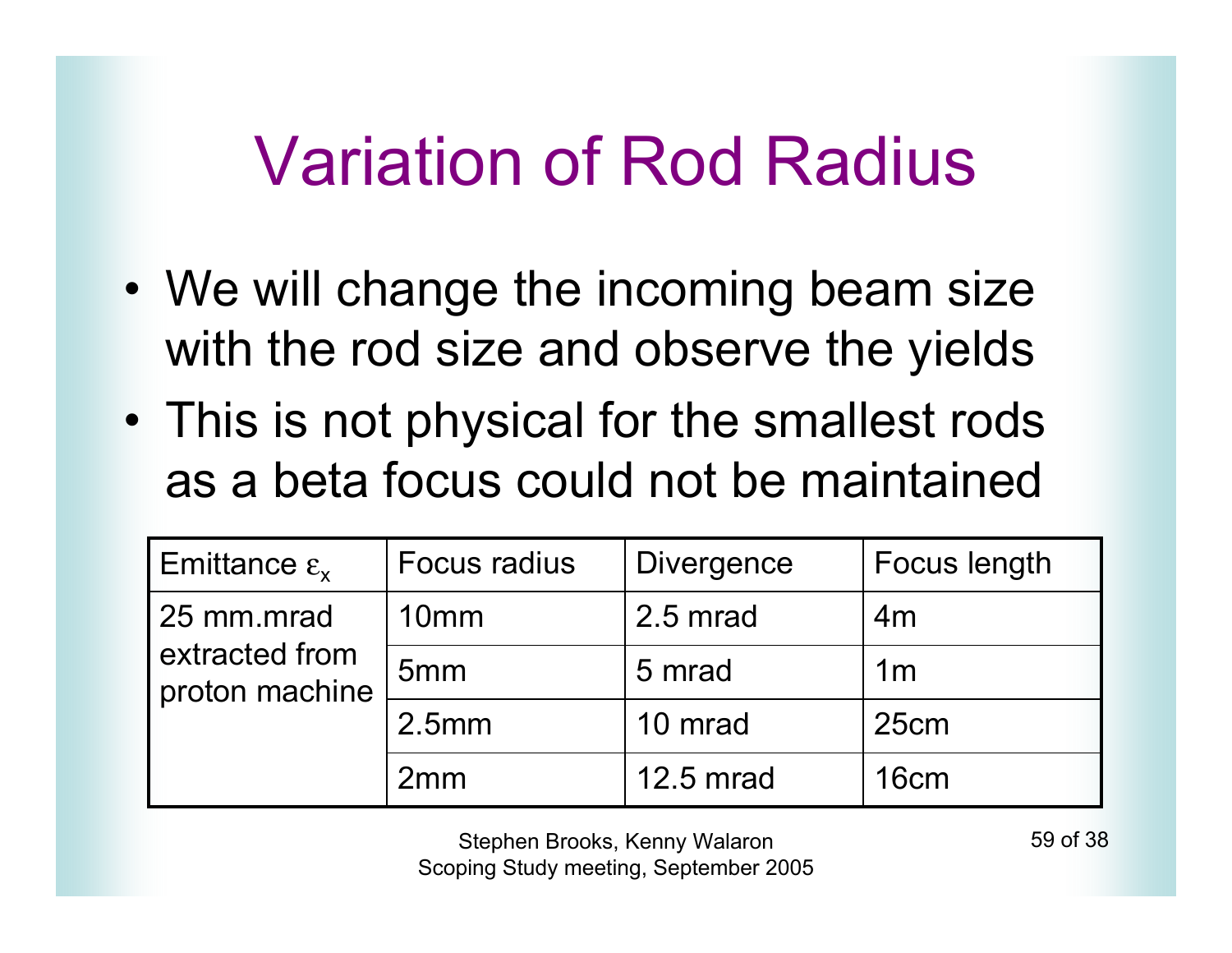#### Cut Yield with Rod Radius